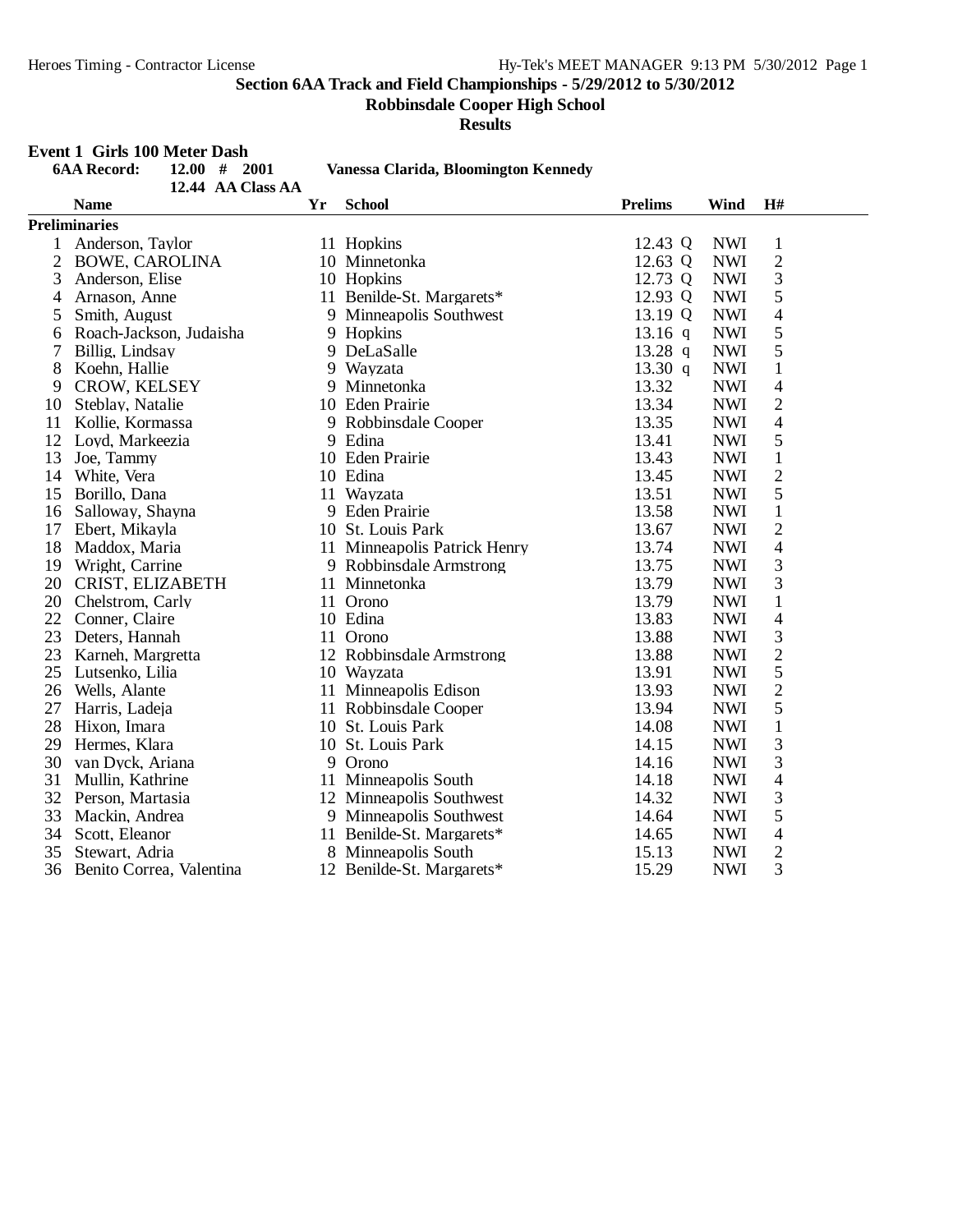**Event 1 Girls 100 Meter Dash**

**Section 6AA Track and Field Championships - 5/29/2012 to 5/30/2012**

**Robbinsdale Cooper High School**

#### **Results**

#### **6AA Record: 12.00 # 2001 Vanessa Clarida, Bloomington Kennedy 12.44 AA Class AA Name Yr School Finals Wind Points Finals** 1 Anderson, Taylor 11 Hopkins 12.18 0.9 10<br>2 BOWE, CAROLINA 10 Minnetonka 12.30 0.9 8 2 BOWE, CAROLINA 10 Minnetonka 12.30 0.9 8<br>3 Anderson, Elise 10 Hopkins 12.60 0.9 6 3 Anderson, Elise 10 Hopkins 12.60 0.9 6<br>4 Arnason, Anne 11 Benilde-St. Margarets\* 12.98 0.9 5 11 Benilde-St. Margarets\* 12.98 0.9 5<br>
9 Minneapolis Southwest 13.12 0.9 4 5 Smith, August 9 Minneapolis Southwest 13.12 0.9 4<br>6 Roach-Jackson, Judaisha 9 Hopkins 13.24 0.9 3 6 Roach-Jackson, Judaisha 9 Hopkins 13.24 0.9 3<br>
7 Koehn, Hallie 9 Wayzata 13.26 0.9 2 7 Koehn, Hallie 9 Wayzata 13.26 0.9 2 8 Billig, Lindsay 9 DeLaSalle 13.30 0.9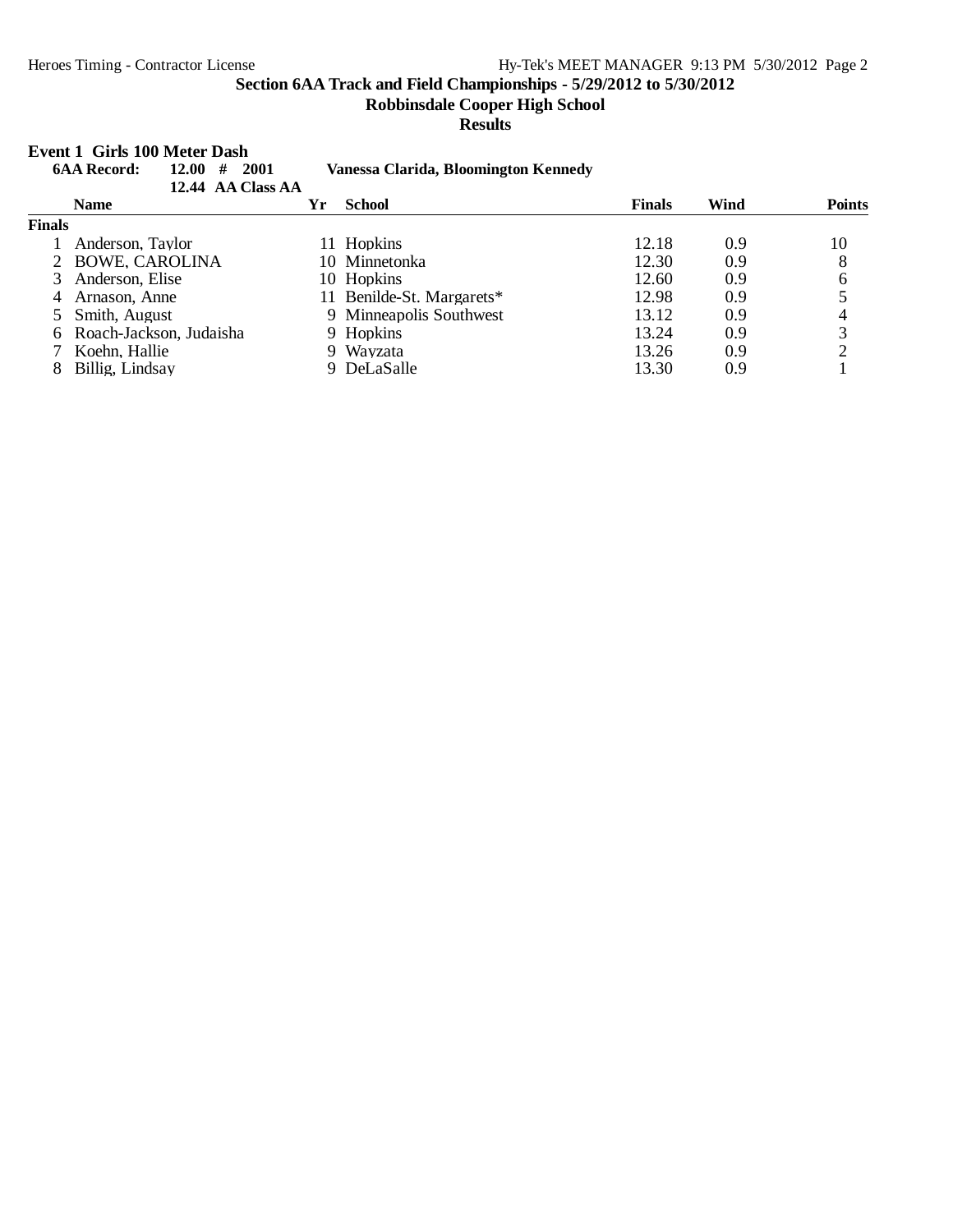**Robbinsdale Cooper High School**

**Results**

## **Event 2 Boys 100 Meter Dash**

|                | <b>6AA Record:</b><br>$10.50$ #<br>6/2/2010<br>Devin Crawford-Turfts, Edina<br>11.13 AA Class AA |    |                           |                |            |                |  |  |  |  |
|----------------|--------------------------------------------------------------------------------------------------|----|---------------------------|----------------|------------|----------------|--|--|--|--|
|                | <b>Name</b>                                                                                      | Yr | <b>School</b>             | <b>Prelims</b> | Wind       | H#             |  |  |  |  |
|                | <b>Preliminaries</b>                                                                             |    |                           |                |            |                |  |  |  |  |
| 1              | Hickman, Shaheed                                                                                 |    | 10 Hopkins                | 11.13 Q        | <b>NWI</b> | $\mathbf{1}$   |  |  |  |  |
| $\overline{2}$ | Snelson, Javon                                                                                   |    | 12 Benilde-St. Margarets* | 11.23 Q        | <b>NWI</b> | $\overline{c}$ |  |  |  |  |
| 3              | Ash, Tommie                                                                                      |    | 11 Robbinsdale Armstrong  | 11.26 Q        | <b>NWI</b> | 5              |  |  |  |  |
| 4              | Hines, Met                                                                                       |    | 12 Eden Prairie           | 11.29 Q        | <b>NWI</b> | $\overline{4}$ |  |  |  |  |
| 5              | Marshall, Shane                                                                                  |    | 12 Minneapolis Southwest  | 11.36 Q        | <b>NWI</b> | 3              |  |  |  |  |
| 6              | Borchardt, Jeffrey                                                                               |    | 11 Wayzata                | $11.13$ q      | <b>NWI</b> | $\mathbf{1}$   |  |  |  |  |
| 7              | Berry, Tyler                                                                                     |    | 12 Wayzata                | 11.30 $q$      | <b>NWI</b> | 5              |  |  |  |  |
| 8              | SINGLETON, KE ANDRE                                                                              | 11 | Minnetonka                | $11.38$ q      | <b>NWI</b> | $\overline{4}$ |  |  |  |  |
| 9              | <b>SCHUMANN, DECEON</b>                                                                          |    | 11 Minnetonka             | 11.49          | <b>NWI</b> | $\mathfrak s$  |  |  |  |  |
| 10             | Broadway, Laron                                                                                  |    | 12 Hopkins                | 11.57          | <b>NWI</b> | $\overline{2}$ |  |  |  |  |
| 10             | Singleton, DeAndre                                                                               |    | 11 Minnetonka             | 11.57          | <b>NWI</b> | $\mathbf{1}$   |  |  |  |  |
| 12             | Hayes, Kashif                                                                                    | 11 | St. Louis Park            | 11.59          | <b>NWI</b> | 3              |  |  |  |  |
| 13             | Dulka, Ian                                                                                       |    | 12 Minneapolis Southwest  | 11.60          | <b>NWI</b> | $\overline{2}$ |  |  |  |  |
| 14             | Uzzell, Naris                                                                                    |    | 10 St. Louis Park         | 11.62          | <b>NWI</b> | $\overline{4}$ |  |  |  |  |
| 15             | Morris, James                                                                                    |    | 11 Robbinsdale Armstrong  | 11.70          | <b>NWI</b> | 5              |  |  |  |  |
| 16             | Jamison, John                                                                                    |    | 12 Minneapolis Southwest  | 11.71          | <b>NWI</b> | 5              |  |  |  |  |
| 17             | McCoy-Smith, Aaron                                                                               |    | 10 Hopkins                | 11.75          | <b>NWI</b> | $\mathbf{1}$   |  |  |  |  |
| 18             | Stern, Aaron                                                                                     |    | 12 St. Louis Park         | 11.76          | <b>NWI</b> | 3              |  |  |  |  |
| 19             | Williams, Danou                                                                                  |    | 9 Eden Prairie            | 11.78          | <b>NWI</b> | 3              |  |  |  |  |
| 20             | Sanchez, Mitch                                                                                   |    | 9 Wayzata                 | 11.81          | <b>NWI</b> | $\overline{4}$ |  |  |  |  |
| 21             | Johnson, Elijah                                                                                  |    | 11 Eden Prairie           | 11.82          | <b>NWI</b> | 4              |  |  |  |  |
| 22             | Riveness, Luke                                                                                   |    | 11 Minneapolis South      | 11.84          | <b>NWI</b> | $\overline{c}$ |  |  |  |  |
| 23             | Payne, Ashanti                                                                                   |    | 11 Robbinsdale Cooper     | 11.90          | <b>NWI</b> | $\mathbf{1}$   |  |  |  |  |
| 24             | Baker, Brandon                                                                                   |    | 11 Robbinsdale Cooper     | 11.91          | <b>NWI</b> | $\mathbf{1}$   |  |  |  |  |
| 24             | Moseti, Nathan                                                                                   |    | 11 Edina                  | 11.91          | <b>NWI</b> | 3              |  |  |  |  |
| 26             | Hamaty, Nick                                                                                     |    | 12 Orono                  | 12.02          | <b>NWI</b> | $\frac{2}{4}$  |  |  |  |  |
| 27             | Jones, Matthew                                                                                   |    | 11 Robbinsdale Armstrong  | 12.03          | <b>NWI</b> |                |  |  |  |  |
| 28             | Potts, Keagan                                                                                    |    | 12 Edina                  | 12.09          | <b>NWI</b> | $\overline{c}$ |  |  |  |  |
| 29             | Washington Jr., Raymond                                                                          |    | 10 Edina                  | 12.14          | <b>NWI</b> | 5              |  |  |  |  |
| 30             | Davis, Jacob                                                                                     |    | 10 Orono                  | 12.20          | <b>NWI</b> | $\mathbf{1}$   |  |  |  |  |
| 31             | Hale, Zack                                                                                       |    | 10 Benilde-St. Margarets* | 12.42          | <b>NWI</b> | 5              |  |  |  |  |
| 32             | Lindsey, Cortez                                                                                  |    | 10 Minneapolis Edison     | 12.76          | <b>NWI</b> | 3              |  |  |  |  |
| 33             | Nelson, Eric                                                                                     |    | 11 Minneapolis South      | 12.79          | <b>NWI</b> | 3              |  |  |  |  |
| 34             | Thompson, Talonzale                                                                              |    | 11 Minneapolis Edison     | 12.80          | <b>NWI</b> | $\overline{2}$ |  |  |  |  |
| 35             | Larkins, Devin                                                                                   |    | 10 Minneapolis South      | 12.90          | <b>NWI</b> | 5              |  |  |  |  |
| 36             | Williams, ason                                                                                   |    | 11 Minneapolis Washburn   | 13.34          | <b>NWI</b> | 3              |  |  |  |  |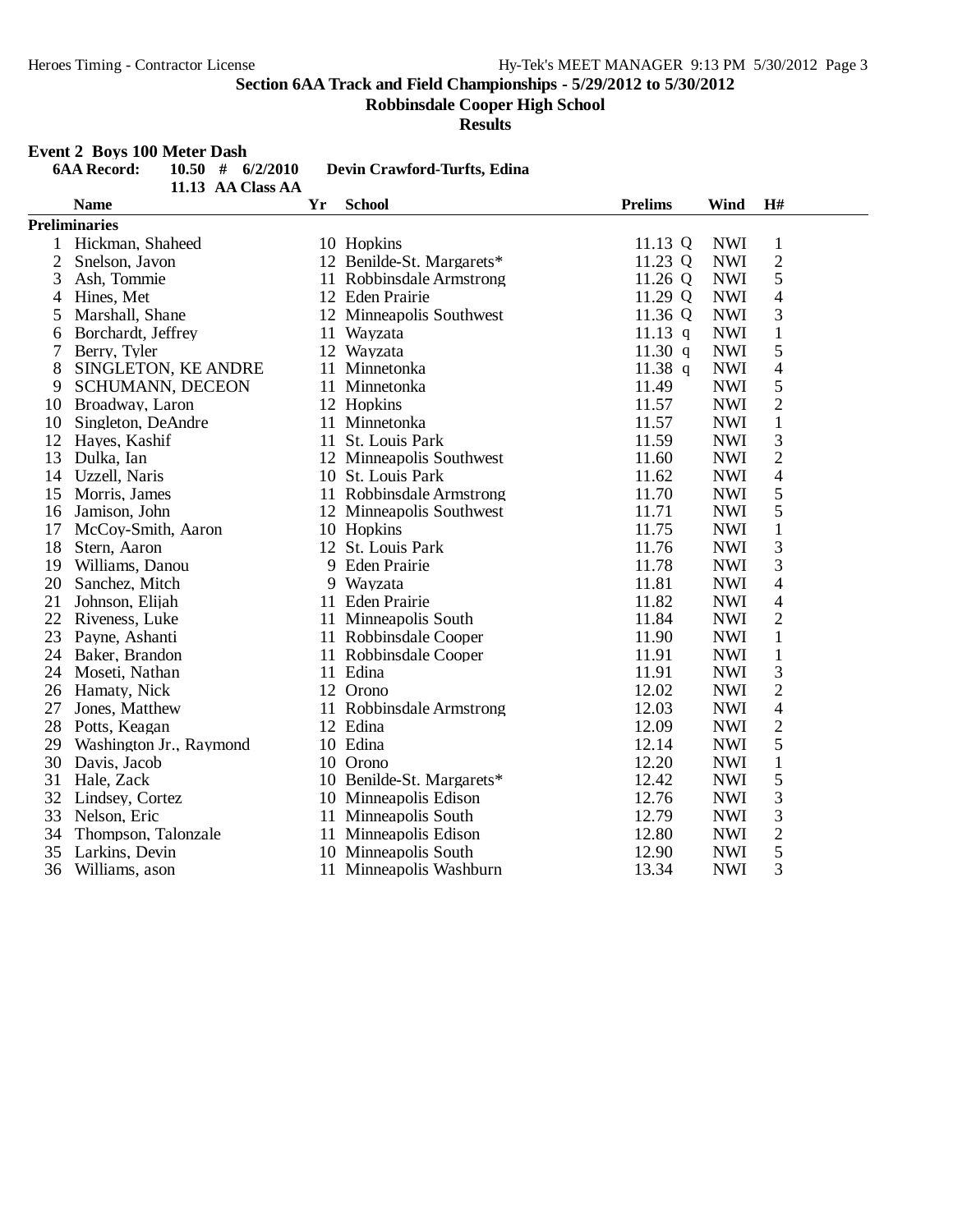**Robbinsdale Cooper High School**

**Results**

#### **Event 2 Boys 100 Meter Dash**

| 10.50<br><b>6AA Record:</b><br># |    |                               |                                                                                                                                                                                |      |               |
|----------------------------------|----|-------------------------------|--------------------------------------------------------------------------------------------------------------------------------------------------------------------------------|------|---------------|
| <b>Name</b>                      | Yr | <b>School</b>                 | <b>Finals</b>                                                                                                                                                                  | Wind | <b>Points</b> |
| <b>Finals</b>                    |    |                               |                                                                                                                                                                                |      |               |
| Hickman, Shaheed                 |    |                               | 10.97                                                                                                                                                                          | 1.7  | 10            |
| 2 Hines, Met                     |    |                               | 11.11                                                                                                                                                                          | 1.7  | 8             |
| 3 Snelson, Javon                 |    |                               | 11.14                                                                                                                                                                          | 1.7  | 6             |
| Ash, Tommie                      |    |                               | 11.14                                                                                                                                                                          | 1.7  |               |
| 5 Borchardt, Jeffrey             |    |                               | 11.15                                                                                                                                                                          | 1.7  | 4             |
| Marshall, Shane                  |    |                               | 11.27                                                                                                                                                                          | 1.7  | 3             |
| Berry, Tyler                     |    |                               | 11.33                                                                                                                                                                          | 1.7  |               |
| SINGLETON, KE ANDRE              |    | <b>Minnetonka</b>             | 11.36                                                                                                                                                                          |      |               |
|                                  |    | 6/2/2010<br>11.13 AA Class AA | Devin Crawford-Turfts, Edina<br>10 Hopkins<br>12 Eden Prairie<br>12 Benilde-St. Margarets*<br>11 Robbinsdale Armstrong<br>11 Wavzata<br>12 Minneapolis Southwest<br>12 Wayzata |      |               |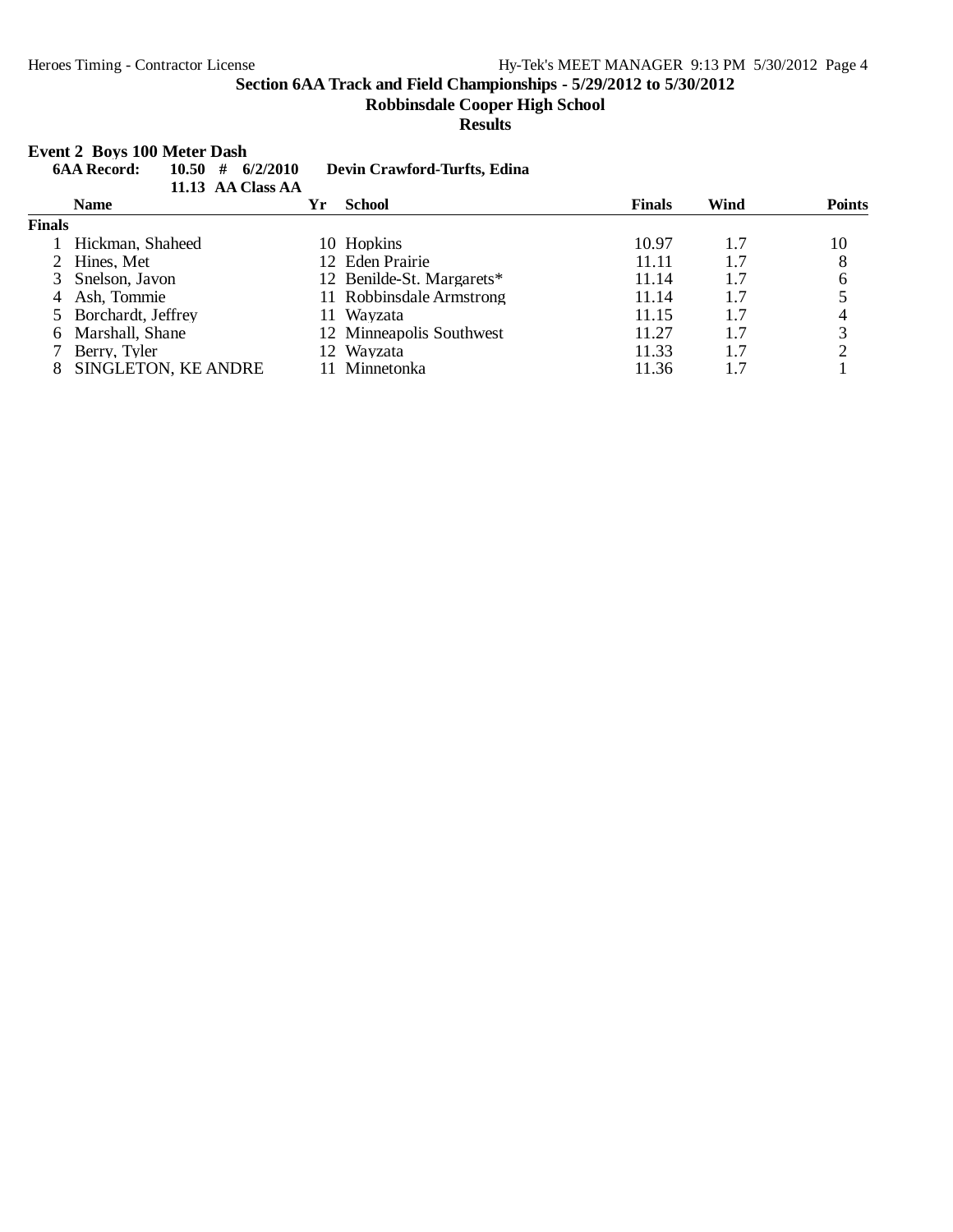**Robbinsdale Cooper High School**

**Results**

## **Event 3 Girls 200 Meter Dash**

|                | <b>6AA Record:</b>    | 24.50 # 1982        |    | <b>Jennifer Bell, Bloomington Lincoln</b> |                |            |                |  |  |
|----------------|-----------------------|---------------------|----|-------------------------------------------|----------------|------------|----------------|--|--|
|                |                       | 25.75 AA Class AA   |    |                                           |                |            |                |  |  |
|                | <b>Name</b>           |                     | Yr | <b>School</b>                             | <b>Prelims</b> | Wind       | H#             |  |  |
|                | <b>Preliminaries</b>  |                     |    |                                           |                |            |                |  |  |
| $\mathbf{1}$   | Anderson, Taylor      |                     |    | 11 Hopkins                                | 26.29 Q        | <b>NWI</b> | $\mathbf{1}$   |  |  |
| $\overline{2}$ | Karlona, Gregory.     |                     |    | 10 Minneapolis Washburn                   | 26.33 Q        | <b>NWI</b> | 3              |  |  |
| 3              | <b>BOWE, CAROLINA</b> |                     |    | 10 Minnetonka                             | 26.42 Q        | <b>NWI</b> | $\sqrt{2}$     |  |  |
| 4              | Crace, Elliane        |                     |    | 10 Minneapolis Washburn                   | 26.61 Q        | <b>NWI</b> | 6              |  |  |
| 5              | Knight, Emily         |                     |    | 10 Orono                                  | 26.70 Q        | <b>NWI</b> | $\overline{4}$ |  |  |
| 6              | Maddaus, Jordan       |                     |    | 9 Benilde-St. Margarets*                  | 27.14 Q        | <b>NWI</b> | 5              |  |  |
| 7              | Childs, Christina     |                     |    | 11 Wayzata                                | $26.83$ q      | <b>NWI</b> | $\overline{c}$ |  |  |
| 8              | Patty, Siena          |                     |    | 10 Edina                                  | $27.25$ q      | <b>NWI</b> | 5              |  |  |
| 9              | Brooks, Sarah         |                     |    | 12 Wayzata                                | 27.27          | <b>NWI</b> | 5              |  |  |
| 10             | Abrahamson, Anna      |                     |    | 10 Edina                                  | 27.39          | <b>NWI</b> | $\mathbf{1}$   |  |  |
| 11             | DeVaughn, Audrey      |                     |    | 11 Minneapolis Washburn                   | 27.43          | <b>NWI</b> | 6              |  |  |
| 12             | Loyd, Markeezia       |                     |    | 9 Edina                                   | 27.55          | <b>NWI</b> | 4              |  |  |
| 13             | Enderle, Holly        |                     |    | 9 Robbinsdale Armstrong                   | 27.61          | <b>NWI</b> | $\overline{4}$ |  |  |
| 14             |                       | ORLOWSKY, ALEXANDRA |    | 10 Minnetonka                             | 27.72          | <b>NWI</b> | 6              |  |  |
| 15             | Woods, Naja           |                     |    | 10 Minneapolis Southwest                  | 27.75          | <b>NWI</b> | $\mathbf{1}$   |  |  |
| 16             | Larkins, TaReika      |                     |    | 9 Wayzata                                 | 27.77          | <b>NWI</b> | $\overline{c}$ |  |  |
| 17             | Salloway, Shayna      |                     |    | 9 Eden Prairie                            | 27.85          | <b>NWI</b> | $\overline{2}$ |  |  |
| 18             | Steblay, Natalie      |                     |    | 10 Eden Prairie                           | 27.88          | <b>NWI</b> | $\overline{4}$ |  |  |
| 19             | Ashley, Chanell       |                     |    | 12 St. Louis Park                         | 27.91          | <b>NWI</b> | $\overline{4}$ |  |  |
| 20             | Deters, Hannah        |                     |    | 11 Orono                                  | 27.98          | <b>NWI</b> | 3              |  |  |
| 21             | Hamaty, Rachel        |                     |    | 10 Orono                                  | 28.05          | <b>NWI</b> | 5              |  |  |
| 22             | Tupa, Abigail         |                     |    | 12 St. Louis Park                         | 28.14          | <b>NWI</b> | 2              |  |  |
| 23             | Smith, August         |                     |    | 9 Minneapolis Southwest                   | 28.21          | <b>NWI</b> | 6              |  |  |
|                | 24 Fitzhugh, Siona    |                     |    | 9 Hopkins                                 | 28.25          | <b>NWI</b> | $\mathfrak{Z}$ |  |  |
| 25             | Harris, Samantha      |                     |    | 10 DeLaSalle                              | 28.30          | <b>NWI</b> | 3              |  |  |
| 26             | Winberg, Cora         |                     |    | 10 Eden Prairie                           | 28.32          | <b>NWI</b> | $\mathbf{1}$   |  |  |
| 27             | Geiwitz, Olivia       |                     |    | 9 Hopkins                                 | 28.43          | <b>NWI</b> | 6              |  |  |
| 28             | MOORE, REBECCA        |                     |    | 9 Minnetonka                              | 28.45          | <b>NWI</b> | $\mathbf{1}$   |  |  |
| 29             | Toney, Taylor         |                     |    | 9 DeLaSalle                               | 28.50          | <b>NWI</b> | 5              |  |  |
| 30             | Kollie, Kormassa      |                     |    | 9 Robbinsdale Cooper                      | 28.63          | <b>NWI</b> | 3              |  |  |
| 31             | Ebert, Mikayla        |                     |    | 10 St. Louis Park                         | 29.37          | <b>NWI</b> | 5              |  |  |
| 32             | Karneh, Margretta     |                     |    | 12 Robbinsdale Armstrong                  | 29.55          | <b>NWI</b> | $\mathfrak{Z}$ |  |  |
| 33             | Harris, Ladeja        |                     | 11 | Robbinsdale Cooper                        | 29.68          | <b>NWI</b> | $\sqrt{2}$     |  |  |
| 34             | Hoch, Sammie          |                     |    | 11 Benilde-St. Margarets*                 | 29.80          | <b>NWI</b> | $\overline{2}$ |  |  |
| 35             | Smith, Madison        |                     |    | 9 Minneapolis South                       | 29.91          | <b>NWI</b> | $\overline{4}$ |  |  |
| 36             | Wright, Carrine       |                     |    | 9 Robbinsdale Armstrong                   | 30.49          | <b>NWI</b> | 6              |  |  |
| 37             | Olson, Claire         |                     |    | 9 Minneapolis Southwest                   | 30.98          | <b>NWI</b> | 5              |  |  |
| 38             | Stewart, Adria        |                     |    | 8 Minneapolis South                       | 31.66          | <b>NWI</b> | $\mathbf{1}$   |  |  |
| 39             | Hoch, Mallory         |                     |    | 11 Benilde-St. Margarets*                 | 32.45          | <b>NWI</b> | 4              |  |  |
| 40             | Leys, Rebecca         |                     |    | 9 Minneapolis South                       | 33.31          | <b>NWI</b> | $\mathbf{1}$   |  |  |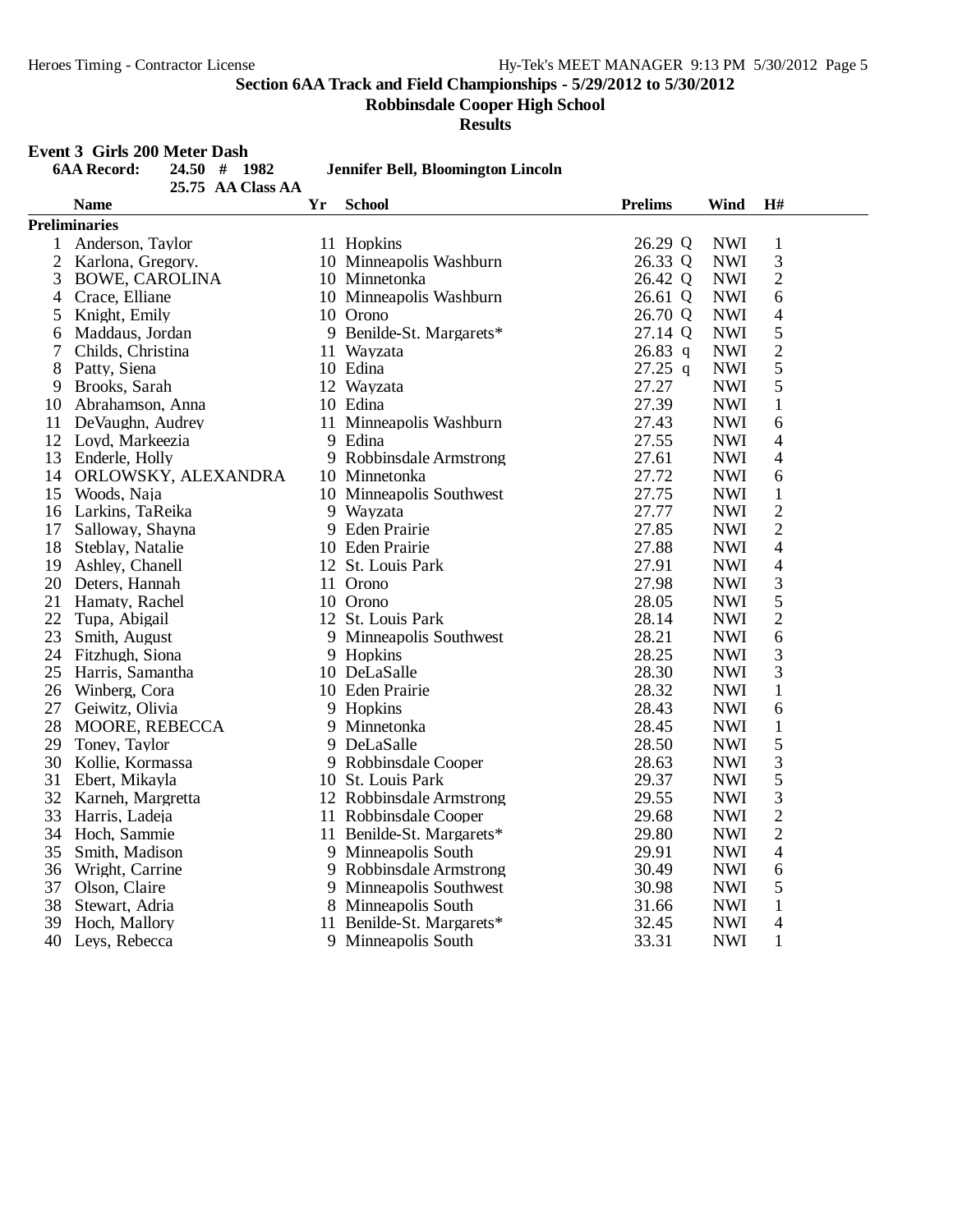**Robbinsdale Cooper High School**

**Results**

## **Event 3 Girls 200 Meter Dash**<br>64 A Record: 24.50 # 1982

|               | етн элив 200 тип там                     |    |                                    |               |      |               |  |  |  |
|---------------|------------------------------------------|----|------------------------------------|---------------|------|---------------|--|--|--|
|               | <b>6AA Record:</b><br>1982<br>24.50<br># |    | Jennifer Bell, Bloomington Lincoln |               |      |               |  |  |  |
|               | 25.75 AA Class AA                        |    |                                    |               |      |               |  |  |  |
|               | <b>Name</b>                              | Yr | <b>School</b>                      | <b>Finals</b> | Wind | <b>Points</b> |  |  |  |
| <b>Finals</b> |                                          |    |                                    |               |      |               |  |  |  |
|               | Anderson, Taylor                         |    | 11 Hopkins                         | 25.27         | 1.0  | 10            |  |  |  |
|               | 2 BOWE, CAROLINA                         |    | 10 Minnetonka                      | 25.37         | 1.0  | 8             |  |  |  |
|               | 3 Crace, Elliane                         |    | 10 Minneapolis Washburn            | 26.00         | 1.0  | 6             |  |  |  |
| 4             | Knight, Emily                            |    | 10 Orono                           | 26.40         | 1.0  |               |  |  |  |
|               | 5 Karlona, Gregory.                      |    | 10 Minneapolis Washburn            | 26.58         | 1.0  | 4             |  |  |  |
| 6.            | Childs, Christina                        | 11 | Wayzata                            | 26.85         | 1.0  | 3             |  |  |  |
|               | Patty, Siena                             | 10 | Edina                              | 26.88         | 1.0  |               |  |  |  |
| 8             | Maddaus, Jordan                          |    | 9 Benilde-St. Margarets*           | 26.90         | 1.0  |               |  |  |  |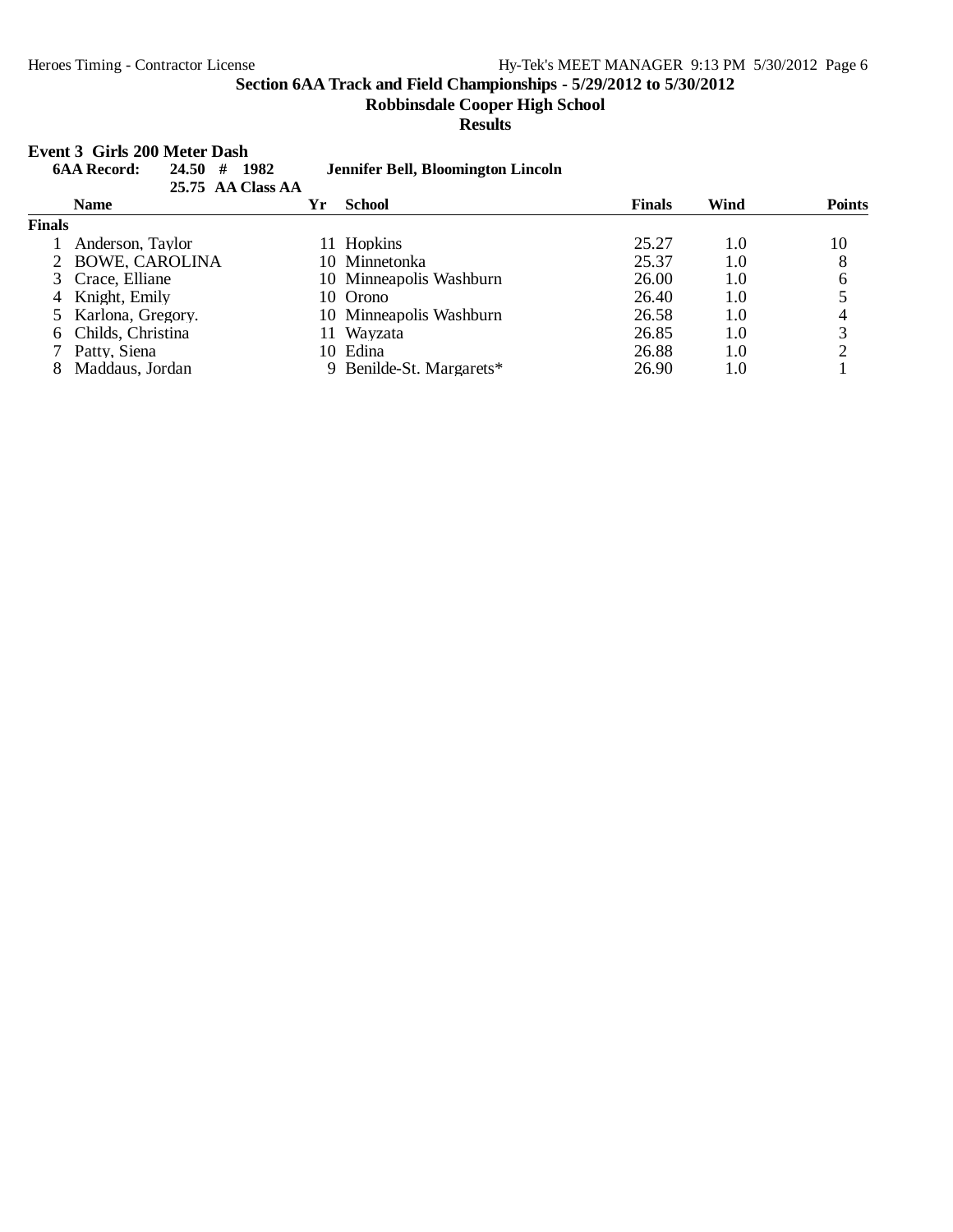**Robbinsdale Cooper High School**

**Results**

## **Event 4 Boys 200 Meter Dash**

|                | <b>6AA Record:</b>         | $21.24$ # $6/4/2010$ |           | Devin Crawford-Turfts, Edina |                |            |                |  |
|----------------|----------------------------|----------------------|-----------|------------------------------|----------------|------------|----------------|--|
|                |                            | 22.56 AA Class AA    |           |                              |                |            |                |  |
|                | <b>Name</b>                |                      | <b>Yr</b> | <b>School</b>                | <b>Prelims</b> | Wind       | H#             |  |
|                | <b>Preliminaries</b>       |                      |           |                              |                |            |                |  |
| $\mathbf{1}$   | Marshall, Shane            |                      |           | 12 Minneapolis Southwest     | 22.87 Q        | <b>NWI</b> | 3              |  |
| $\overline{2}$ | Snelson, Javon             |                      |           | 12 Benilde-St. Margarets*    | 22.93 Q        | <b>NWI</b> | $\overline{2}$ |  |
| 3              | Borchardt, Jeffrey         |                      |           | 11 Wayzata                   | 23.03 Q        | <b>NWI</b> | $\mathbf{1}$   |  |
| $\overline{4}$ | CELICHOWSKI, BENNETT       |                      |           | 11 Minnetonka                | 23.06 Q        | <b>NWI</b> | 6              |  |
| 5              | SINGLETON, KE ANDRE        |                      |           | 11 Minnetonka                | 23.17 Q        | <b>NWI</b> | 4              |  |
| 6              | Welwean, Ralph             |                      |           | 12 Hopkins                   | 23.26 Q        | <b>NWI</b> | 5              |  |
| 7              | Kolpin, Joseph             |                      |           | 10 Wayzata                   | $23.34$ q      | <b>NWI</b> | 3              |  |
| 8              | Dulka, Ian                 |                      |           | 12 Minneapolis Southwest     | $23.34$ q      | <b>NWI</b> | 3              |  |
| 9              | Frisbie, Steven            |                      |           | 12 Eden Prairie              | 23.54          | <b>NWI</b> | $\overline{2}$ |  |
|                | 10 Brooks, ilgrim          |                      |           | 11 Robbinsdale Cooper        | 23.69          | <b>NWI</b> | $\overline{4}$ |  |
| 11             | St. Aubin, Robert          |                      |           | 11 Minneapolis South         | 23.85          | <b>NWI</b> | $\overline{2}$ |  |
| 12             | Jamison, John              |                      |           | 12 Minneapolis Southwest     | 23.94          | <b>NWI</b> | $\mathbf{1}$   |  |
| 13             | Allison, Marley            |                      |           | 11 Edina                     | 23.97          | <b>NWI</b> | $\overline{c}$ |  |
|                | 14 Johnson, Elijah         |                      |           | 11 Eden Prairie              | 23.99          | <b>NWI</b> | $\mathbf 1$    |  |
|                | 15 Nelson, Shakeel         |                      |           | 12 Minneapolis Washburn      | 24.05          | <b>NWI</b> | $\overline{4}$ |  |
| 16             | Singleton, DeAndre         |                      |           | 11 Minnetonka                | 24.34          | <b>NWI</b> | 5              |  |
| 17             | Nelson, Demitri            |                      |           | 12 DeLaSalle                 | 24.38          | <b>NWI</b> | $\overline{c}$ |  |
|                | 18 Lagorio, John           |                      |           | 12 Edina                     | 24.38          | <b>NWI</b> | $\overline{2}$ |  |
| 19             | Scales, Demetrius          |                      |           | 12 Minneapolis Washburn      | 24.41          | <b>NWI</b> | 6              |  |
|                | 20 Wilson, Lawrence        |                      |           | 9 Wavzata                    | 24.42          | <b>NWI</b> | 5              |  |
|                | 20 Biyogo, Bornface        |                      |           | 12 Robbinsdale Armstrong     | 24.42          | <b>NWI</b> | 5              |  |
| 22             | Tolbert, Robertlee         |                      |           | 10 Robbinsdale Cooper        | 24.47          | <b>NWI</b> | $\overline{4}$ |  |
| 23             | Carlson, Mitchell          |                      |           | 11 Eden Prairie              | 24.57          | <b>NWI</b> | 3              |  |
|                | 24 Fuguet, Christopher     |                      |           | 12 Hopkins                   | 24.63          | <b>NWI</b> | $\mathbf{1}$   |  |
|                | 25 Dorumsgaard, Steven     |                      |           | 12 Hopkins                   | 24.65          | <b>NWI</b> | $\,1$          |  |
|                | 26 Gorrilla, Thomas        |                      |           | 11 Benilde-St. Margarets*    | 24.75          | <b>NWI</b> | 3              |  |
| 27             | Mohamed, Khalid            |                      |           | 10 Minneapolis South         | 24.80          | <b>NWI</b> | $\mathbf 1$    |  |
|                | 28 Jeilani, Emran          |                      |           | 10 St. Louis Park            | 24.88          | <b>NWI</b> | 6              |  |
| 29             | Brown, Bobby               |                      |           | 12 Minneapolis Patrick Henry | 24.94          | <b>NWI</b> | $\mathbf{1}$   |  |
|                | 30 Washington Jr., Raymond |                      |           | 10 Edina                     | 24.96          | <b>NWI</b> | 6              |  |
| 31             | Fields, Paris              |                      |           | 11 Robbinsdale Cooper        | 25.03          | <b>NWI</b> | $\overline{4}$ |  |
|                | 32 Hickerson, Mitchell     |                      |           | 10 St. Louis Park            | 25.05          | <b>NWI</b> | 6              |  |
| 33             | Hamaty, Nick               |                      |           | 12 Orono                     | 25.07          | <b>NWI</b> | $\overline{4}$ |  |
| 34             | Young, Michael             |                      |           | 10 St. Louis Park            | 25.73          | <b>NWI</b> | 5              |  |
| 35             | Gillund, Jack              |                      |           | 9 Orono                      | 25.86          | <b>NWI</b> | 3              |  |
| 36             | Kange, Adrian              |                      |           | 12 Minneapolis South         | 26.19          | <b>NWI</b> | 6              |  |
| 37             | Meshbesher, Nathan         |                      |           | 10 Benilde-St. Margarets*    | 26.35          | <b>NWI</b> | $\overline{2}$ |  |
| 38             | Thompson, Talonzale        |                      |           | 11 Minneapolis Edison        | 26.66          | <b>NWI</b> | 5              |  |
| 39             | Bell, Shaheed              |                      |           | 7 Minneapolis Edison         | 27.00          | <b>NWI</b> | $\overline{4}$ |  |
| 40             | Lindsey, Cortez            |                      |           | 10 Minneapolis Edison        | 27.79          | <b>NWI</b> | $\overline{3}$ |  |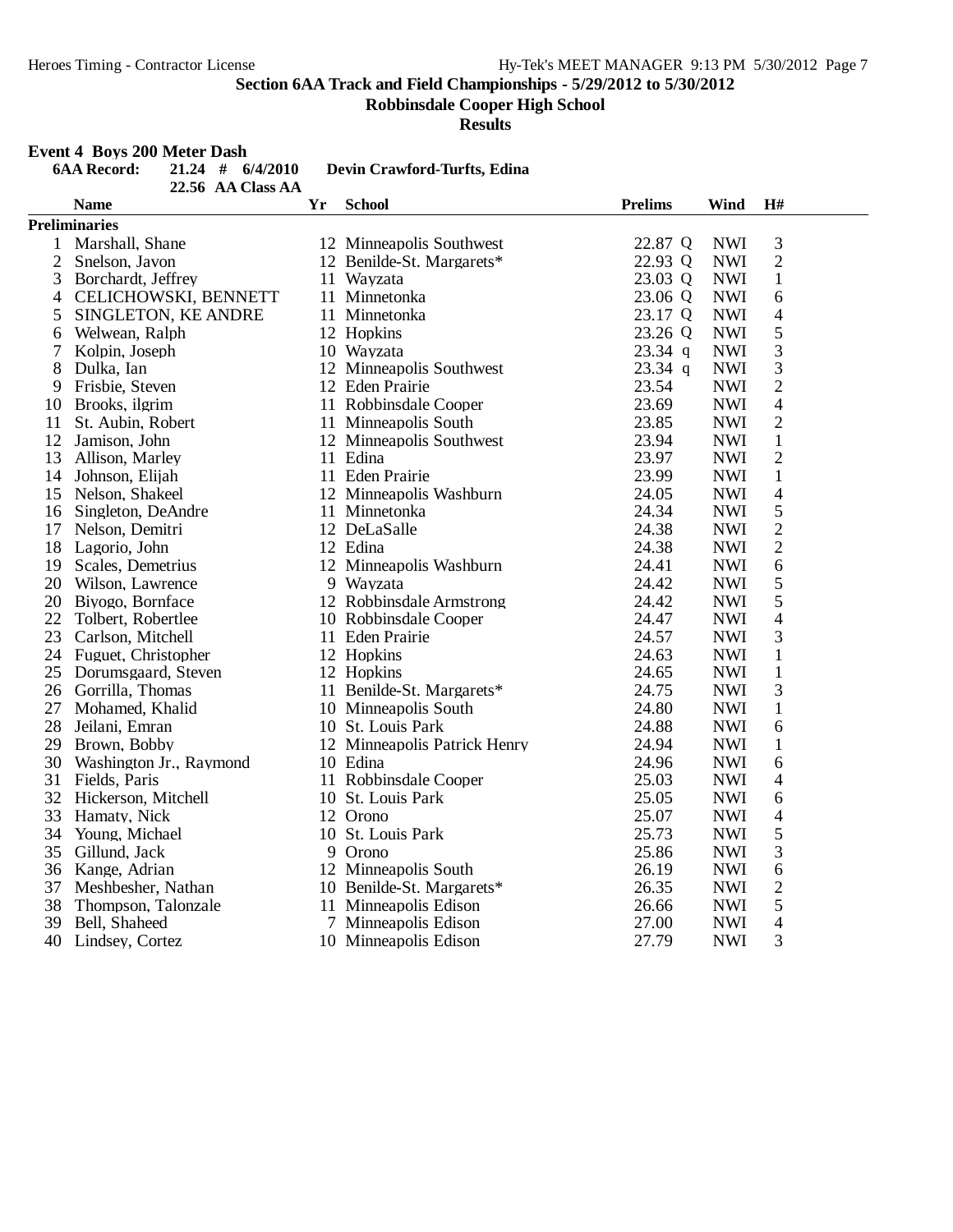**Robbinsdale Cooper High School**

**Results**

#### **Event 4 Boys 200 Meter Dash**

|               | #<br><b>6AA Record:</b><br>6/4/2010<br>21.24<br>22.56 AA Class AA |     | Devin Crawford-Turfts, Edina |               |        |               |
|---------------|-------------------------------------------------------------------|-----|------------------------------|---------------|--------|---------------|
|               | <b>Name</b>                                                       | Yr  | <b>School</b>                | <b>Finals</b> | Wind   | <b>Points</b> |
| <b>Finals</b> |                                                                   |     |                              |               |        |               |
|               | Borchardt, Jeffrey                                                | 11. | Wayzata                      | 22.25         | $+0.0$ | 10            |
|               | Snelson, Javon                                                    |     | 12 Benilde-St. Margarets*    | 22.67         | $+0.0$ | 8             |
|               | Welwean, Ralph                                                    |     | 12 Hopkins                   | 22.71         | $+0.0$ | 6             |
| 4             | Marshall, Shane                                                   |     | 12 Minneapolis Southwest     | 22.77         | $+0.0$ |               |
|               | 5 CELICHOWSKI, BENNETT                                            |     | 11 Minnetonka                | 22.90         | $+0.0$ | 4             |
| 6             | Kolpin, Joseph                                                    |     | 10 Wayzata                   | 23.12         | $+0.0$ | 3             |
|               | Dulka, Ian                                                        |     | 12 Minneapolis Southwest     | 23.44         | $+0.0$ | っ             |
|               | SINGLETON, KE ANDRE                                               | 11  | Minnetonka                   | 24.08         | $+0.0$ |               |
|               |                                                                   |     |                              |               |        |               |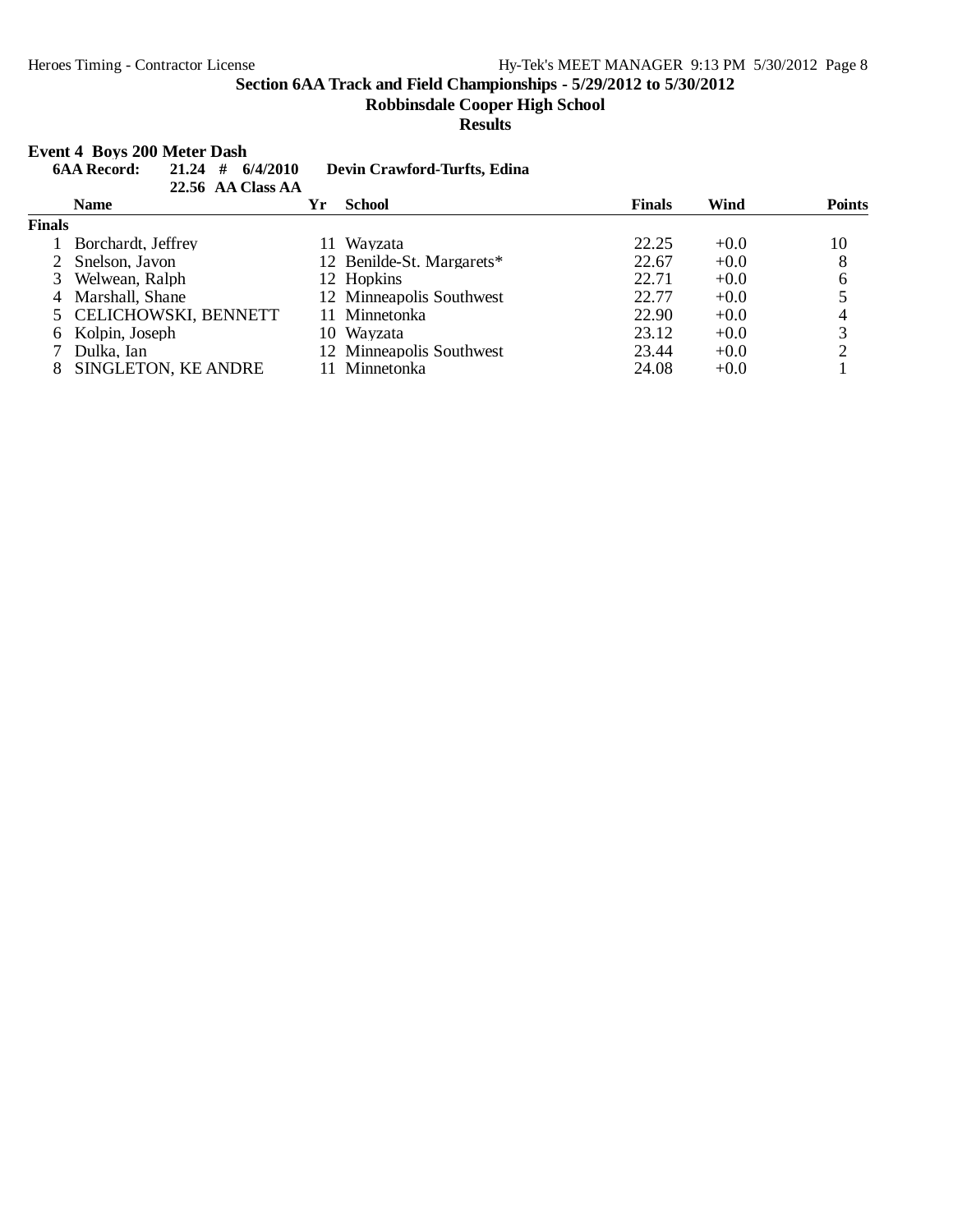**Robbinsdale Cooper High School**

**Results**

## **Event 5 Girls 400 Meter Dash**

|    | <b>6AA Record:</b><br>#<br>56.07<br>2002<br>57.20 AA Class AA |    | Vanessa Clarida, Bloomington Kennedy |                |                                |  |
|----|---------------------------------------------------------------|----|--------------------------------------|----------------|--------------------------------|--|
|    | <b>Name</b>                                                   | Yr | <b>School</b>                        | <b>Prelims</b> | H#                             |  |
|    | <b>Preliminaries</b>                                          |    |                                      |                |                                |  |
|    | ENDY, ELIZABETH                                               |    | 10 Minnetonka                        | 59.34 Q        | 1                              |  |
| 2  | Knight, Emily                                                 |    | 10 Orono                             | 59.47 Q        | $\overline{c}$                 |  |
| 3  | Buck, Emily                                                   |    | 12 Hopkins                           | $1:00.85$ Q    | 4                              |  |
| 4  | Kaine, Dustlynn                                               |    | 12 Robbinsdale Armstrong             | $1:00.99$ Q    | 3                              |  |
| 5  | Patty, Siena                                                  |    | 10 Edina                             | 1:00.47 q      | $\overline{c}$                 |  |
| 6  | JANSSEN, MEGHAN                                               |    | 9 Minnetonka                         | 1:01.62 q      | 4                              |  |
| 7  | Kristo, Megan                                                 |    | 12 Eden Prairie                      | $1:02.01$ q    | 4                              |  |
| 8  | Malat, Madeline                                               |    | 10 Hopkins                           | $1:02.22$ q    | 4                              |  |
| 9  | Nehotte, Lauren                                               |    | 12 Orono                             | 1:02.35        |                                |  |
| 10 | SMILEY, KARINA                                                |    | 9 Minnetonka                         | 1:02.90        | $\frac{2}{1}$                  |  |
| 11 | Munkeby, Sam                                                  | 9  | Benilde-St. Margarets*               | 1:03.82        | 3                              |  |
| 12 | Benton, Sarah                                                 |    | 11 Hopkins                           | 1:04.01        | $\mathbf{1}$                   |  |
| 13 | Maddox, Maria                                                 |    | 11 Minneapolis Patrick Henry         | 1:04.16        |                                |  |
| 14 | Danielson, Emily                                              |    | 11 Robbinsdale Armstrong             | 1:04.25        | $\frac{3}{3}$                  |  |
| 15 | Bentley, Jessica                                              |    | 10 Edina                             | 1:04.42        | $\mathbf 1$                    |  |
| 16 | Brubaker, Lydia                                               |    | 12 St. Louis Park                    | 1:04.44        |                                |  |
| 17 | Bean, Kennedy                                                 |    | 10 Eden Prairie                      | 1:04.52        | $\frac{2}{2}$<br>$\frac{2}{3}$ |  |
| 18 | Kaplan, Ivy                                                   |    | 9 St. Louis Park                     | 1:05.06        |                                |  |
| 19 | Hamilton, Shonaree                                            |    | 9 Minneapolis Edison                 | 1:05.13        |                                |  |
| 20 | Willford, Ella                                                |    | 9 Minneapolis Southwest              | 1:06.77        | $\overline{4}$                 |  |
| 21 | Velek, Kaitlin                                                |    | 9 Eden Prairie                       | 1:06.83        |                                |  |
| 22 | Nicholson, Liz                                                |    | 10 Benilde-St. Margarets*            | 1:06.85        | 3                              |  |
| 23 | Mackin, Andrea                                                |    | 9 Minneapolis Southwest              | 1:08.12        |                                |  |
| 24 | Bergstrom, Laura                                              |    | 10 Robbinsdale Cooper                | 1:10.25        | $\frac{2}{4}$                  |  |
| 25 | Redd, Mary                                                    |    | 10 Robbinsdale Cooper                | 1:10.53        | 3                              |  |
| 26 | Green, Emily                                                  |    | 10 Minneapolis Southwest             | 1:10.64        | $\mathbf{1}$                   |  |
| 27 | Koch, Camille                                                 |    | 11 Robbinsdale Armstrong             | 1:11.54        |                                |  |
| 28 | Semler, Amanda                                                |    | 11 Benilde-St. Margarets*            | 1:11.85        | 4                              |  |
| 29 | Nyoune, Marthaline                                            |    | 11 Robbinsdale Cooper                | 1:17.78        | 3                              |  |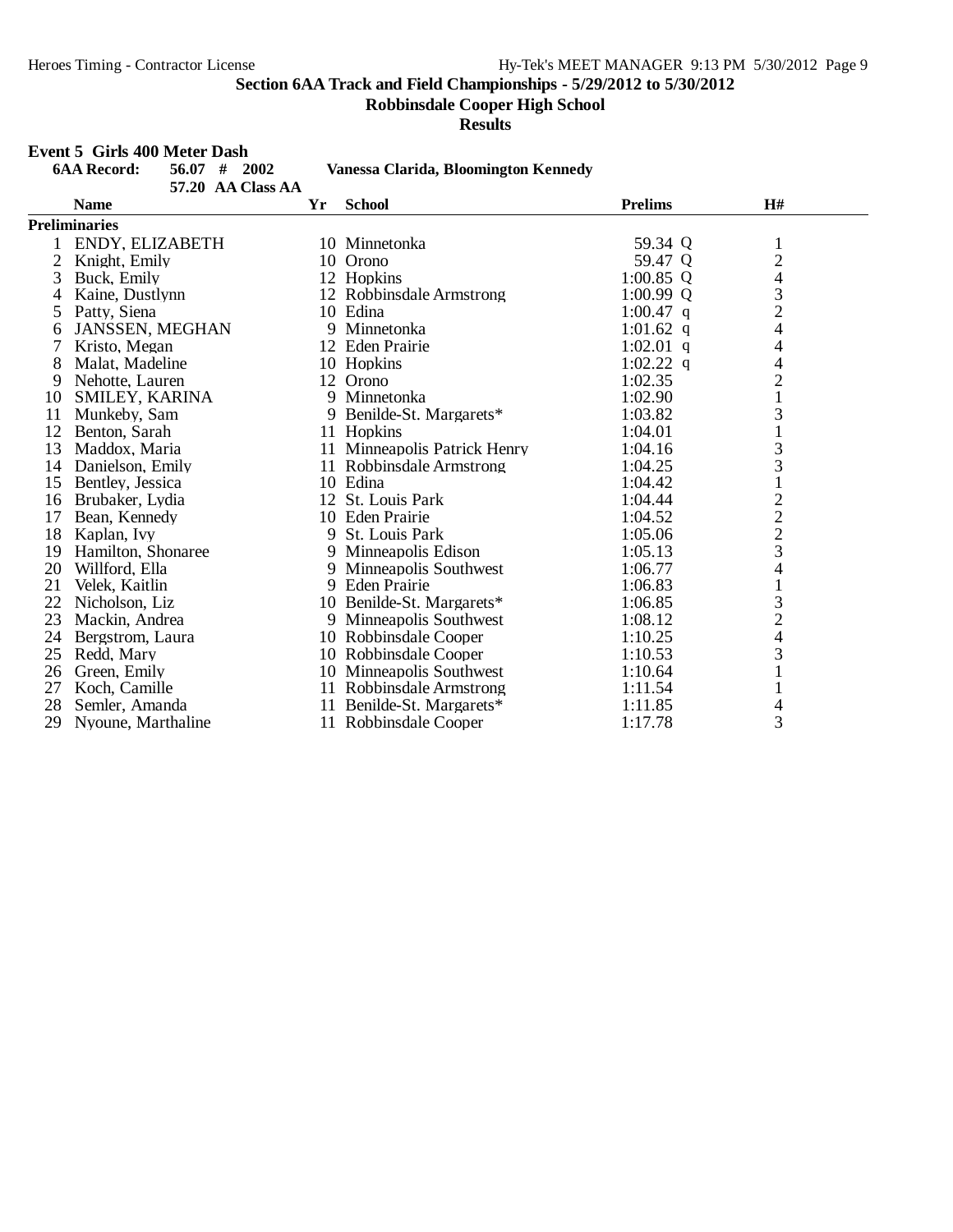**Robbinsdale Cooper High School**

#### **Results**

#### **Event 5 Girls 400 Meter Dash**

| <b>6AA Record:</b><br>56.07 | #<br>2002 |                                                         |                                                                                                      |                                                                  |
|-----------------------------|-----------|---------------------------------------------------------|------------------------------------------------------------------------------------------------------|------------------------------------------------------------------|
| <b>Name</b>                 | Үr        | <b>School</b>                                           | <b>Finals</b>                                                                                        | <b>Points</b>                                                    |
| <b>Finals</b>               |           |                                                         |                                                                                                      |                                                                  |
|                             |           |                                                         | 57.87                                                                                                | 10                                                               |
| 2 Knight, Emily             |           |                                                         | 58.78                                                                                                | 8                                                                |
| 3 Buck, Emily               |           |                                                         | 1:00.32                                                                                              |                                                                  |
| Patty, Siena                |           |                                                         | 1:00.46                                                                                              |                                                                  |
| 5 Kaine, Dustlynn           |           |                                                         | 1:00.66                                                                                              |                                                                  |
|                             |           |                                                         | 1:01.12                                                                                              | 3                                                                |
| Kristo, Megan               |           |                                                         | 1:01.34                                                                                              |                                                                  |
| Malat, Madeline             |           |                                                         | 1:03.76                                                                                              |                                                                  |
|                             |           | 57.20 AA Class AA<br>ENDY, ELIZABETH<br>JANSSEN, MEGHAN | 10 Minnetonka<br>10 Orono<br>12 Hopkins<br>10 Edina<br>9 Minnetonka<br>12 Eden Prairie<br>10 Hopkins | Vanessa Clarida, Bloomington Kennedy<br>12 Robbinsdale Armstrong |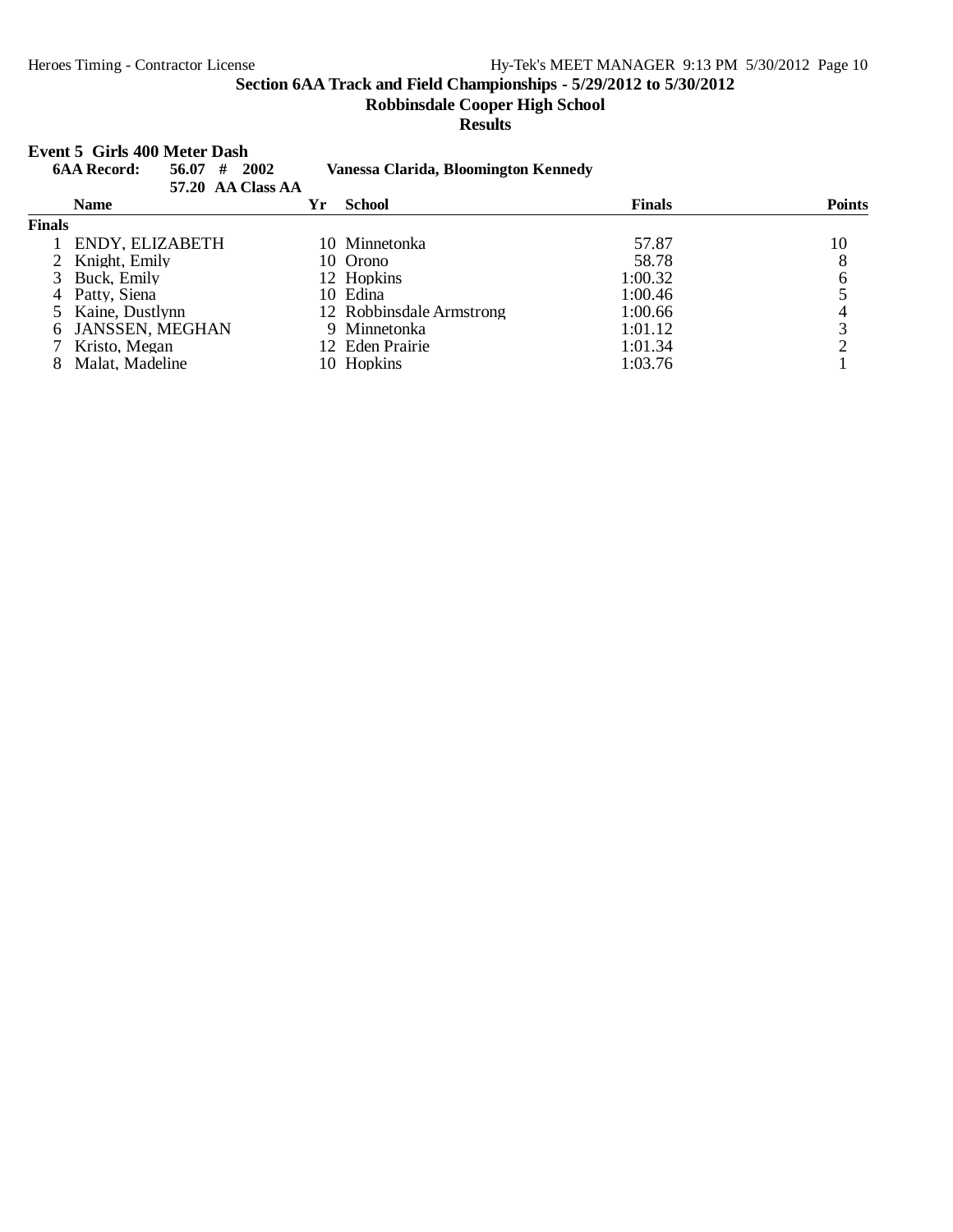**Robbinsdale Cooper High School**

**Results**

## **Event 6 Boys 400 Meter Dash**

|                | <b>6AA Record:</b><br>47.66 # 1999 |    | <b>Adam Steele, Eden Prairie</b> |                |                          |  |
|----------------|------------------------------------|----|----------------------------------|----------------|--------------------------|--|
|                | 49.64 AA Class AA                  |    |                                  |                |                          |  |
|                | <b>Name</b>                        | Yr | <b>School</b>                    | <b>Prelims</b> | H#                       |  |
|                | <b>Preliminaries</b>               |    |                                  |                |                          |  |
|                | Fountain, Rashawn                  |    | 12 Eden Prairie                  | 49.58 Q AA     | 5                        |  |
| $\overline{2}$ | Salargo, Austin                    |    | 12 Hopkins                       | 49.72 Q        | $\overline{c}$           |  |
| 3              | MCFARLIN, JAMES                    |    | 12 Minnetonka                    | 50.56 Q        | 3                        |  |
| 4              | Smith, Michael                     |    | 10 Wayzata                       | 50.65 Q        | $\mathbf{1}$             |  |
| 5              | Queenan, Ryan                      |    | 11 Robbinsdale Armstrong         | 52.49 Q        | 4                        |  |
| 6              | <b>JONES, SABIAS</b>               |    | 12 Minnetonka                    | $51.49$ q      | 3                        |  |
| 7              | Young, Jordan                      |    | 12 St. Louis Park                | $52.02$ q      | 5                        |  |
| 8              | ROEMHILDT, CHRISTIAN               |    | 12 Minnetonka                    | 52.69 q        | $\overline{\mathcal{L}}$ |  |
| 9              | Koskela, Lenzel                    |    | 11 Robbinsdale Cooper            | 53.13          |                          |  |
| 10             | Allison, Marley                    |    | 11 Edina                         | 53.19          | $\frac{3}{3}$            |  |
| 11             | Trelsted, Alec                     |    | 12 Minneapolis South             | 53.21          |                          |  |
|                | 12 Cornell, Matthew                |    | Benilde-St. Margarets*           | 53.46          | $\frac{2}{1}$            |  |
|                | 13 Rogers, Alex                    |    | 12 Robbinsdale Armstrong         | 53.75          |                          |  |
| 14             | Jones, Marques                     |    | 11 Minneapolis South             | 53.78          | $\frac{2}{5}$            |  |
| 14             | Long, Will                         |    | 11 Wayzata                       | 53.78          | $\overline{c}$           |  |
| 16             | Olson, Nathan                      |    | 12 Minneapolis Southwest         | 54.21          | $\mathbf{1}$             |  |
| 17             | Arpinar, Arin                      |    | 11 Edina                         | 54.24          | 3                        |  |
| 18             | Wilson, Lawrence                   |    | 9 Wayzata                        | 54.38          | 4                        |  |
| 19             | Curtiss, Jackson                   |    | 12 DeLaSalle                     | 54.62          |                          |  |
| 20             | Fuguet, Christopher                |    | 12 Hopkins                       | 54.69          | $rac{4}{5}$              |  |
| 21             | Meyer, Derek                       |    | 10 Orono                         | 54.77          | $\overline{4}$           |  |
| 22             | Becker, Andrew                     |    | 11 Hopkins                       | 55.07          | $\overline{c}$           |  |
| 23             | Aye, aron                          |    | 10 Minneapolis Washburn          | 55.08          | $\mathbf{1}$             |  |
| 24             | Warren, Aaron                      |    | 11 DeLaSalle                     | 55.36          | $\mathbf{1}$             |  |
| 25             | Carlson, Mitchell                  |    | 11 Eden Prairie                  | 55.37          | 5                        |  |
|                | 26 Akerson, Andrew                 |    | 11 Minneapolis Southwest         | 55.44          | 3                        |  |
| 27             | Bates, Chris                       |    | 11 Edina                         | 55.54          | 4                        |  |
|                | 28 Lindgren, John                  |    | 12 Robbinsdale Cooper            | 56.41          | $\frac{2}{2}$            |  |
| 29             | Mc Kown, Lucas                     |    | 10 Orono                         | 56.48          |                          |  |
|                | 30 Geiger, Jacob                   |    | 11 Orono                         | 56.77          | $\,1$                    |  |
| 31             | McMahon, Tim                       |    | 11 Eden Prairie                  | 57.59          | $\frac{5}{3}$            |  |
|                | 32 Groth, Samuel                   |    | 11 Minneapolis Southwest         | 58.76          |                          |  |
| 33             | Germscheid, Nate                   |    | 11 Benilde-St. Margarets*        | 59.86          | $\overline{\mathcal{L}}$ |  |
| 34             | Chumley, Seth                      |    | 9 Benilde-St. Margarets*         | 1:01.90        | 5                        |  |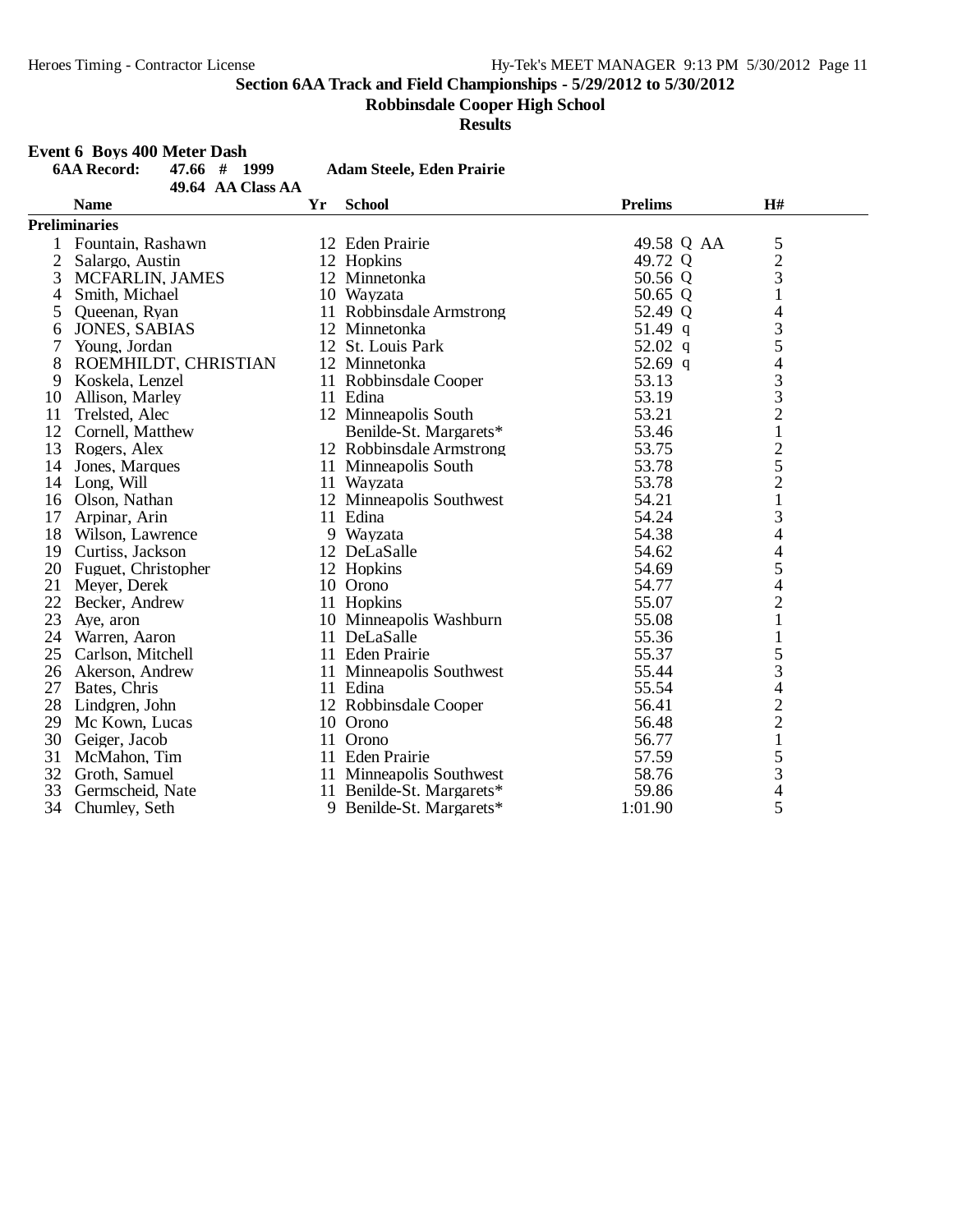#### **Robbinsdale Cooper High School**

**Results**

#### **Event 6 Boys 400 Meter Dash**

|               | <b>6AA Record:</b><br>47.66 #<br>1999<br>49.64 AA Class AA |    | <b>Adam Steele, Eden Prairie</b> |               |    |               |
|---------------|------------------------------------------------------------|----|----------------------------------|---------------|----|---------------|
|               | <b>Name</b>                                                | Yr | <b>School</b>                    | <b>Finals</b> |    | <b>Points</b> |
| <b>Finals</b> |                                                            |    |                                  |               |    |               |
|               | Salargo, Austin                                            |    | 12 Hopkins                       | 47.82         | AA | 10            |
|               | Smith, Michael                                             |    | 10 Wayzata                       | 48.53         | AA | 8             |
|               | 3 Fountain, Rashawn                                        |    | 12 Eden Prairie                  | 48.75         | AA | 6             |
| 4             | <b>MCFARLIN, JAMES</b>                                     |    | 12 Minnetonka                    | 49.35         | AA |               |
|               | Oueenan. Rvan                                              |    | 11 Robbinsdale Armstrong         | 49.85         |    |               |
| 6             | <b>JONES, SABIAS</b>                                       |    | 12 Minnetonka                    | 51.20         |    | 3             |
|               | Young, Jordan                                              |    | 12 St. Louis Park                | 51.78         |    |               |
|               | ROEMHILDT, CHRISTIAN                                       |    | 12 Minnetonka                    | 52.19         |    |               |
|               |                                                            |    |                                  |               |    |               |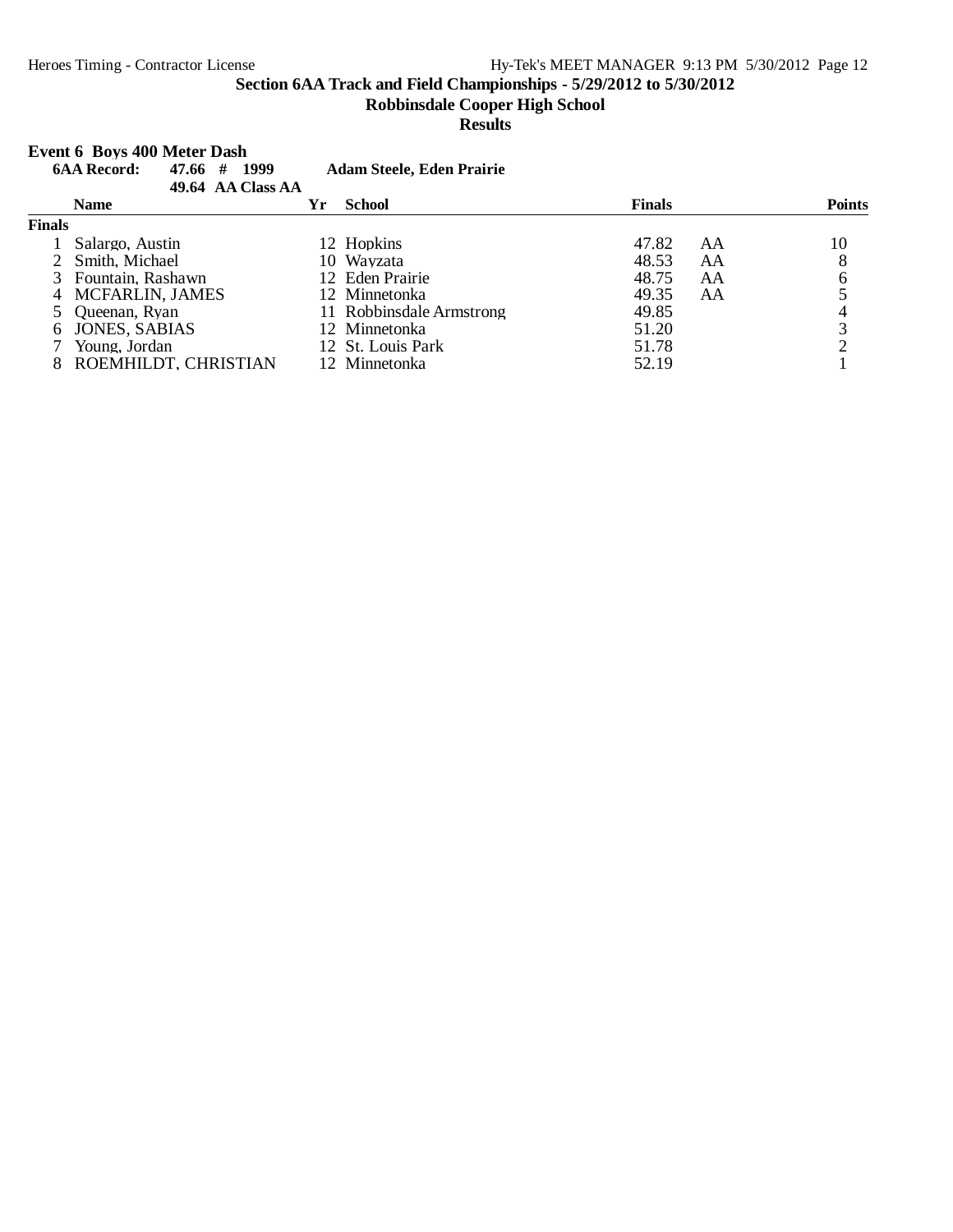**Robbinsdale Cooper High School**

**Results**

## **Event 7 Girls 800 Meter Run**

|                | <b>6AA Record:</b>    | $2:12.43$ # 2005      |    | Molly Lehman, Minnetonka  |                |
|----------------|-----------------------|-----------------------|----|---------------------------|----------------|
|                |                       | $2:17.17$ AA Class AA |    |                           |                |
|                | <b>Name</b>           |                       | Yr | <b>School</b>             | <b>Prelims</b> |
|                | <b>Preliminaries</b>  |                       |    |                           |                |
| $\mathbf{1}$   | Knight, Stephanie     |                       |    | 10 Orono                  | 2:19.99 Q      |
| $\overline{2}$ | HOELSCHER, LUCILLE    |                       |    | 8 Minnetonka              | $2:20.46$ Q    |
| 3              | Platt, Brittany       |                       |    | 11 Eden Prairie           | $2:21.24$ Q    |
| 4              | CARRUTH, MARGARET     |                       |    | 10 Minnetonka             | 2:22.00 Q      |
| 5              | Dengel, Olivia        |                       |    | 10 Eden Prairie           | 2:27.27 Q      |
| 6              | Sather, Kelsey        |                       |    | 9 Robbinsdale Armstrong   | $2:21.34$ q    |
| 7              | Jerabek, Haley        |                       |    | 11 Benilde-St. Margarets* | $2:22.78$ q    |
| 8              | Kersten, Samantha     |                       |    | 11 Minneapolis Washburn   | $2:26.08$ q    |
| 9              | Boehm, Emma           |                       |    | 9 Eden Prairie            | 2:26.97        |
| 10             | <b>DONLIN, RILEY</b>  |                       |    | 8 Minnetonka              | 2:27.37        |
| 11             | Warden, Terese        |                       |    | 9 Hopkins                 | 2:27.97        |
|                | 12 White, Greta       |                       |    | 9 Minneapolis Washburn    | 2:28.03        |
|                | 13 Evans, Elizabeth   |                       |    | 11 Robbinsdale Cooper     | 2:28.47        |
|                | 14 Eidson, Eleanor    |                       |    | 9 Edina                   | 2:28.51        |
|                | 15 Rowland, Emma      |                       |    | 9 Edina                   | 2:28.63        |
|                | 16 Stelzner, Margaret |                       |    | 10 Hopkins                | 2:30.28        |
|                | 17 Elli, Elizabeth    |                       |    | 9 Edina                   | 2:30.36        |
|                | 18 Haakana, Katherine |                       |    | 12 Wayzata                | 2:30.51        |
|                | 19 Adelmann, Ellyn    |                       |    | 10 St. Louis Park         | 2:30.98        |
|                | 20 Borowsky, Naomi    |                       |    | 10 Hopkins                | 2:31.03        |
|                | 21 Counihan, Abby     |                       |    | 10 Minneapolis Southwest  | 2:31.06        |
|                | 22 Olson, Sophie      |                       |    | 11 St. Louis Park         | 2:32.94        |
|                | 23 Martini, Maddison  |                       |    | 10 Orono                  | 2:33.18        |
|                | 24 Bohler, Laurie     |                       |    | 10 Robbinsdale Cooper     | 2:34.82        |
|                | 25 Lucas, Megan       |                       |    | 11 Minneapolis Washburn   | 2:35.34        |
| 26             | Valde, Karen          |                       |    | 12 Benilde-St. Margarets* | 2:35.64        |
| 27             | Sturtz, Hannah        |                       |    | 10 Wayzata                | 2:35.73        |
| 28             | Walor, Tru            |                       |    | 8 Benilde-St. Margarets*  | 2:36.40        |
| 29             | Johnson, Casey        |                       |    | 12 Minneapolis South      | 2:37.24        |
| 30             | Young, Destiny        |                       |    | 9 Robbinsdale Armstrong   | 2:38.77        |
| 31             | Neese, Rachel         |                       |    | 10 Wayzata                | 2:40.42        |
|                | 32 DeSalvo, Veronica  |                       |    | 12 Robbinsdale Armstrong  | 2:41.31        |
| 33             | Momanyi, Beulah       |                       |    | 12 Robbinsdale Cooper     | 2:41.61        |
|                | 34 Ingram, Audrey     |                       |    | 11 St. Louis Park         | 2:41.78        |
|                | 35 White, Taylor      |                       |    | 11 Orono                  | 2:42.74        |
|                | 36 Metzdorff, Cecelia |                       |    | 11 Minneapolis Southwest  | 2:43.19        |
| 37             | Grace, Mary           |                       |    | 10 Minneapolis Southwest  | 2:45.83        |
| 38             | Turner, Laura         |                       |    | 10 Minneapolis South      | 2:51.14        |
| 39             | Haugen, Lia           |                       |    | 11 DeLaSalle              | 2:58.60        |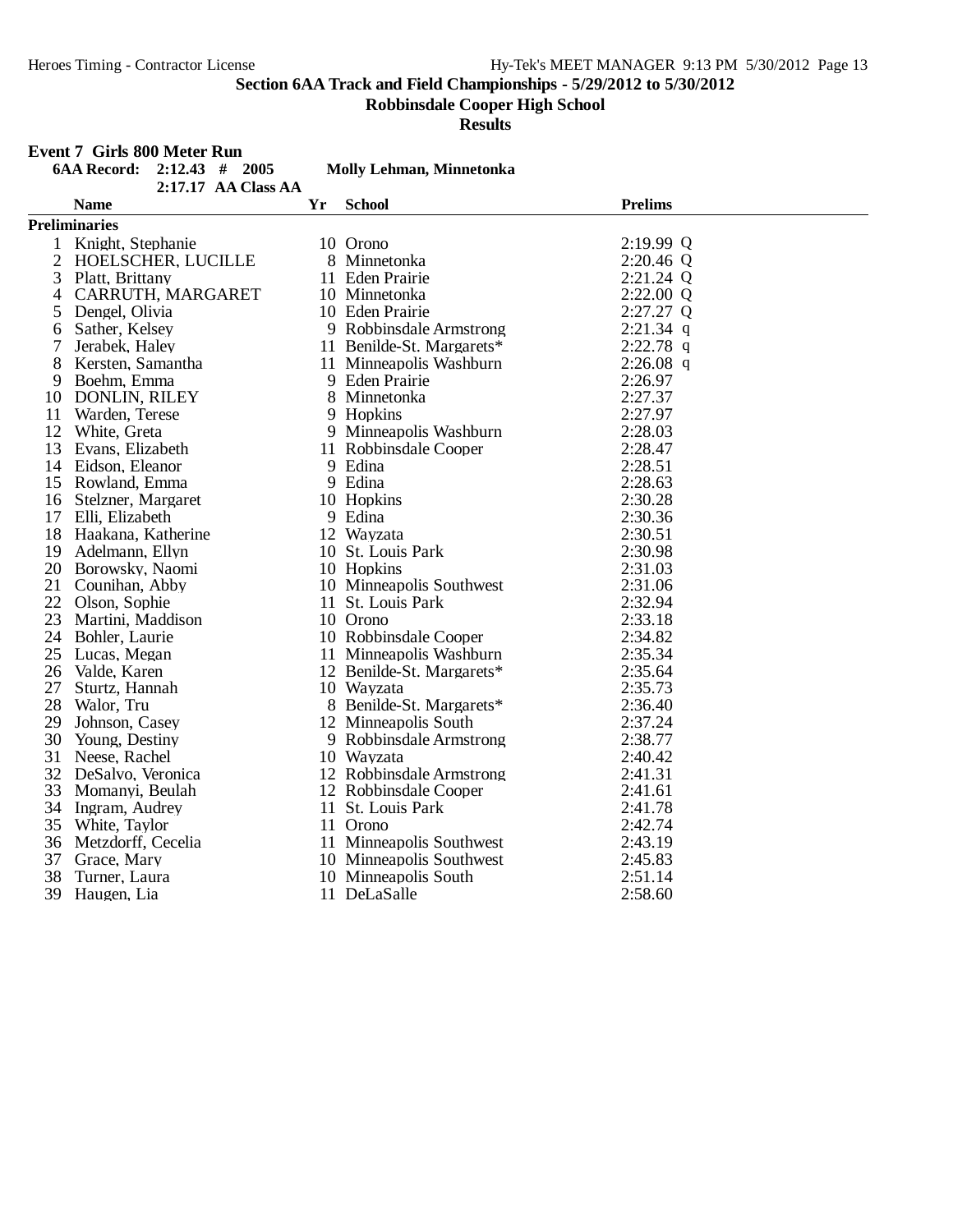#### **Robbinsdale Cooper High School**

#### **Results**

#### **Event 7 Girls 800 Meter Run**

|               | 6AA Record: $2:12.43$ # | 2005<br>2:17.17 AA Class AA |    | <b>Molly Lehman, Minnetonka</b> |               |    |               |
|---------------|-------------------------|-----------------------------|----|---------------------------------|---------------|----|---------------|
|               | <b>Name</b>             |                             | Yr | <b>School</b>                   | <b>Finals</b> |    | <b>Points</b> |
| <b>Finals</b> |                         |                             |    |                                 |               |    |               |
|               |                         | 1 CARRUTH, MARGARET         |    | 10 Minnetonka                   | 2:15.99       | AA | 10            |
|               | 2 Knight, Stephanie     |                             |    | 10 Orono                        | 2:16.18       | AA | 8             |
|               | Dengel, Olivia          |                             |    | 10 Eden Prairie                 | 2:16.20       | AA | 6             |
|               |                         | 4 HOELSCHER, LUCILLE        |    | 8 Minnetonka                    | 2:16.74       | AA |               |
|               | 5 Sather, Kelsey        |                             |    | 9 Robbinsdale Armstrong         | 2:17.66       |    | 4             |
|               | 6 Platt, Brittany       |                             |    | 11 Eden Prairie                 | 2:19.45       |    | 3             |
|               | Jerabek, Haley          |                             |    | 11 Benilde-St. Margarets*       | 2:21.57       |    |               |
|               | Kersten, Samantha       |                             |    | 11 Minneapolis Washburn         | 2:21.71       |    |               |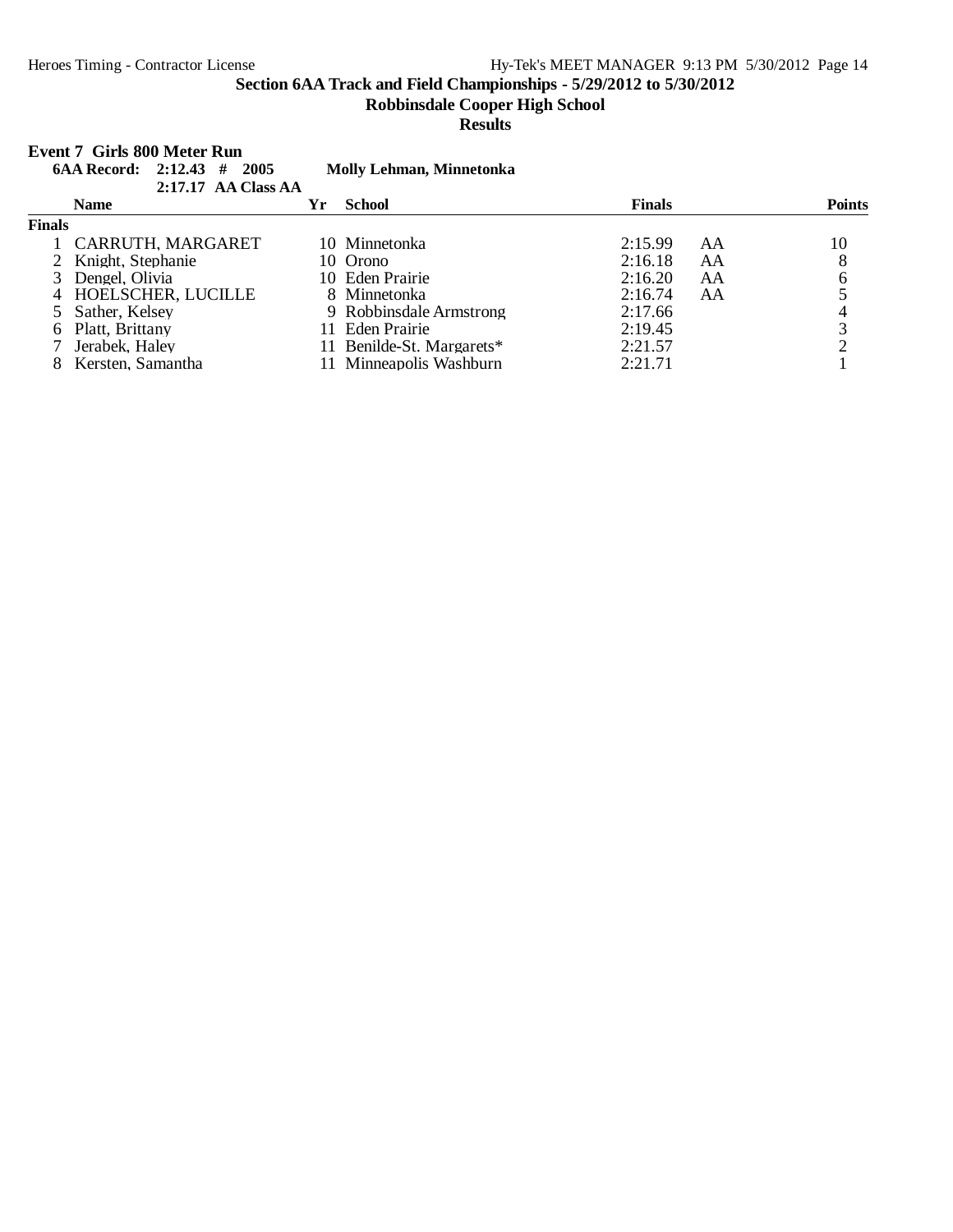**Robbinsdale Cooper High School**

#### **Event 8 Boys 800 Meter Run**

|                | RODDINGUALE COOPER FILGH SCHOOL<br><b>Results</b>                                                  |    |                                |                |  |  |  |
|----------------|----------------------------------------------------------------------------------------------------|----|--------------------------------|----------------|--|--|--|
|                | <b>Event 8 Boys 800 Meter Run</b><br><b>6AA Record:</b><br>$1:53.20$ # 1988<br>1:55.01 AA Class AA |    | <b>Steve Holman, Richfield</b> |                |  |  |  |
|                | <b>Name</b>                                                                                        | Yr | <b>School</b>                  | <b>Prelims</b> |  |  |  |
|                | <b>Preliminaries</b>                                                                               |    |                                |                |  |  |  |
|                | 1 Lawton, Cal                                                                                      |    | 10 Eden Prairie                | $2:00.17$ Q    |  |  |  |
| $\overline{2}$ | Heegaard, Thomas                                                                                   |    | 11 Hopkins                     | 2:00.52 Q      |  |  |  |
| 3              | Brauchle, Paul                                                                                     |    | 11 Orono                       | 2:01.07 Q      |  |  |  |
|                | 4 Fogg, David                                                                                      |    | 12 Edina                       | 2:02.72 Q      |  |  |  |
| 5              | Jacobwith, Samuel                                                                                  |    | 12 Hopkins                     | 2:03.59 Q      |  |  |  |
| 6              | ANDERSON, KYLE                                                                                     |    | 12 Minnetonka                  | $2:01.15$ q    |  |  |  |
| $\tau$         | Stoltz, Elliot                                                                                     |    | 12 Edina                       | $2:01.23$ q    |  |  |  |
| 8              | Stenoien, Mitch                                                                                    |    | 11 Eden Prairie                | $2:03.10$ q    |  |  |  |
| 9              | Froehlich, Joey                                                                                    |    | 11 Minneapolis Washburn        | 2:03.77        |  |  |  |
|                | 10 Johnson, Elliot                                                                                 |    | 12 Wayzata                     | 2:03.81        |  |  |  |
|                | 11 KVIDERA, SCOTT                                                                                  |    | 10 Minnetonka                  | 2:04.02        |  |  |  |
|                | 12 Johnson, Stephen                                                                                |    | 12 Edina                       | 2:04.83        |  |  |  |
|                | 13 Gallagher, Patrick                                                                              |    | 12 Hopkins                     | 2:05.21        |  |  |  |
|                | 14 Wohletz, Louis                                                                                  |    | 11 DeLaSalle                   | 2:05.24        |  |  |  |
|                | 15 Gooley, Ben                                                                                     |    | 12 Wayzata                     | 2:05.27        |  |  |  |
|                | 16 Wondimu, Miky                                                                                   |    | 11 Minneapolis South           | 2:05.81        |  |  |  |
|                | 17 Cork, Michael                                                                                   |    | 12 St. Louis Park              | 2:05.85        |  |  |  |
|                | 18 Doop, Justin                                                                                    |    | 12 Orono                       | 2:06.09        |  |  |  |
|                | 19 GOLDBERG, ZACHARY                                                                               |    | 12 Minnetonka                  | 2:06.14        |  |  |  |
|                | 20 van Dyck, Gabe                                                                                  |    | 11 Orono                       | 2:06.21        |  |  |  |
| 21             | Wittig, Max                                                                                        |    | 12 Eden Prairie                | 2:06.39        |  |  |  |
|                | 22 Schleicher, Derek                                                                               |    | 11 Minneapolis Washburn        | 2:06.45        |  |  |  |
| 23             | Sokolowski, Nicholas                                                                               |    | 10 St. Louis Park              | 2:07.44        |  |  |  |
|                | 24 Oscarson, Ethan                                                                                 |    | 12 Minneapolis Washburn        | 2:07.91        |  |  |  |
|                | 25 Comer, Nathan                                                                                   |    | 10 Robbinsdale Armstrong       | 2:08.07        |  |  |  |
|                | 26 Nafstad, William                                                                                |    | 11 Wayzata                     | 2:08.57        |  |  |  |
|                | 27 Abdujalil, Hamdi                                                                                |    | 9 Minneapolis South            | 2:09.22        |  |  |  |
|                | 28 Bokku, Haysam                                                                                   |    | 9 Robbinsdale Cooper           | 2:10.43        |  |  |  |
|                | 29 Marita-Davis, Ryan                                                                              |    | 10 Minneapolis Southwest       | 2:10.98        |  |  |  |
|                | 30 Hamlin, Andrew                                                                                  |    | 11 Robbinsdale Armstrong       | 2:12.01        |  |  |  |
|                | 31 Beckman, Zach                                                                                   |    | 11 DeLaSalle                   | 2:12.83        |  |  |  |
|                | 32 Sameru, Abdulfatha                                                                              |    | 12 Minneapolis South           | 2:13.72        |  |  |  |
| 33             | McGillivary, Andrew                                                                                |    | 11 Minneapolis Southwest       | 2:14.37        |  |  |  |
| 34             | Tataryn, Taras                                                                                     |    | 10 Benilde-St. Margarets*      | 2:14.61        |  |  |  |
| 35             | Ross, Sam                                                                                          |    | 12 Minneapolis Patrick Henry   | 2:17.46        |  |  |  |
| 36             | Mohamed, Nabil                                                                                     |    | 11 Robbinsdale Armstrong       | 2:17.64        |  |  |  |
| 37             | Nolen, Malik                                                                                       |    | 9 Benilde-St. Margarets*       | 2:18.41        |  |  |  |
| 38             | Norton, Noah                                                                                       |    | 10 Robbinsdale Cooper          | 2:18.60        |  |  |  |
| 39             | Osterbauer, Rudy                                                                                   |    | 12 DeLaSalle                   | 2:18.65        |  |  |  |
| 40             | Hollins, Malik                                                                                     |    | 10 Minneapolis Edison          | 2:19.70        |  |  |  |
| 41             | Shaheen, Sam                                                                                       |    | 10 Minneapolis Southwest       | 2:21.63        |  |  |  |
| 42             | Nguyen, Timothy                                                                                    |    | 9 Robbinsdale Cooper           | 2:24.66        |  |  |  |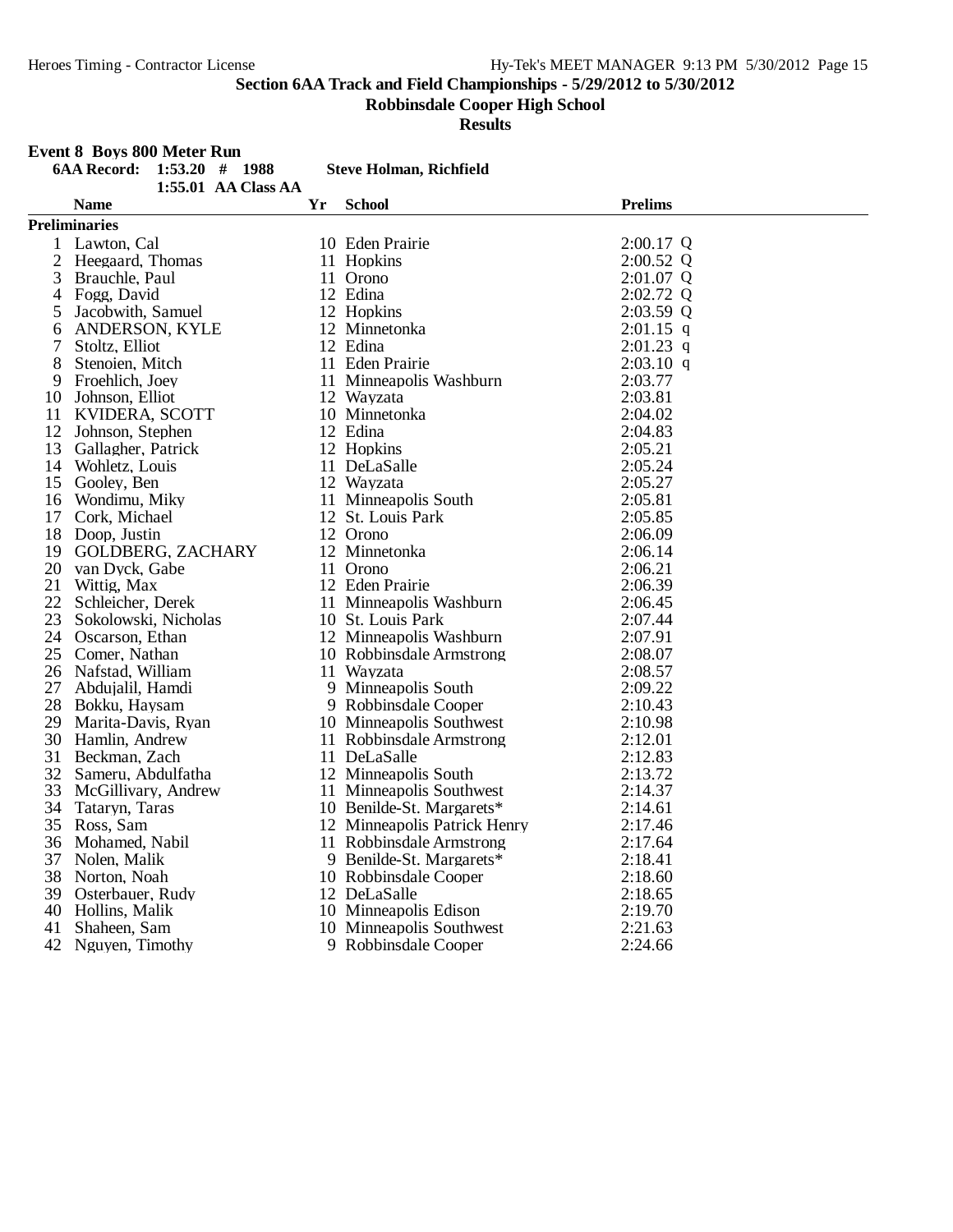#### **Robbinsdale Cooper High School**

## **Results**

|               | <b>Event 8 Boys 800 Meter Run</b><br><b>6AA Record:</b> 1:53.20 | -1988<br>#          | <b>Steve Holman, Richfield</b> |               |               |
|---------------|-----------------------------------------------------------------|---------------------|--------------------------------|---------------|---------------|
|               |                                                                 | 1:55.01 AA Class AA |                                |               |               |
|               | <b>Name</b>                                                     | Yr                  | <b>School</b>                  | <b>Finals</b> | <b>Points</b> |
| <b>Finals</b> |                                                                 |                     |                                |               |               |
|               | Jacobwith, Samuel                                               |                     | 12 Hopkins                     | 1:56.56       | 10            |
|               | 2 Heegaard. Thomas                                              |                     | 11 Hopkins                     | 1:58.25       | 8             |
|               | 3 ANDERSON, KYLE                                                |                     | 12 Minnetonka                  | 2:00.01       | 6             |
| 4             | Stoltz, Elliot                                                  |                     | 12 Edina                       | 2:00.45       |               |
|               | 5 Stenoien, Mitch                                               |                     | 11 Eden Prairie                | 2:01.42       | 4             |
|               | 6 Brauchle, Paul                                                |                     | Orono                          | 2:08.13       | 3             |
|               | Lawton, Cal                                                     |                     | 10 Eden Prairie                | <b>DNF</b>    |               |
|               | Fogg, David                                                     |                     | 12 Edina                       | DQ            |               |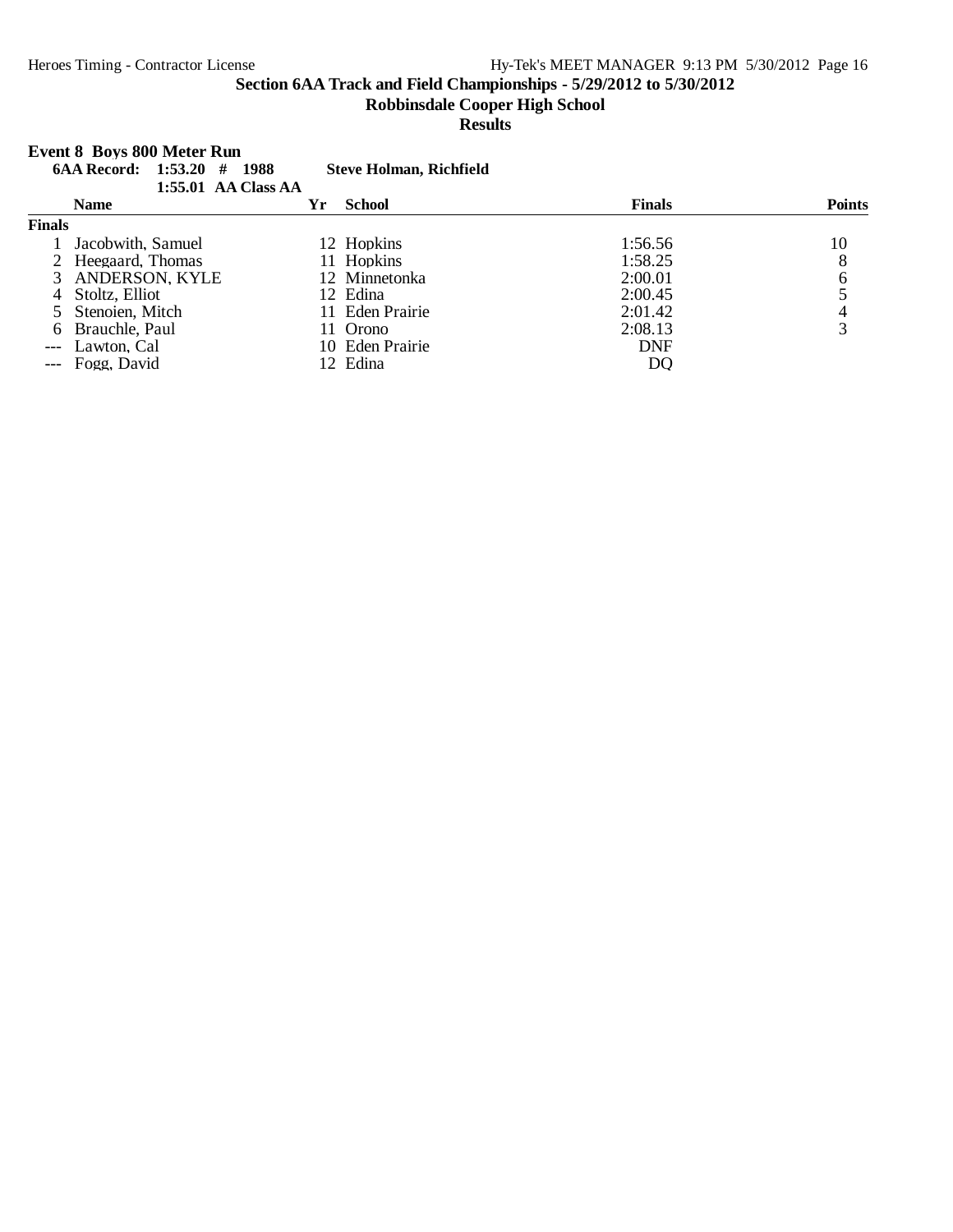**Robbinsdale Cooper High School**

**Results**

#### **Event 9 Girls 1600 Meter Run**

| Event 9 Girls 1600 Meter Run           |    |                                   |               |                          |
|----------------------------------------|----|-----------------------------------|---------------|--------------------------|
| <b>6AA Record:</b><br>$4:54.70$ # 2004 |    | <b>Shannon Bergstedt, Hopkins</b> |               |                          |
| 5:03.18 AA Class AA                    |    |                                   |               |                          |
| <b>Name</b>                            | Yr | <b>School</b>                     | <b>Finals</b> | <b>Points</b>            |
| <b>Finals</b>                          |    |                                   |               |                          |
| Klecker, Mary<br>1                     |    | 12 Hopkins                        | 5:04.62       | 10                       |
| $\overline{c}$<br>Sonnesyn, Alayna     |    | 10 Wayzata                        | 5:06.99       | $8\phantom{1}$           |
| 3<br>Halverson, Annika                 |    | 10 Wayzata                        | 5:07.00       | $\sqrt{6}$               |
| Cabak, Melissa<br>4                    |    | 12 Robbinsdale Armstrong          | 5:13.07       | 5                        |
| Gross, Cathleen<br>5                   |    | 12 Robbinsdale Armstrong          | 5:16.44       | $\overline{\mathcal{L}}$ |
| Branch, Courtney<br>6                  |    | 12 Hopkins                        | 5:17.91       | $\frac{3}{2}$            |
| 7<br>Ryden, Anna                       |    | 10 Minneapolis Southwest          | 5:18.47       |                          |
| 8<br>Jerabek, Haley                    |    | 11 Benilde-St. Margarets*         | 5:18.63       | $\mathbf{1}$             |
| 9<br>Schulz, Carlin                    |    | 12 Eden Prairie                   | 5:19.02       |                          |
| Donovan, Sally<br>10                   |    | 12 Minneapolis South              | 5:20.84       |                          |
| 11 Hinck, Madeline                     |    | 11 Hopkins                        | 5:21.84       |                          |
| 12<br>Harrison, Sarah                  |    | 8 Orono                           | 5:25.06       |                          |
| 13<br>Oscarson, Hannah                 |    | 8 Minneapolis Washburn            | 5:31.60       |                          |
| 14 WALLER, BEBE                        |    | 12 Minnetonka                     | 5:31.88       |                          |
| 15<br>Lee, McKenzie                    |    | 12 Edina                          | 5:31.89       |                          |
| 16 Loeffelholz, Bridgit                |    | 10 Edina                          | 5:32.19       |                          |
| 17<br>Schmiel, Laura                   |    | 12 Edina                          | 5:33.61       |                          |
| 18<br>Keller-Miller, Mackenzie         |    | 10 Wayzata                        | 5:34.17       |                          |
| 19 Counihan, Abby                      |    | 10 Minneapolis Southwest          | 5:34.49       |                          |
| 20 Gardner, Erica                      |    | 11 Eden Prairie                   | 5:34.97       |                          |
| 21<br>Jeter, Hannah                    |    | 10 Eden Prairie                   | 5:35.09       |                          |
| 22<br>MEIUSI, ANNA                     |    | 11 Minnetonka                     | 5:36.84       |                          |
| 23<br>Tupper, Skylar                   |    | 8 Minneapolis Washburn            | 5:38.84       |                          |
| 24 Bleskachek, McKinley                |    | 12 Minneapolis Washburn           | 5:43.69       |                          |
| 25 Domingues, Allison                  |    | 11 Robbinsdale Armstrong          | 5:48.05       |                          |
| 26 CONZEMIUS, MORGAN                   |    | 9 Minnetonka                      | 5:49.41       |                          |
| 27<br>Schultz, Clara                   |    | 11 Minneapolis South              | 5:51.07       |                          |
| 28<br>Fleitman, Chelsea                |    | 12 Orono                          | 5:51.63       |                          |
| 29<br>Kessler, Natalie                 |    | 11 Robbinsdale Cooper             | 5:53.74       |                          |
| 30<br>Winkels, Lydia                   |    | 10 Orono                          | 5:54.69       |                          |
| 31<br>Voller, Vanessa                  |    | 12 DeLaSalle                      | 5:56.26       |                          |
| 32<br>Conry, Maggie                    |    | 9 Benilde-St. Margarets*          | 5:58.09       |                          |
| 33<br>Krueger, Meryssah                |    | 11 St. Louis Park                 | 5:58.90       |                          |
| 34<br>Richmond, Daisy                  |    | 9 Minneapolis Southwest           | 6:01.24       |                          |
| 35<br>Swenson, Lila                    |    | 9 St. Louis Park                  | 6:03.15       |                          |
| 36 Crofoot, Kelsey                     |    | 12 Robbinsdale Cooper             | 6:09.19       |                          |
| 37<br>Behnken, Jenna                   |    | 10 St. Louis Park                 | 6:09.77       |                          |
| 38<br>Birkeli, Jenna                   |    | 12 Minneapolis South              | 6:10.28       |                          |
| 39<br>Brand, Hannah                    |    | 9 DeLaSalle                       | 6:24.18       |                          |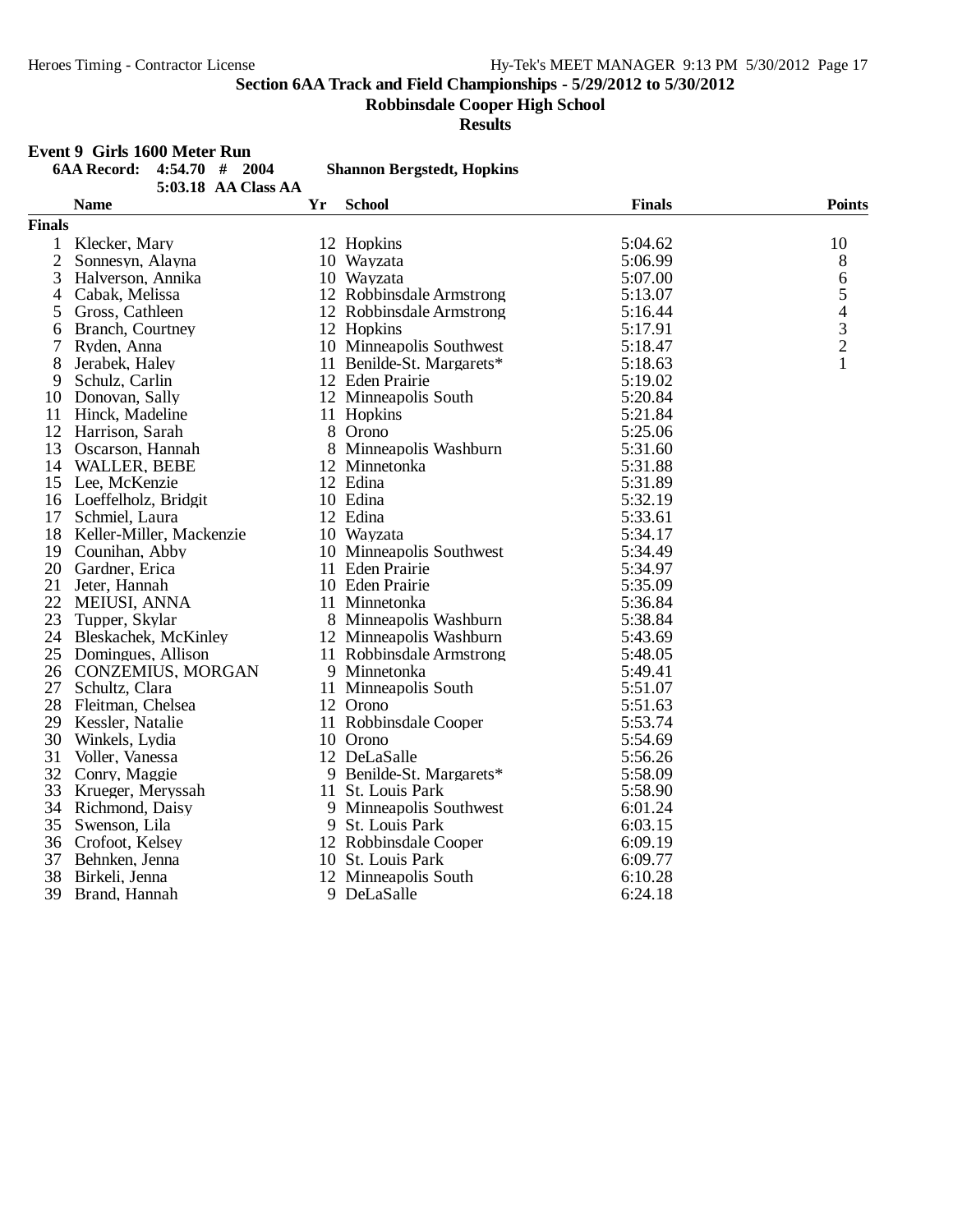**Robbinsdale Cooper High School**

**Results**

## **Event 10 Boys 1600 Meter Run**

|               | EVENT TO DOYS TOOO MEED KUIL<br><b>6AA Record:</b><br>$4:08.10$ # 1988 |    | <b>Steve Holman, Richfield</b> |               |                                                 |  |
|---------------|------------------------------------------------------------------------|----|--------------------------------|---------------|-------------------------------------------------|--|
|               | 4:18.38 AA Class AA                                                    |    |                                |               |                                                 |  |
|               | <b>Name</b>                                                            | Yr | <b>School</b>                  | <b>Finals</b> | <b>Points</b>                                   |  |
| <b>Finals</b> |                                                                        |    |                                |               |                                                 |  |
| 1             | Thorson, Joshua                                                        |    | 12 Wayzata                     | 4:16.88       | AA<br>10                                        |  |
| $\mathbf{2}$  | Burke, Will                                                            |    | 11 Edina                       | 4:17.98       | 8<br>AA                                         |  |
| 3             | Klecker, John                                                          |    | 12 Hopkins                     | 4:22.60       | $\sqrt{6}$                                      |  |
| 4             | Klecker, Joseph                                                        |    | 9 Hopkins                      | 4:24.65       | 5                                               |  |
| 5             | Young, Jacob                                                           |    | 10 Eden Prairie                | 4:31.80       |                                                 |  |
| 6             | Hansen, Andrew                                                         |    | 12 Eden Prairie                | 4:33.27       | $\begin{array}{c} 4 \\ 3 \\ 2 \\ 1 \end{array}$ |  |
| 7             | Santana-Gonzalez, Manuel                                               |    | 11 Wayzata                     | 4:34.58       |                                                 |  |
| 8             | Campbell, Jerus                                                        |    | 12 Edina                       | 4:35.10       |                                                 |  |
| 9             | Cork, Michael                                                          |    | 12 St. Louis Park              | 4:35.55       |                                                 |  |
| 10            | Sinkler, Sam                                                           |    | 10 Minneapolis Southwest       | 4:35.73       |                                                 |  |
| 11            | Wohletz, Louis                                                         |    | 11 DeLaSalle                   | 4:36.27       |                                                 |  |
| 12            | Sokolowski, Nicholas                                                   |    | 10 St. Louis Park              | 4:36.42       |                                                 |  |
| 13            | Stimson, Ronnie                                                        |    | 12 Minneapolis Southwest       | 4:36.52       |                                                 |  |
| 14            | Metzdorff, Peter                                                       |    | 12 Minneapolis Southwest       | 4:36.73       |                                                 |  |
| 15            | Meister, Joe                                                           |    | 12 Wayzata                     | 4:38.96       |                                                 |  |
| 16            | Abdujalil, Jala                                                        |    | 11 Minneapolis South           | 4:40.05       |                                                 |  |
| 17            | Jones, William                                                         |    | 11 Hopkins                     | 4:40.35       |                                                 |  |
| 18            | Koetting, Brady                                                        |    | 11 Orono                       | 4:41.10       |                                                 |  |
| 19            | Murney, Michael                                                        |    | 12 Edina                       | 4:41.11       |                                                 |  |
| 20            | Sankaran, Austin                                                       |    | 10 DeLaSalle                   | 4:46.02       |                                                 |  |
| 21            | THISS, CULLEN                                                          |    | 11 Minnetonka                  | 4:47.80       |                                                 |  |
| 22            | Thayer, Joel                                                           |    | 11 Robbinsdale Armstrong       | 4:48.44       |                                                 |  |
| 23            | Donovan, Martin                                                        |    | 8 Minneapolis Washburn         | 4:48.66       |                                                 |  |
| 24            | Olawsky, Evan                                                          |    | 12 Eden Prairie                | 4:48.90       |                                                 |  |
| 25            | Kaufmann, Benjamin                                                     |    | 9 Robbinsdale Armstrong        | 4:49.29       |                                                 |  |
| 26            | Billig, Neal                                                           |    | 11 DeLaSalle                   | 4:50.36       |                                                 |  |
| 27            | Pipkin, Fred                                                           |    | 10 Minneapolis South           | 4:51.39       |                                                 |  |
| 28            | KUZARA, MAXWELL                                                        |    | 11 Minnetonka                  | 4:51.70       |                                                 |  |
| 29            | Choiniere, Michael                                                     |    | 10 Orono                       | 4:52.36       |                                                 |  |
| 30            | Biwer, Jay                                                             |    | 10 Benilde-St. Margarets*      | 4:53.61       |                                                 |  |
| 31            | Sallen, Nicholas                                                       |    | 11 Robbinsdale Cooper          | 4:54.60       |                                                 |  |
| 32            | Racchini, Matthew                                                      |    | 11 Benilde-St. Margarets*      | 4:56.98       |                                                 |  |
| 33            | Norton, Noah                                                           |    | 10 Robbinsdale Cooper          | 4:57.97       |                                                 |  |
| 34            | Cork, Sean                                                             |    | 9 St. Louis Park               | 4:59.16       |                                                 |  |
| 35            | Hill, Timothy                                                          | 9  | Robbinsdale Armstrong          | 5:03.30       |                                                 |  |
| 36            | Cox, Grant                                                             |    | 9 Orono                        | 5:11.03       |                                                 |  |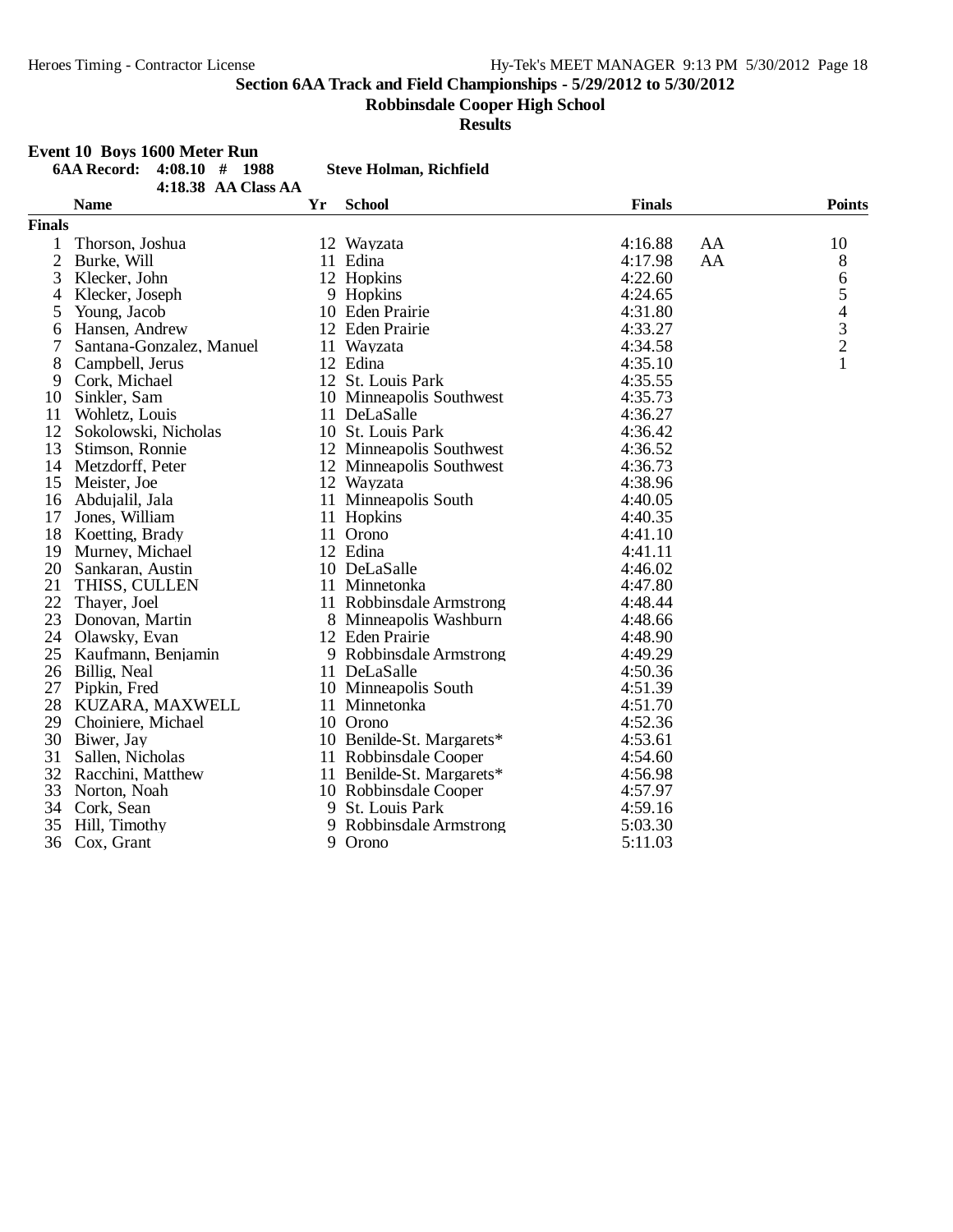**Robbinsdale Cooper High School**

**Results**

## **Event 11 Girls 3200 Meter Run**<br>6AA Record: 10:25.40 # 1996

|               | $6AA$ Record: $10:25.40$ # 1996<br>11:05.46 AA Class AA |    | JoAnna Deeter, Eden Prairie |               |    |               |
|---------------|---------------------------------------------------------|----|-----------------------------|---------------|----|---------------|
|               | <b>Name</b>                                             | Yr | <b>School</b>               | <b>Finals</b> |    | <b>Points</b> |
| <b>Finals</b> |                                                         |    |                             |               |    |               |
| 1             | French, Anna                                            |    | 9 Wayzata                   | 11:01.37      | AA | 10            |
| 2             | Cabak, Melissa                                          |    | 12 Robbinsdale Armstrong    | 11:04.92      | AA | $\,8\,$       |
| 3             | Bain, Piper                                             |    | 12 Edina                    | 11:15.87      |    | 6             |
| 4             | Knapczyk, Emily                                         |    | 12 Robbinsdale Armstrong    | 11:24.43      |    | 5             |
| 5             | Ryden, Anna                                             |    | 10 Minneapolis Southwest    | 11:29.42      |    |               |
| 6             | Klecker, Elizabeth                                      |    | 7 Hopkins                   | 11:30.85      |    | $\frac{4}{3}$ |
| 7             | Gross, Cathleen                                         |    | 12 Robbinsdale Armstrong    | 11:32.06      |    |               |
| 8             | Schnirring, Samantha                                    |    | 9 Eden Prairie              | 11:34.84      |    | $\mathbf{1}$  |
| 9             | Franke, Mary                                            |    | 10 Wayzata                  | 11:47.23      |    |               |
| 10            | Donovan, Sally                                          |    | 12 Minneapolis South        | 11:48.60      |    |               |
| 11            | Loeffelholz, Bridgit                                    |    | 10 Edina                    | 11:57.74      |    |               |
| 12            | Arvidson, Jenna                                         |    | 11 Eden Prairie             | 11:57.83      |    |               |
| 13            | Hall, Anna                                              |    | 9 Hopkins                   | 12:00.81      |    |               |
| 14            | Hall, Isabel                                            |    | 9 Hopkins                   | 12:03.05      |    |               |
| 15            | <b>RICE, ANNELISE</b>                                   |    | 8 Minnetonka                | 12:10.75      |    |               |
| 16            | Sonnesyn, Marit                                         |    | 12 Wayzata                  | 12:13.80      |    |               |
| 17            | Lee, McKenzie                                           |    | 12 Edina                    | 12:15.13      |    |               |
| 18            | Pfister, Maria                                          |    | 10 Minneapolis Southwest    | 12:21.01      |    |               |
| 19            | HOLLENHORST, HANNAH                                     |    | 10 Minnetonka               | 12:24.21      |    |               |
| 20            | SMITH, COURTNEY                                         |    | 11 Minnetonka               | 12:25.69      |    |               |
| 21            | Vergeront, Katherine                                    |    | 10 Eden Prairie             | 12:27.63      |    |               |
| 22            | Kessler, Natalie                                        |    | 11 Robbinsdale Cooper       | 12:47.41      |    |               |
| 23            | Fleitman, Chelsea                                       |    | 12 Orono                    | 12:53.42      |    |               |
| 24            | Schultz, Clara                                          |    | 11 Minneapolis South        | 12:56.41      |    |               |
| 25            | Sauer, Nicole                                           |    | 12 Benilde-St. Margarets*   | 12:57.06      |    |               |
| 26            | Birkeli, Jenna                                          |    | 12 Minneapolis South        | 13:00.39      |    |               |
| 27            | White, Samantha                                         |    | 12 Orono                    | 13:05.27      |    |               |
| 28            | Richmond, Daisy                                         |    | 9 Minneapolis Southwest     | 13:06.81      |    |               |
| 29            | Krueger, Meryssah                                       |    | 11 St. Louis Park           | 13:08.90      |    |               |
| 30            | Merriam, Leni                                           |    | 9 Benilde-St. Margarets*    | 13:36.58      |    |               |
| 31            | Crofoot, Kelsey                                         |    | 12 Robbinsdale Cooper       | 13:40.84      |    |               |
| 32            | Cameron, Theresa                                        |    | 11 Benilde-St. Margarets*   | 13:54.46      |    |               |
| 33            | Koller, Suh                                             |    | 10 St. Louis Park           | 13:57.52      |    |               |
| 34            | Behnken, Jenna                                          |    | 10 St. Louis Park           | 14:36.57      |    |               |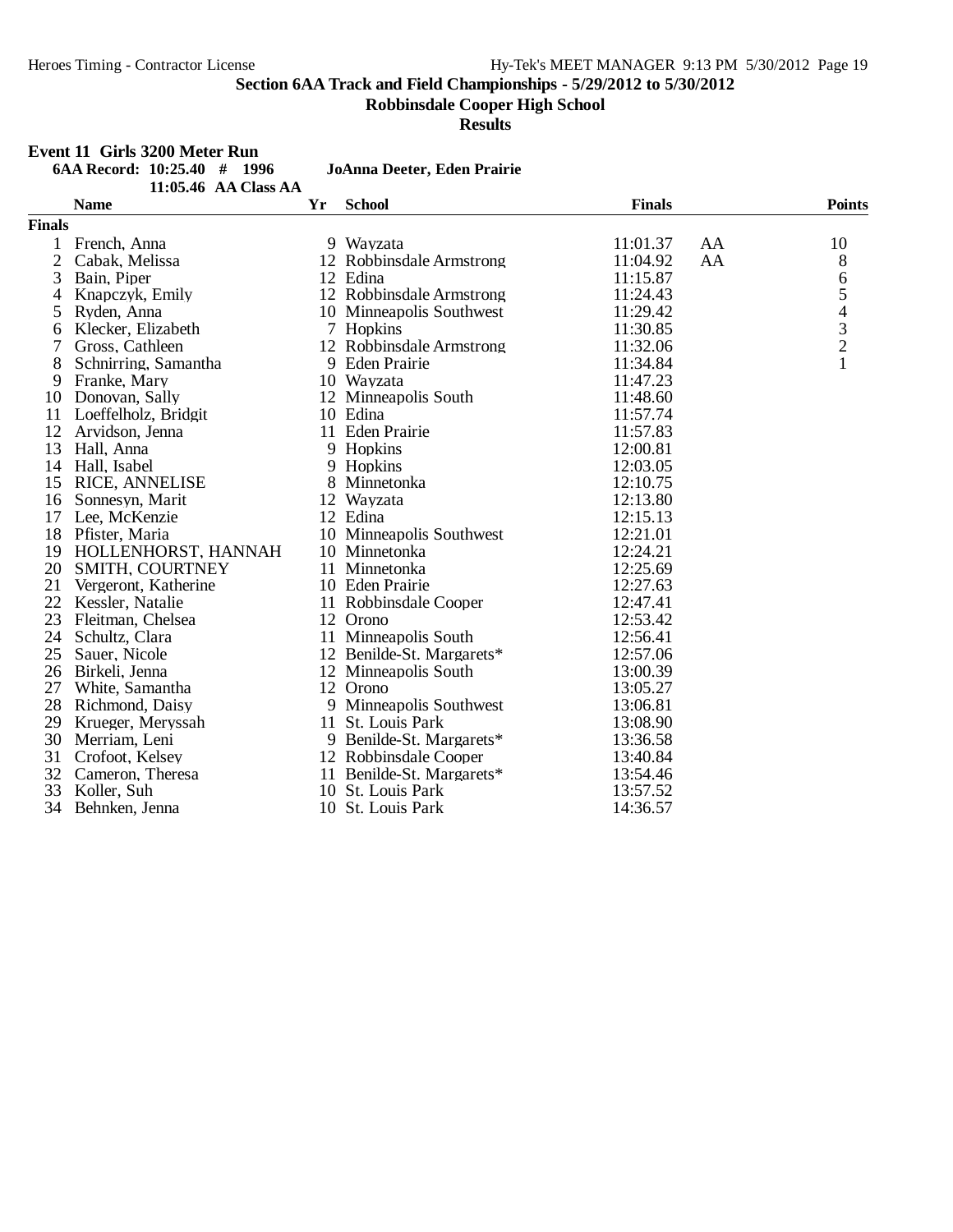**Robbinsdale Cooper High School**

**Results**

#### **Event 12 Boys 3200 Meter Run**

|                | <b>6AA Record:</b><br>2007<br>$9:05.74$ #<br>9:22.29 AA Class AA |    | <b>Robert Finnerty, Burnsville</b> |               |    |                          |
|----------------|------------------------------------------------------------------|----|------------------------------------|---------------|----|--------------------------|
|                | <b>Name</b>                                                      | Yr | <b>School</b>                      | <b>Finals</b> |    | <b>Points</b>            |
| <b>Finals</b>  |                                                                  |    |                                    |               |    |                          |
| 1              | Thorson, Joshua                                                  |    | 12 Wayzata                         | 9:21.44       | AA | 10                       |
| $\overline{2}$ | Klecker, John                                                    |    | 12 Hopkins                         | 9:25.80       |    | 8                        |
| 3              | Olson, Connor                                                    |    | 9 Wayzata                          | 9:26.95       |    | 6                        |
| 4              | Klecker, Joseph                                                  | 9  | Hopkins                            | 9:42.77       |    | 5                        |
| 5              | Burke, Will                                                      |    | 11 Edina                           | 9:45.50       |    | $\overline{\mathcal{A}}$ |
| 6              | Vergeront, Joe                                                   |    | 12 Eden Prairie                    | 9:51.34       |    |                          |
| 7              | Campbell, Jerus                                                  |    | 12 Edina                           | 9:52.36       |    | $\frac{3}{2}$            |
| 8              | Nielsen, Joshua                                                  |    | 10 Wayzata                         | 9:52.43       |    | $\mathbf{1}$             |
| 9              | Reyes, Ricardo                                                   |    | 12 Eden Prairie                    | 10:01.14      |    |                          |
| 10             | Knoll, Peter                                                     |    | 11 Edina                           | 10:01.20      |    |                          |
| 11             | Knowlton, Austin                                                 |    | 11 Minneapolis Southwest           | 10:10.45      |    |                          |
| 12             | Billig, Neal                                                     |    | 11 DeLaSalle                       | 10:20.59      |    |                          |
| 13             | <b>JANSSEN, NATHAN</b>                                           |    | 11 Minnetonka                      | 10:21.22      |    |                          |
| 14             | Abdujalil, Jala                                                  |    | 11 Minneapolis South               | 10:22.09      |    |                          |
| 15             | Choiniere, Michael                                               |    | 10 Orono                           | 10:24.13      |    |                          |
| 16             | <b>HALBMAIER, CASEY</b>                                          |    | 11 Minnetonka                      | 10:28.97      |    |                          |
| 17             | Hoeft, Owen                                                      |    | 8 Hopkins                          | 10:29.94      |    |                          |
| 18             | Koetting, Brady                                                  |    | 11 Orono                           | 10:34.48      |    |                          |
| 19             | Lattimore, Ben                                                   |    | 11 Eden Prairie                    | 10:35.52      |    |                          |
| 20             | Metzdorff, Augustine                                             |    | 11 Minneapolis Southwest           | 10:48.95      |    |                          |
| 21             | Schmelzle, Liam                                                  |    | 9 St. Louis Park                   | 10:49.20      |    |                          |
| 22             | Pierson, Zachary                                                 |    | 12 Robbinsdale Cooper              | 10:50.16      |    |                          |
| 23             | Neubecker, Ben                                                   |    | 11 Minneapolis South               | 10:50.29      |    |                          |
| 24             | Specht, Mark                                                     |    | 12 Robbinsdale Cooper              | 10:52.54      |    |                          |
| 25             | Streitz, Alexander                                               |    | 9 Minneapolis Washburn             | 10:54.87      |    |                          |
| 26             | White, Connor                                                    | 9  | Minneapolis Washburn               | 10:55.04      |    |                          |
| 27             | Holm, Eric                                                       |    | 11 Minneapolis Southwest           | 10:57.70      |    |                          |
| 28             | Cork, Sean                                                       | 9  | St. Louis Park                     | 11:01.87      |    |                          |
| 29             | Garrity, Conor                                                   |    | 11 Minneapolis South               | 11:14.21      |    |                          |
| 30             | Brecheisen, Justin                                               |    | 9 Robbinsdale Armstrong            | 11:14.40      |    |                          |
| 31             | Convert, Christoper                                              |    | 9 Minneapolis Washburn             | 11:18.31      |    |                          |
| 32             | Cabak, Jon                                                       |    | 9 Robbinsdale Armstrong            | 11:28.96      |    |                          |
| 33             | Sweeney, Kyle                                                    |    | 8 Robbinsdale Armstrong            | 11:29.68      |    |                          |
| 34             | Egger, Andrew                                                    |    | 10 Benilde-St. Margarets*          | 11:32.31      |    |                          |
| 35             | Johnson, Bailey                                                  |    | 9 Robbinsdale Cooper               | 12:06.78      |    |                          |
| 36             | Bichler, Carter                                                  |    | 10 Benilde-St. Margarets*          | 12:20.55      |    |                          |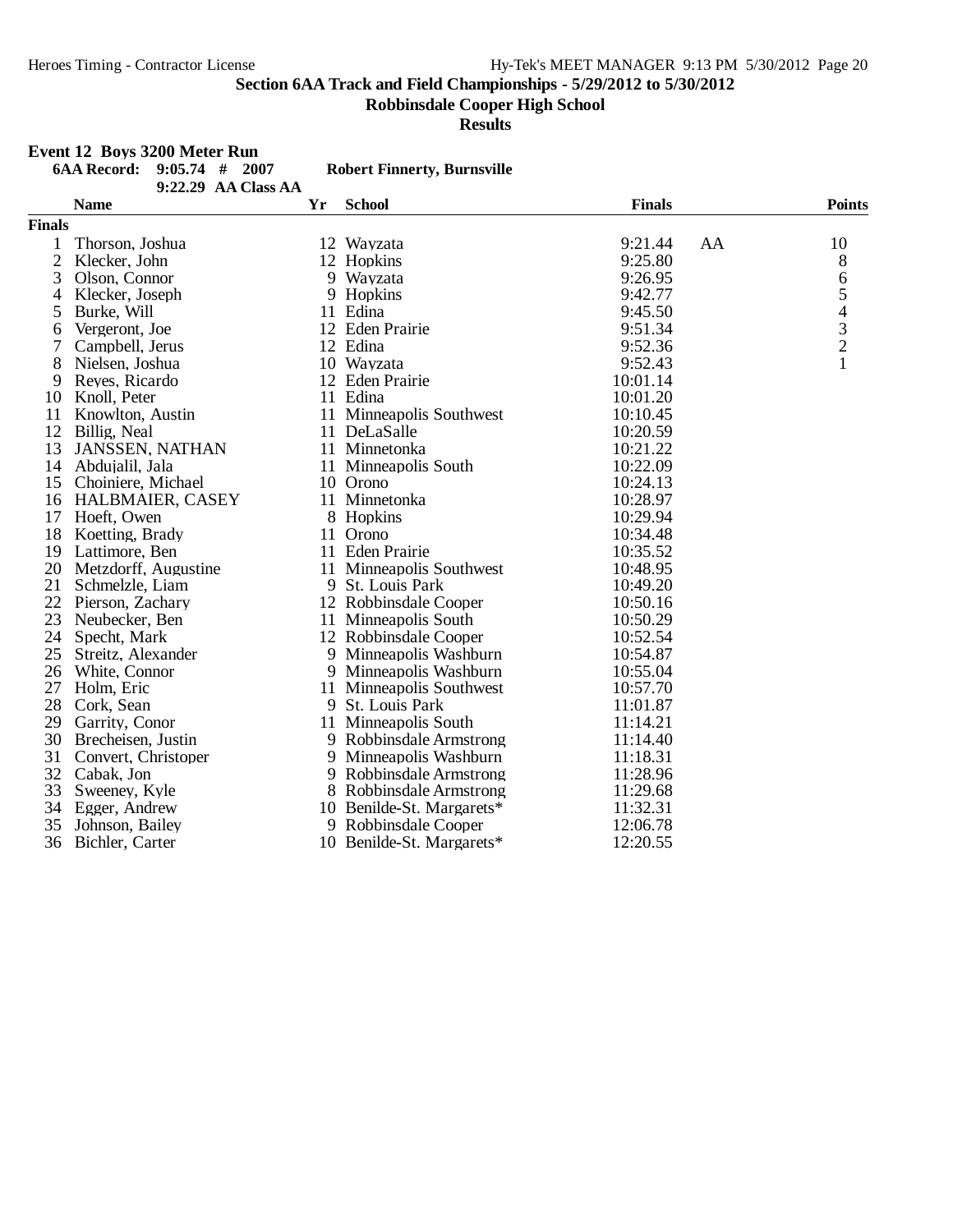**Robbinsdale Cooper High School**

**Results**

#### **Event 13 Girls 100 Meter Hurdles**

|                | <b>6AA Record:</b><br>14.70# | 1991 | <b>Katy Fawbush, Armstrong</b> |                |             |                          |  |
|----------------|------------------------------|------|--------------------------------|----------------|-------------|--------------------------|--|
|                | 15.19 AA Class AA            |      |                                |                |             |                          |  |
|                | <b>Name</b>                  | Yr   | <b>School</b>                  | <b>Prelims</b> | <b>Wind</b> | H#                       |  |
|                | <b>Preliminaries</b>         |      |                                |                |             |                          |  |
| 1              | <b>BARRON, MIA</b>           |      | 10 Minnetonka                  | 15.60 Q        | <b>NWI</b>  | 1                        |  |
| $\overline{c}$ | Steblay, Maria               |      | 12 Eden Prairie                | 16.17 Q        | <b>NWI</b>  | 3                        |  |
| 3              | Snyder, Kasey                |      | 10 Wayzata                     | 16.25 $Q$      | <b>NWI</b>  | 5                        |  |
| 4              | Cich, Anna                   |      | 12 Hopkins                     | 16.35 Q        | <b>NWI</b>  | $\overline{4}$           |  |
| 5              | Johnson, Reilly              |      | 11 Wayzata                     | 16.40 Q        | <b>NWI</b>  | $\overline{c}$           |  |
| 6              | Futterer, Anna               |      | 10 DeLaSalle                   | 16.50 q        | <b>NWI</b>  | 5                        |  |
|                | De Young, Jilliaine          |      | 10 Hopkins                     | $16.53$ q      | <b>NWI</b>  | $\mathbf{1}$             |  |
| 8              | Saulsberry, Carolyn          |      | 12 Minneapolis Southwest       | 16.58 q        | <b>NWI</b>  | 4                        |  |
| 9              | Saulsberry, Marolyn          |      | 12 Minneapolis Southwest       | 16.66          | <b>NWI</b>  | 3                        |  |
| 10             | Bluford, Amanda              |      | 10 Robbinsdale Armstrong       | 16.78          | <b>NWI</b>  | 5                        |  |
| 11             | Cerf, Anna                   | 8    | Edina                          | 16.79          | <b>NWI</b>  | $\overline{2}$           |  |
| 12             | Griwac, Mikayla              |      | 11 Wayzata                     | 16.91          | <b>NWI</b>  | $\mathbf{1}$             |  |
| 13             | Franchett, Audrey            |      | 11 Minneapolis South           | 16.92          | <b>NWI</b>  | 4                        |  |
| 14             | Dovolis, Anne                |      | 10 Edina                       | 16.93          | <b>NWI</b>  | $\overline{2}$           |  |
| 15             | Harlos, Annellie             |      | 9 Eden Prairie                 | 17.25          | <b>NWI</b>  | 5                        |  |
| 16             | <b>STACKEN, KELLY</b>        |      | 11 Minnetonka                  | 17.60          | <b>NWI</b>  | 3                        |  |
| 17             | Kochar-Mack, Haylee          |      | 12 Robbinsdale Armstrong       | 17.71          | <b>NWI</b>  | 3                        |  |
| 18             | Silbert, Sarah               |      | 11 St. Louis Park              | 17.82          | <b>NWI</b>  | $\mathbf{1}$             |  |
| 19             | ERICKSON, CHRISTINA          |      | 12 Minnetonka                  | 18.08          | <b>NWI</b>  | $\mathbf{1}$             |  |
| 20             | Gaytko, Mary                 | 9    | Robbinsdale Cooper             | 18.22          | <b>NWI</b>  | 5                        |  |
| 21             | Peterson, Elizebeth          |      | 11 Minneapolis Washburn        | 18.53          | <b>NWI</b>  | 4                        |  |
| 22             | Alton, Heather               |      | 9 Orono                        | 18.57          | <b>NWI</b>  | $\mathbf{1}$             |  |
| 23             | Andersen, Marissa            |      | 10 Robbinsdale Armstrong       | 18.67          | <b>NWI</b>  | $\overline{c}$           |  |
| 24             | Duda, Kaitlin                |      | 11 Benilde-St. Margarets*      | 19.00          | <b>NWI</b>  | $\mathbf{1}$             |  |
| 25             | Johnson, Ashley              | 9    | Orono                          | 19.57          | <b>NWI</b>  | $\overline{2}$           |  |
|                | 26 Gunderson, Rachel         |      | 12 Eden Prairie                | 19.67          | <b>NWI</b>  | $\overline{c}$           |  |
| 27             | Smith, Megan                 |      | 12 St. Louis Park              | 19.94          | <b>NWI</b>  | $\overline{\mathcal{L}}$ |  |
| 28             | Hartman, Zoe                 |      | 11 Minneapolis South           | 20.08          | <b>NWI</b>  | 4                        |  |
| 29             | Rod, Taylor                  | 9    | Orono                          | 20.67          | <b>NWI</b>  | 5                        |  |
| 30             | Leys, Rebecca                | 9    | Minneapolis South              | 20.84          | <b>NWI</b>  | 3                        |  |
| 31             | Spalding, Asmeda             |      | 10 Edina                       | 21.59          | <b>NWI</b>  | 4                        |  |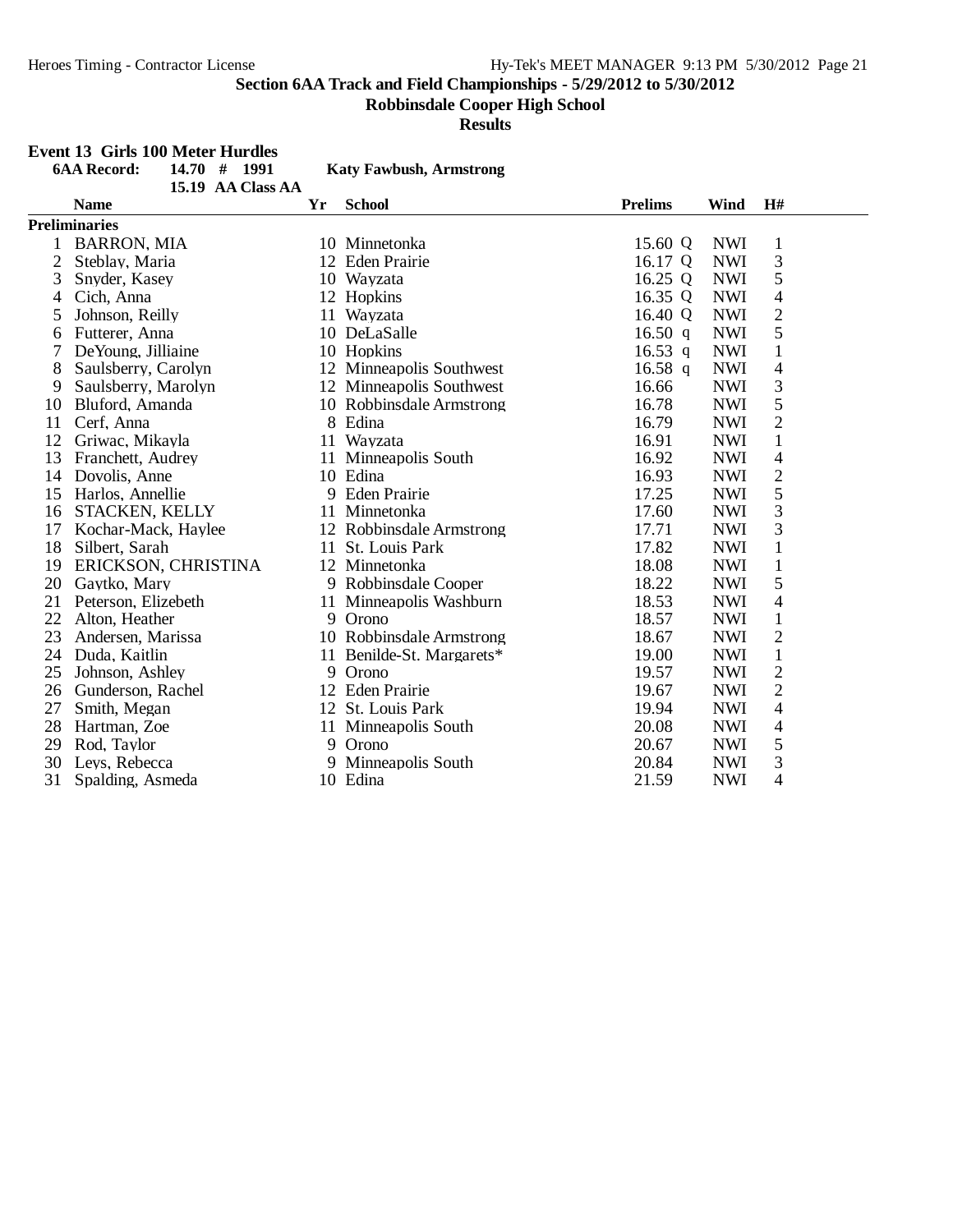**Event 13 Girls 100 Meter Hurdles**

#### **Section 6AA Track and Field Championships - 5/29/2012 to 5/30/2012**

#### **Robbinsdale Cooper High School**

#### **Results**

#### **6AA Record: 14.70 # 1991 Katy Fawbush, Armstrong 15.19 AA Class AA Name Yr School Finals Wind Points Finals** 1 BARRON, MIA 10 Minnetonka 15.01 1.8 10<br>2 Steblay, Maria 12 Eden Prairie 15.24 1.8 8 2 Steblay, Maria 12 Eden Prairie 15.24 1.8 8<br>3 Johnson, Reilly 11 Wayzata 15.64 1.8 6 13 Johnson, Reilly 11 Wayzata 15.64 1.8 6<br>
3 Tutterer, Anna 10 DeLaSalle 16.06 1.8 5 4 Futterer, Anna 10 DeLaSalle 16.06 1.8 5<br>5 Snyder, Kasey 10 Wayzata 16.07 1.8 4 5 Snyder, Kasey 10 Wayzata 16.07 1.8 4<br>6 Cich, Anna 12 Hopkins 16.21 1.8 3 6 Cich, Anna 12 Hopkins 16.21 1.8 3<br>
7 Saulsberry, Carolyn 12 Minneapolis Southwest 16.55 1.8 2 12 Minneapolis Southwest 16.55 1.8 2<br>10 Hopkins 16.66 1.8 1 8 DeYoung, Jilliaine 10 Hopkins 16.66 1.8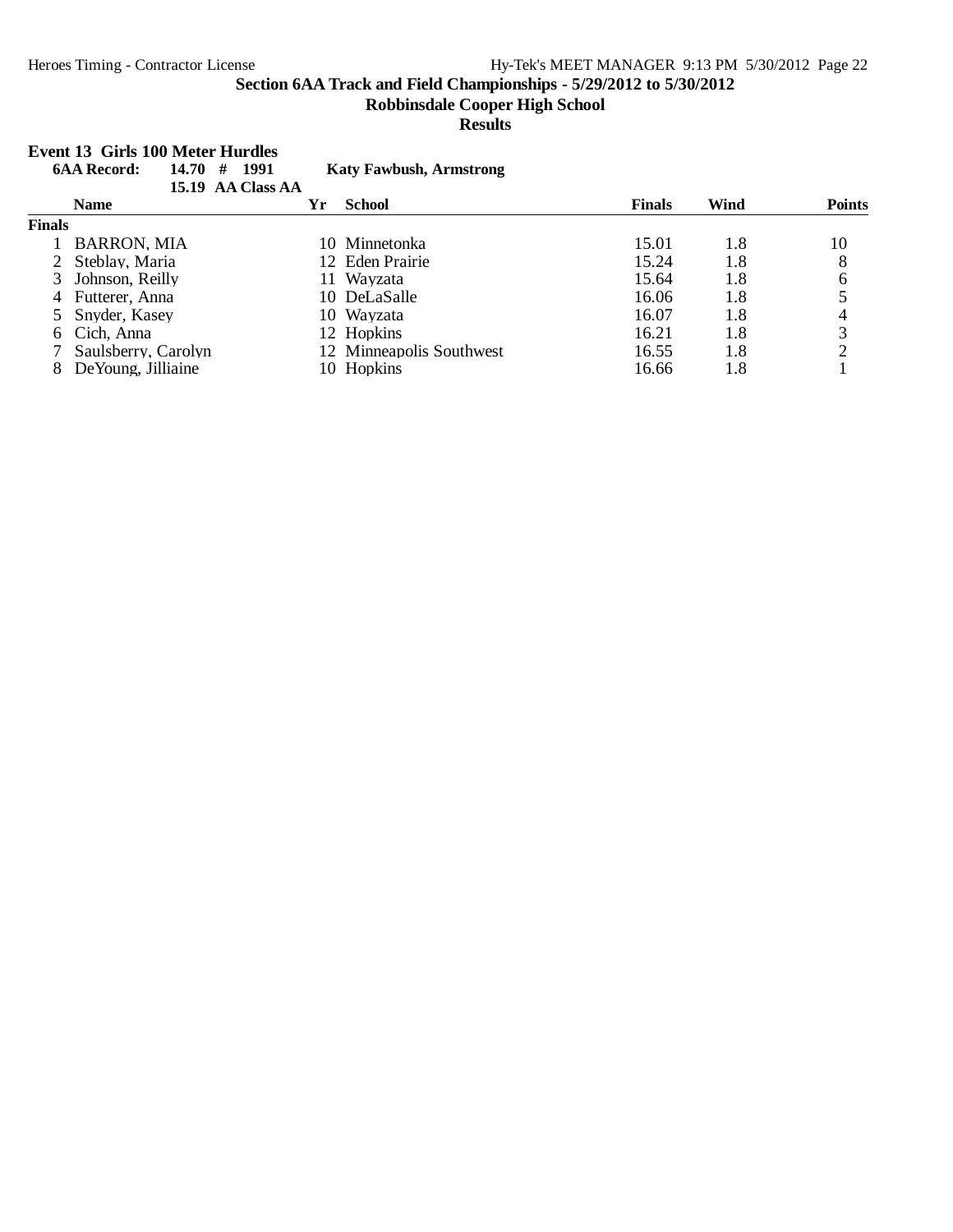**Robbinsdale Cooper High School**

**Results**

## **Event 14 Boys 110 Meter Hurdles**

|    | <b>6AA Record:</b><br>14.47 | #<br>2004         |    | <b>Lawrence Lipsey, Bloomington Kennedy</b> |                |            |                |  |
|----|-----------------------------|-------------------|----|---------------------------------------------|----------------|------------|----------------|--|
|    |                             | 15.16 AA Class AA |    |                                             |                |            |                |  |
|    | <b>Name</b>                 |                   | Yr | <b>School</b>                               | <b>Prelims</b> | Wind       | H#             |  |
|    | <b>Preliminaries</b>        |                   |    |                                             |                |            |                |  |
|    | STOUDT, ANGUS               |                   |    | 12 Minnetonka                               | 14.82 Q        | <b>NWI</b> | $\overline{c}$ |  |
| 2  | Martin, Nick                |                   |    | 12 Wayzata                                  | 15.01 Q        | <b>NWI</b> | 4              |  |
| 3  | COHEN, RASHAD               |                   |    | 12 Minnetonka                               | 15.04 Q        | <b>NWI</b> | $\mathbf{1}$   |  |
| 4  | <b>CRUM, JAMIE</b>          |                   |    | 12 Minnetonka                               | 15.33 Q        | <b>NWI</b> | 3              |  |
| 5  | Dewey, Alex                 |                   |    | 12 Eden Prairie                             | $15.01$ q      | <b>NWI</b> | $\overline{4}$ |  |
| 6  | Bonniwell, Steven           |                   |    | 12 Minneapolis Southwest                    | 15.40 q        | <b>NWI</b> | 3              |  |
| 7  | Kalejaiye, Lukman           |                   |    | 11 Robbinsdale Cooper                       | $15.63$ q      | <b>NWI</b> | $\sqrt{2}$     |  |
| 8  | Kuhry, Cullen               |                   |    | 10 Eden Prairie                             | $16.22$ q      | <b>NWI</b> | $\mathbf{1}$   |  |
| 9  | Guenther, Guy               |                   | 11 | Wayzata                                     | 16.29          | <b>NWI</b> | $\overline{2}$ |  |
| 10 | Moranga, Gideon             |                   |    | 10 St. Louis Park                           | 16.41          | <b>NWI</b> | $\mathbf{1}$   |  |
| 11 | Malchow, Cory               |                   | 11 | Orono                                       | 16.50          | <b>NWI</b> | $\mathbf{1}$   |  |
| 12 | Gredvig, Jacob              |                   | 11 | Hopkins                                     | 16.61          | <b>NWI</b> | $\overline{4}$ |  |
| 13 | Hilliard, Matthew           |                   |    | 10 Hopkins                                  | 16.74          | <b>NWI</b> | 4              |  |
| 14 | Warren, Aaron               |                   | 11 | DeLaSalle                                   | 16.81          | <b>NWI</b> | $\mathbf{2}$   |  |
| 15 | Kuhlman, Nathan             |                   | 11 | Edina                                       | 17.01          | <b>NWI</b> | 3              |  |
| 16 | Goldman, Riley              |                   | 11 | Edina                                       | 17.25          | <b>NWI</b> | $\mathbf{1}$   |  |
| 17 | McCarthy, Sam               |                   | 11 | DeLaSalle                                   | 17.30          | <b>NWI</b> | $\overline{4}$ |  |
| 18 | Spencer, Chris              |                   |    | 10 Wayzata                                  | 17.41          | <b>NWI</b> | 4              |  |
| 19 | Rouffaud, Louis             |                   | 11 | Hopkins                                     | 17.71          | <b>NWI</b> | 3              |  |
| 20 | Polk, Marcus                |                   | 9  | <b>Eden Prairie</b>                         | 17.72          | <b>NWI</b> | 3              |  |
| 21 | Heussner, Matthew           |                   | 11 | Orono                                       | 17.80          | <b>NWI</b> | $\mathbf{1}$   |  |
| 22 | Clausen, Andrew             |                   |    | 11 Minneapolis South                        | 17.82          | <b>NWI</b> | $\sqrt{2}$     |  |
| 23 | Turner, Maurice             |                   | 11 | Minneapolis Washburn                        | 17.95          | <b>NWI</b> | 3              |  |
| 24 | Rieland, Mykola             |                   |    | 10 Edina                                    | 18.45          | <b>NWI</b> | $\overline{c}$ |  |
| 25 | Bakken-Heck, Lucas          |                   |    | 10 Robbinsdale Armstrong                    | 18.67          | <b>NWI</b> | 3              |  |
| 26 | Savoie, Garrett             |                   | 9  | Orono                                       | 18.88          | <b>NWI</b> | 3              |  |
| 27 | Lundberg, Paul              |                   | 11 | Benilde-St. Margarets*                      | 19.42          | <b>NWI</b> | 1              |  |
| 28 | Wilson, Grant               |                   | 11 | Minneapolis Southwest                       | 19.52          | <b>NWI</b> | 4              |  |
| 29 | Poehnelt, Damian            |                   |    | 10 Robbinsdale Armstrong                    | 19.89          | <b>NWI</b> | 4              |  |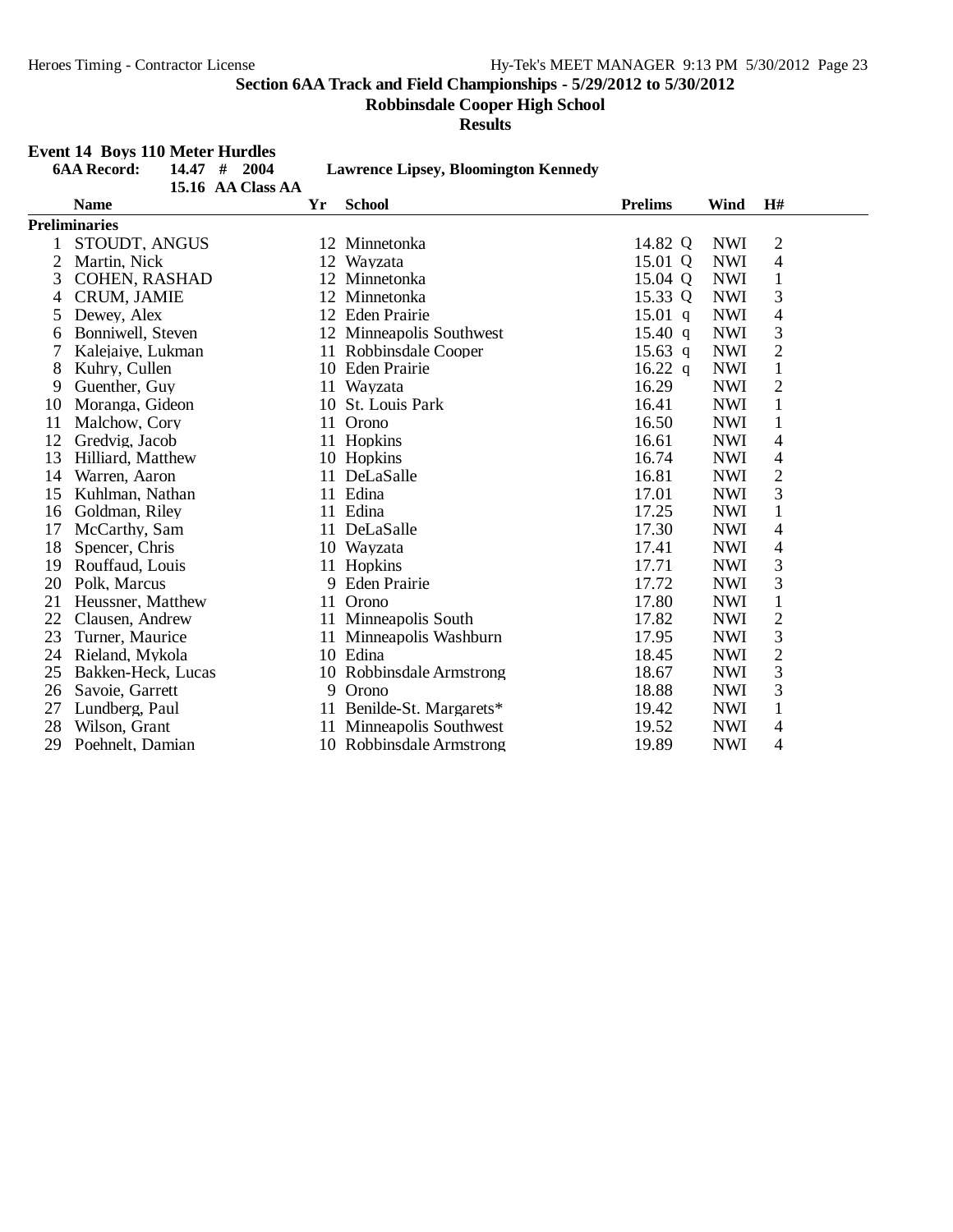**Robbinsdale Cooper High School**

#### **Results**

#### **Event 14 Boys 110 Meter Hurdles**

| 14.47<br><b>6AA Record:</b> |                      | #<br>2004<br>15.16 AA Class AA | <b>Lawrence Lipsey, Bloomington Kennedy</b> |               |      |               |
|-----------------------------|----------------------|--------------------------------|---------------------------------------------|---------------|------|---------------|
|                             | <b>Name</b>          | Yr                             | <b>School</b>                               | <b>Finals</b> | Wind | <b>Points</b> |
| <b>Finals</b>               |                      |                                |                                             |               |      |               |
|                             | <b>COHEN, RASHAD</b> |                                | 12 Minnetonka                               | 14.64         | 0.9  | 10            |
|                             | 2 STOUDT, ANGUS      |                                | 12 Minnetonka                               | 14.70         | 0.9  | 8             |
|                             | Martin, Nick         |                                | 12 Wayzata                                  | 14.78         | 0.9  | 6             |
|                             | 4 Dewey, Alex        |                                | 12 Eden Prairie                             | 14.94         | 0.9  |               |
|                             | 5 CRUM, JAMIE        |                                | 12 Minnetonka                               | 15.02         | 0.9  | 4             |
| 6.                          | Kalejaiye, Lukman    |                                | 11 Robbinsdale Cooper                       | 15.46         | 0.9  | 3             |
|                             | Bonniwell, Steven    |                                | 12 Minneapolis Southwest                    | 15.57         | 0.9  |               |
|                             | Kuhry, Cullen        | 10.                            | Eden Prairie                                | 16.00         | 0.9  |               |
|                             |                      |                                |                                             |               |      |               |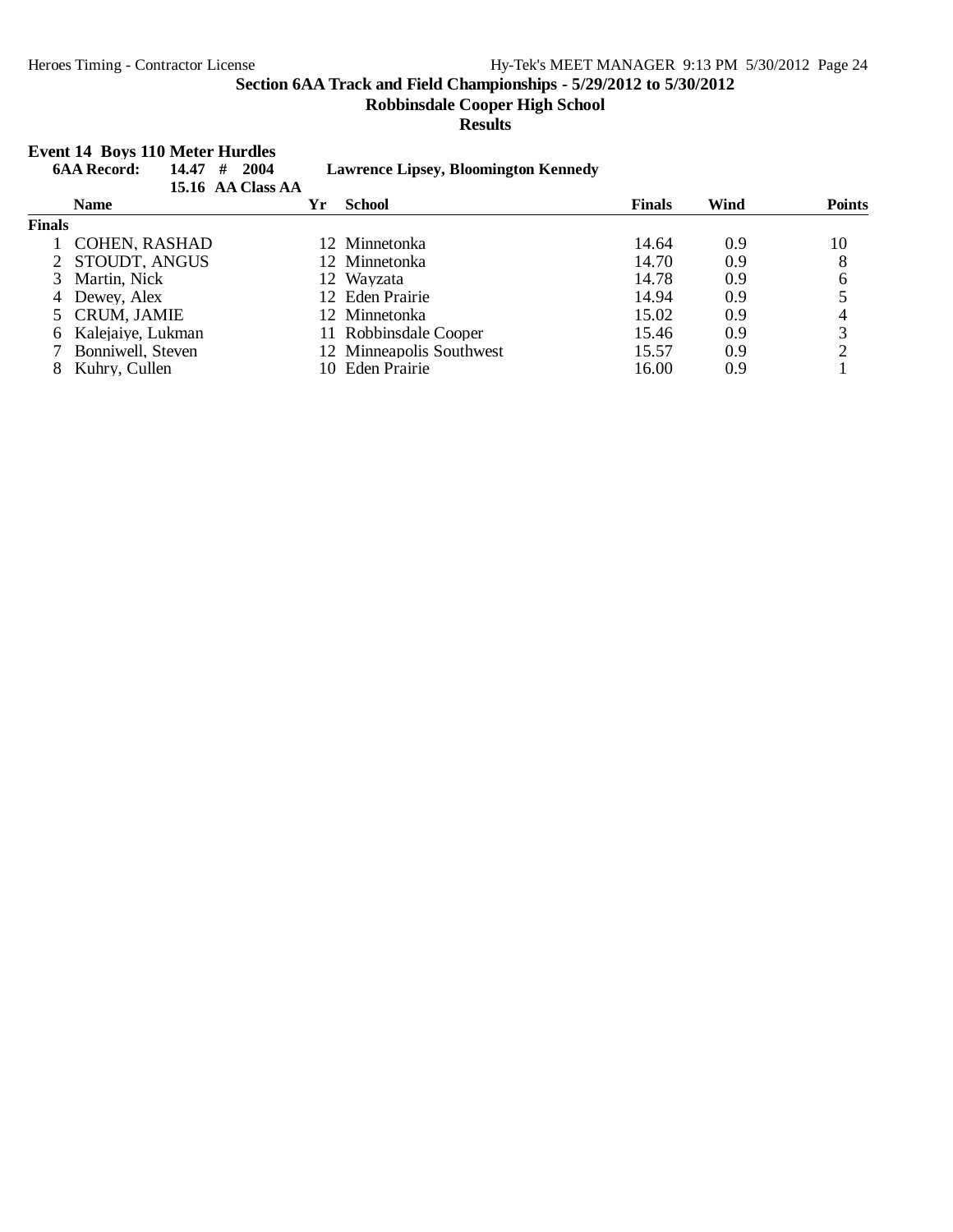**Robbinsdale Cooper High School**

**Results**

#### **Event 15 Girls 300 Meter Hurdles**

|              | <b>6AA Record:</b><br>$44.15$ #<br>2004 |    | <b>Gina Dare, Apple Valley</b> |                |                                            |  |
|--------------|-----------------------------------------|----|--------------------------------|----------------|--------------------------------------------|--|
|              | 45.91 AA Class AA                       |    |                                |                |                                            |  |
|              | <b>Name</b>                             | Yr | <b>School</b>                  | <b>Prelims</b> | H#                                         |  |
|              | <b>Preliminaries</b>                    |    |                                |                |                                            |  |
|              | 1 Cich, Anna                            |    | 12 Hopkins                     | 47.72 Q        | 4                                          |  |
| $\mathbf{2}$ | <b>BARRON, MIA</b>                      |    | 10 Minnetonka                  | 47.76 Q        | 3                                          |  |
| 3            | Saulsberry, Marolyn                     |    | 12 Minneapolis Southwest       | 48.19 Q        | $\mathbf{1}$                               |  |
| 4            | De Young, Jilliaine                     |    | 10 Hopkins                     | 48.19 Q        | 2                                          |  |
| 5            | Futterer, Anna                          |    | 10 DeLaSalle                   | 48.74 Q        | 5                                          |  |
| 6            | Farquhar, Lauren                        |    | 11 Wayzata                     | 47.85 q        | 4                                          |  |
| 7            | Harlos, Annellie                        |    | 9 Eden Prairie                 | 48.47 q        | $\mathbf{1}$                               |  |
| 8            | Rozman, Ellyn                           |    | 10 Edina                       | 48.76 q        | 5                                          |  |
| 9            | Miller, Leah                            |    | 12 Wayzata                     | 48.87          | 5                                          |  |
| 10           | Dovolis, Anne                           |    | 10 Edina                       | 49.03          | 3                                          |  |
| 11           | Johnson, Renee                          |    | 12 Edina                       | 49.67          |                                            |  |
| 12           | Turner, Averi                           |    | 10 Minneapolis Southwest       | 49.70          | 3                                          |  |
| 13           | Hinrichs, Katrina                       |    | 9 Eden Prairie                 | 50.30          | $\overline{\mathcal{L}}$                   |  |
| 14           | Ratliff, Jessica                        |    | 10 Hopkins                     | 50.45          |                                            |  |
| 14           | Holscher, Emily                         |    | 11 Wayzata                     | 50.45          | $\begin{array}{c} 5 \\ 2 \\ 3 \end{array}$ |  |
|              | 16 Hoffman, Aly                         |    | 12 Benilde-St. Margarets*      | 51.12          |                                            |  |
| 17           | STACKEN, KELLY                          |    | 11 Minnetonka                  | 51.17          |                                            |  |
| 18           | Kautzer, Amanda                         |    | 8 Benilde-St. Margarets*       | 52.71          | 4                                          |  |
| 19           | Franchett, Audrey                       |    | 11 Minneapolis South           | 52.91          | 4                                          |  |
| 20           | Nelson, Courtney                        |    | 9 Robbinsdale Armstrong        | 53.24          | $\mathbf{1}$                               |  |
| 21           | Greer, Ciara                            |    | 10 St. Louis Park              | 53.39          | $\mathbf{1}$                               |  |
| 22           | <b>CUSHING, ANNA</b>                    |    | 10 Minnetonka                  | 53.50          | $\overline{c}$                             |  |
| 23           | Peterson, Elizebeth                     |    | 11 Minneapolis Washburn        | 53.98          | $\overline{\mathbf{3}}$                    |  |
| 24           | Andersen, Marissa                       |    | 10 Robbinsdale Armstrong       | 55.11          | 5                                          |  |
| 25           | Verbeten, Madeline                      |    | 12 Robbinsdale Armstrong       | 55.37          | $\overline{4}$                             |  |
| 26           | Alton, Heather                          |    | 9 Orono                        | 55.81          | $\overline{c}$                             |  |
| 27           | Duda, Kaitlin                           | 11 | Benilde-St. Margarets*         | 56.45          | 3                                          |  |
| 28           | Gumeniuc, Mariana                       |    | 9 Orono                        | 57.44          | $\mathbf{1}$                               |  |
| 29           | Johnson, Ashley                         |    | 9 Orono                        | 58.13          |                                            |  |
| 30           | Ford, LaToya                            |    | 9 Minneapolis Edison           | 58.33          | 5                                          |  |
| 31           | Leys, Rebecca                           |    | 9 Minneapolis South            | 1:03.14        | 4                                          |  |
| 32           | Smith, Megan                            |    | 12 St. Louis Park              | 1:05.21        | $\overline{2}$                             |  |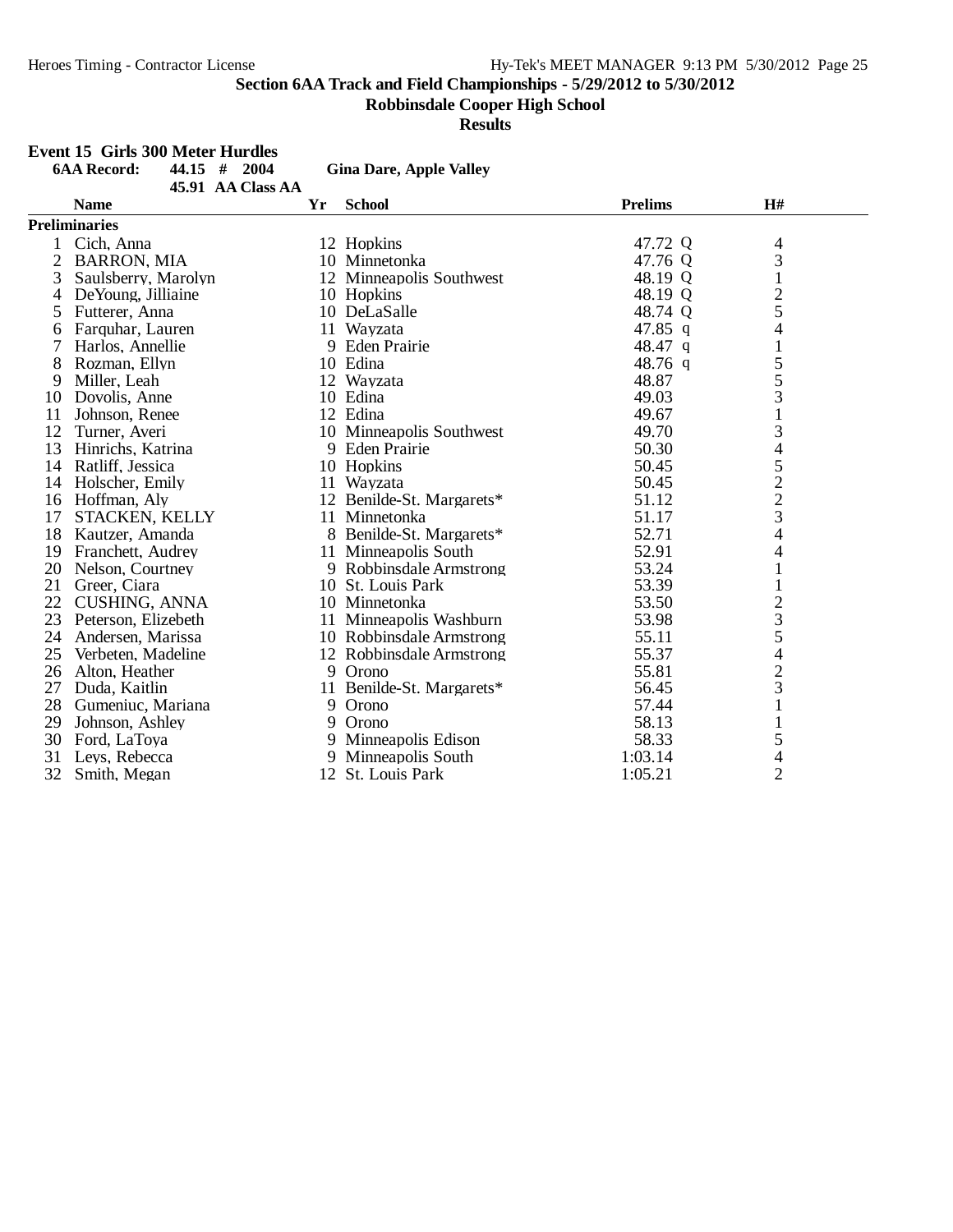**Robbinsdale Cooper High School**

#### **Results**

#### **Event 15 Girls 300 Meter Hurdles**

| <b>6AA Record:</b><br>44.15<br># | 2004 |                   |                                                                                                                                                                     |    |               |
|----------------------------------|------|-------------------|---------------------------------------------------------------------------------------------------------------------------------------------------------------------|----|---------------|
| <b>Name</b>                      | Yr   | <b>School</b>     | <b>Finals</b>                                                                                                                                                       |    | <b>Points</b> |
| <b>Finals</b>                    |      |                   |                                                                                                                                                                     |    |               |
| Saulsberry, Marolyn              |      |                   | 45.41                                                                                                                                                               | AA | 10            |
| 2 Cich, Anna                     |      |                   | 46.09                                                                                                                                                               |    | 8             |
| 3 BARRON, MIA                    |      |                   | 46.16                                                                                                                                                               |    | 6             |
| 4 DeYoung, Jilliaine             |      |                   | 46.87                                                                                                                                                               |    |               |
| 5 Harlos, Annellie               |      |                   | 47.23                                                                                                                                                               |    | 4             |
| 6 Futterer, Anna                 |      |                   | 48.22                                                                                                                                                               |    | 3             |
| 7 Farquhar, Lauren               |      |                   | 48.71                                                                                                                                                               |    |               |
| Rozman, Ellyn                    |      |                   | 49.28                                                                                                                                                               |    |               |
|                                  |      | 45.91 AA Class AA | <b>Gina Dare, Apple Valley</b><br>12 Minneapolis Southwest<br>12 Hopkins<br>10 Minnetonka<br>10 Hopkins<br>9 Eden Prairie<br>10 DeLaSalle<br>11 Wavzata<br>10 Edina |    |               |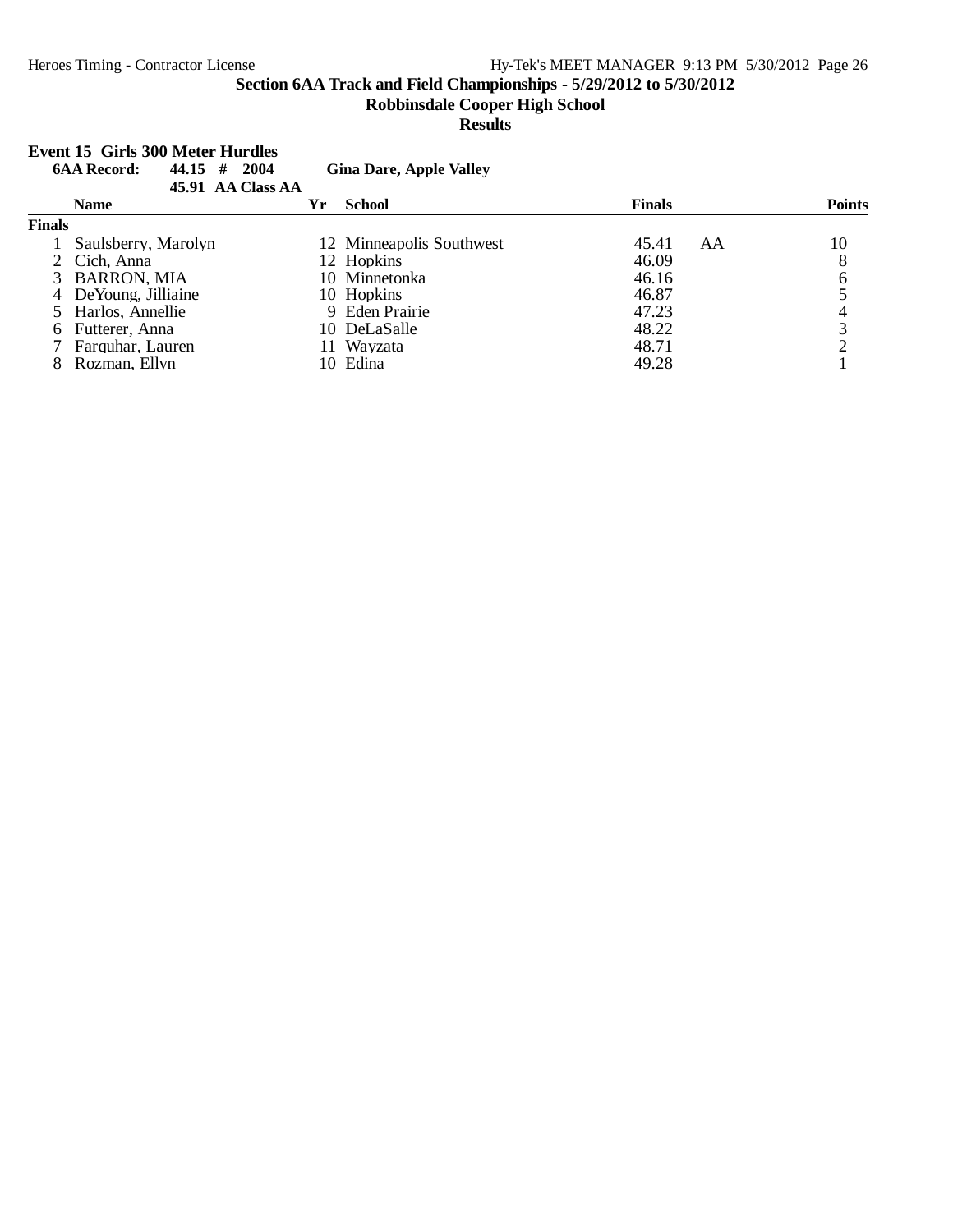**Robbinsdale Cooper High School**

**Results**

## **Event 16 Boys 300 Meter Hurdles**

|                | L'UEIL TO DOYS JUU IVIELEI TIMBUIES |                   |    |                           |                |                                                 |  |
|----------------|-------------------------------------|-------------------|----|---------------------------|----------------|-------------------------------------------------|--|
|                | <b>6AA Record:</b>                  | $38.01$ # 1978    |    | Mike Siskin, Wayzata      |                |                                                 |  |
|                |                                     | 39.45 AA Class AA |    |                           |                |                                                 |  |
|                | <b>Name</b>                         |                   | Yr | <b>School</b>             | <b>Prelims</b> | H#                                              |  |
|                | <b>Preliminaries</b>                |                   |    |                           |                |                                                 |  |
|                | STOUDT, ANGUS                       |                   |    | 12 Minnetonka             | 39.19 Q AA     | $\mathbf{1}$                                    |  |
| $\overline{2}$ | Griffin, Matt                       |                   |    | 12 Eden Prairie           | 39.99 Q        | 5                                               |  |
| 3              | <b>CRUM, JAMIE</b>                  |                   |    | 12 Minnetonka             | 40.00 $Q$      | 4                                               |  |
| 4              | <b>COHEN, RASHAD</b>                |                   |    | 12 Minnetonka             | 40.96 Q        | 3                                               |  |
| 5              | Martin, Nick                        |                   |    | 12 Wayzata                | 41.12 Q        |                                                 |  |
| 6              | Gredvig, Jacob                      |                   |    | 11 Hopkins                | $41.24$ q      | $\begin{array}{c} 2 \\ 4 \\ 2 \\ 5 \end{array}$ |  |
| 7              | Kalejaiye, Lukman                   |                   |    | 11 Robbinsdale Cooper     | 41.40 q        |                                                 |  |
| 8              | Bonniwell, Steven                   |                   |    | 12 Minneapolis Southwest  | 41.57 q        |                                                 |  |
| 9              | Gillespie, Joshua                   |                   |    | 9 Wayzata                 | 42.02          | $\mathbf{1}$                                    |  |
| 10             | Gunderson, Ryan                     |                   |    | 12 Eden Prairie           | 42.10          | $\mathbf{1}$                                    |  |
| 11             | Thayer, Jeremiah                    |                   |    | 11 Robbinsdale Armstrong  | 42.45          | 4                                               |  |
| 12             | Wamuo, Obinnaya                     |                   |    | 10 Wayzata                | 42.56          |                                                 |  |
| 13             | Polk, Mason                         |                   | 9  | <b>Eden Prairie</b>       | 42.78          | $\frac{2}{3}$                                   |  |
| 14             | Turner, Maurice                     |                   |    | 11 Minneapolis Washburn   | 42.84          |                                                 |  |
| 15             | Shaughnessy, Nick                   |                   |    | 11 St. Louis Park         | 43.11          |                                                 |  |
| 16             | Moranga, Gideon                     |                   |    | 10 St. Louis Park         | 43.30          | $\frac{4}{5}$ $\frac{5}{2}$ $\frac{5}{2}$       |  |
| 17             | Paske, James                        |                   |    | 11 Hopkins                | 43.45          |                                                 |  |
| 18             | Alvarez, Andres                     |                   |    | 11 Minneapolis South      | 43.48          |                                                 |  |
| 19             | Clausen, Andrew                     |                   |    | 11 Minneapolis South      | 43.80          |                                                 |  |
| 20             | Malchow, Cory                       |                   |    | 11 Orono                  | 44.33          | 4                                               |  |
| 21             | Goldman, Riley                      |                   |    | 11 Edina                  | 44.50          | $\mathbf{1}$                                    |  |
| 22             | Minhas, Waleed                      |                   |    | 12 Edina                  | 45.29          | 5                                               |  |
| 23             | Hilliard, Matthew                   |                   |    | 10 Hopkins                | 45.66          | $\mathbf{1}$                                    |  |
| 24             | Kuhlman, Nathan                     |                   |    | 11 Edina                  | 45.93          | 3                                               |  |
| 25             | Savoie, Garrett                     |                   | 9  | Orono                     | 46.12          | 3                                               |  |
| 26             | Poehnelt, Damian                    |                   |    | 10 Robbinsdale Armstrong  | 46.77          | $\mathbf{1}$                                    |  |
| 27             | Wilson, Grant                       |                   |    | 11 Minneapolis Southwest  | 47.42          |                                                 |  |
| 28             | Lundberg, Paul                      |                   |    | 11 Benilde-St. Margarets* | 47.68          | $\begin{array}{c} 3 \\ 2 \\ 2 \\ 4 \end{array}$ |  |
| 29             | Thysell, Pierce                     |                   |    | 9 Orono                   | 48.73          |                                                 |  |
| 30             | Clark, Dxavier                      |                   |    | 11 Robbinsdale Armstrong  | 48.81          |                                                 |  |
| 31             | Bell, Shaheed                       |                   |    | Minneapolis Edison        | 53.70          | 4                                               |  |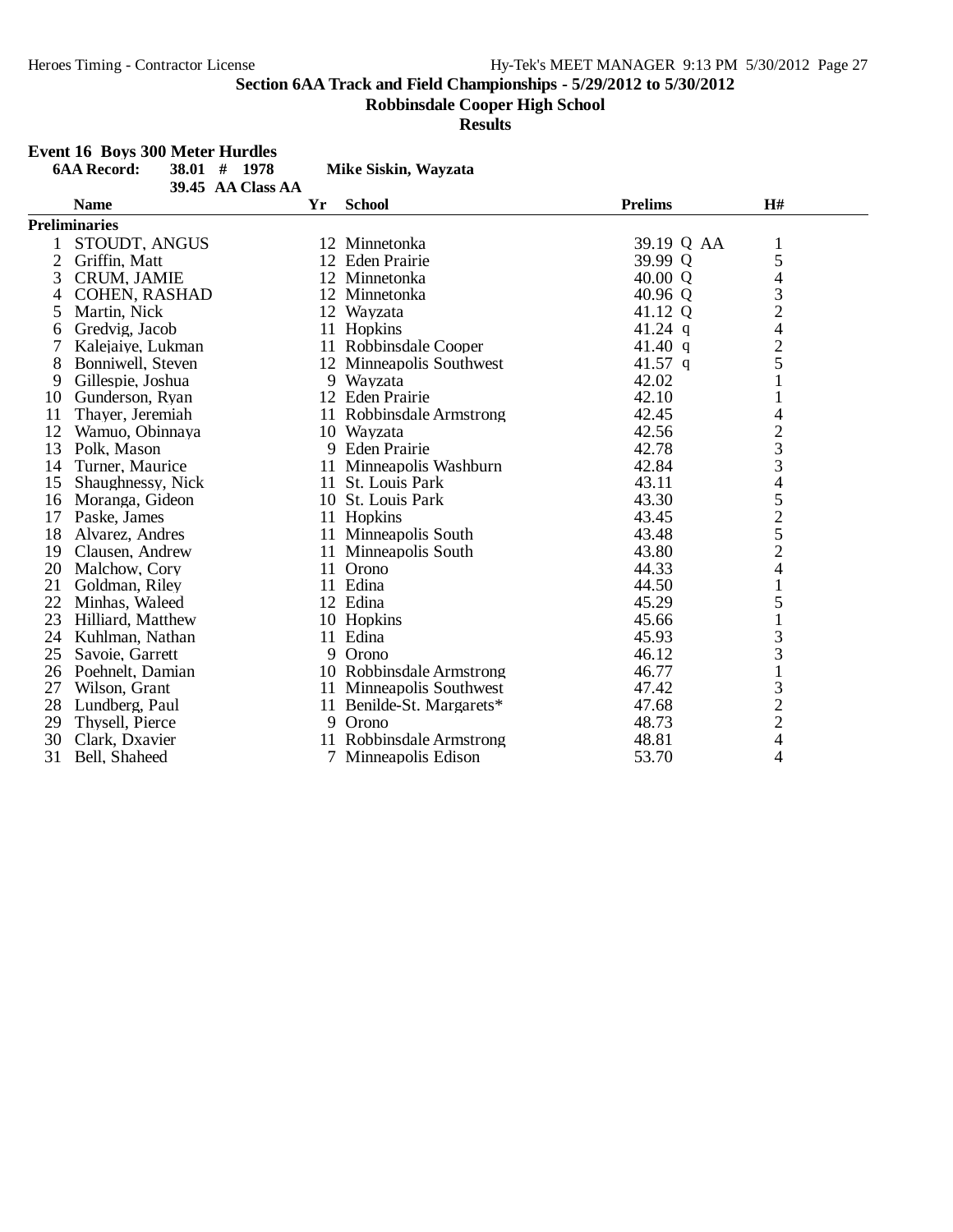#### **Robbinsdale Cooper High School**

#### **Results**

#### **Event 16 Boys 300 Meter Hurdles**

|               |                   | #<br>38.01<br>39.45 AA Class AA | 1978 | Mike Siskin, Wayzata     |               |    |               |
|---------------|-------------------|---------------------------------|------|--------------------------|---------------|----|---------------|
|               | <b>Name</b>       |                                 | Yr   | <b>School</b>            | <b>Finals</b> |    | <b>Points</b> |
| <b>Finals</b> |                   |                                 |      |                          |               |    |               |
|               | STOUDT, ANGUS     |                                 |      | 12 Minnetonka            | 38.54         | AA | 10            |
|               | 2 COHEN, RASHAD   |                                 |      | 12 Minnetonka            | 38.86         | AA | 8             |
|               | 3 Griffin, Matt   |                                 |      | 12 Eden Prairie          | 39.45         | AA | 6             |
|               | 4 CRUM, JAMIE     |                                 |      | 12 Minnetonka            | 39.85         |    |               |
|               | 5 Martin, Nick    |                                 |      | 12 Wayzata               | 40.20         |    |               |
| 6.            | Bonniwell, Steven |                                 |      | 12 Minneapolis Southwest | 40.36         |    | 3             |
|               | Gredvig, Jacob    |                                 |      | 11 Hopkins               | 40.60         |    |               |
| 8             | Kalejaiye, Lukman |                                 |      | 11 Robbinsdale Cooper    | 40.96         |    |               |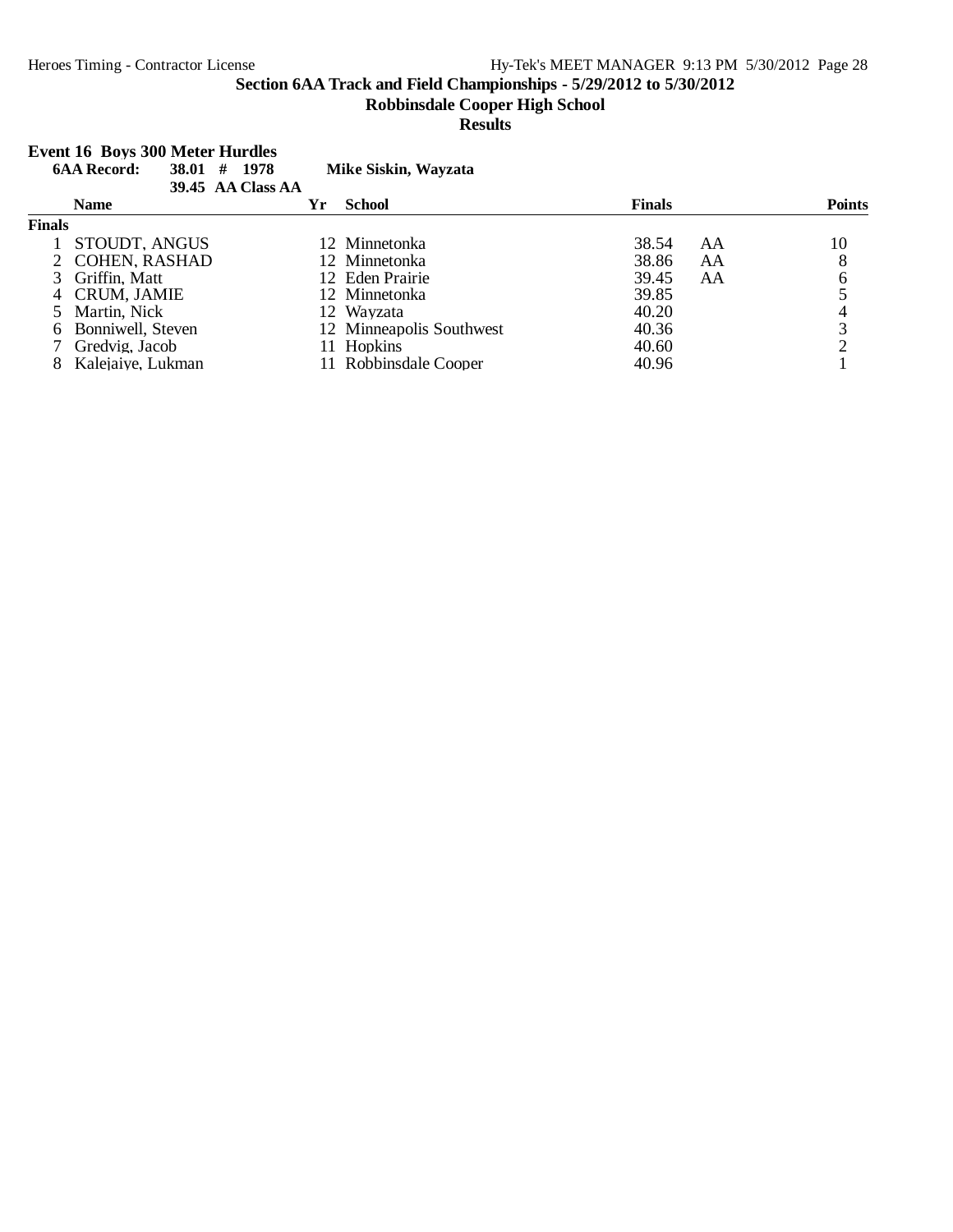**Robbinsdale Cooper High School**

#### **Results**

## **Event 17 Girls 4x100 Meter Relay**

**6AA Record: 48.13 # 6/4/2010 Hopkins, Hopkins**

**49.02 AA Class AA** 

**E Anderson, M Tanoe, K Anderson, T Anderson**

|               | <b>Team</b>                                      | <b>Relay</b>                          |                                               | <b>Finals</b>              | H#                         | <b>Points</b>  |
|---------------|--------------------------------------------------|---------------------------------------|-----------------------------------------------|----------------------------|----------------------------|----------------|
| <b>Finals</b> |                                                  |                                       |                                               |                            |                            |                |
|               | Minneapolis Washburn<br>1) Ricks, Trayonna 10    | A<br>2) Karlona, Gregory. 10          | 3) DeVaughn, Audrey 11                        | 48.70<br>AA                | 2<br>4) Crace, Elliane 10  | 10             |
|               | 2 Hopkins<br>1) Roach-Jackson, Judaisha 9        | A<br>2) Anderson, Elise 10            | 3) Fitzhugh, Siona 9                          | 49.05                      | 4) Manuel-Moore, Dami 10   | 8              |
| 3             | Minnetonka<br>1) JANSSEN, MEGHAN 9               | 2) CROW, KELSEY 9                     | 3) ORLOWSKY, ALEXANDR4) BOWE, CAROLINA 10     | 49.52                      |                            | 6              |
|               | 4 Eden Prairie<br>1) Johnson, Samantha 10        | $2)$ Joe, Tammy $10$                  | 3) Jenderko, Lindsay 12                       | 50.20                      | 4) Steblay, Maria 12       | 5              |
| 5.            | Wayzata<br>1) Koehn, Hallie 9                    | A<br>2) Borillo, Dana 11              | 3) Behling, Lauren 10                         | 50.25                      | 4) Devens, Hannah 11       | 4              |
|               | 6 Robbinsdale Armstrong<br>1) Bluford, Amanda 10 | A<br>2) Adams, Suzanna 12             | 3) Rasmussen, Sheridan 12 4) Enderle, Holly 9 | 50.96                      |                            | 3              |
|               | 7 DeLaSalle<br>1) Futterer, Anna 10              | $\mathsf{A}$<br>2) Billig, Lindsay 9  | 3) Harris, Samantha 10                        | 51.14                      | 4) Franklin, Carissa 12    | $\overline{2}$ |
|               | 8 Benilde-St. Margarets*<br>1) Maddaus, Jordan 9 | $\mathsf{A}$<br>2) Snelson, Jazmyn 10 | 3) Scott, Eleanor 11                          | 53.17                      | 4) Michels, Maria 11       |                |
| 9             | Orono<br>1) Mc Cuskey, Cora 11                   | A<br>2) Sodhi, Sophia 12              | 3) Chelstrom, Carly 11                        | 53.33                      | 2<br>4) van Dyck, Ariana 9 |                |
|               | 10 St. Louis Park<br>1) Hixon, Imara 10          | $\mathsf{A}$<br>2) Silbert, Sarah 11  | 3) Hermes, Klara 10                           | 53.38                      | 4) Ebert, Mikayla 10       |                |
|               | 11 Minneapolis Edison<br>1) Wells, Alante 11     | A<br>2) Hamilton, Shonaree 9          | 3) Hollins, Briyana 8                         | 54.31<br>4) Ford, LaToya 9 |                            |                |
| 12            | Minneapolis South<br>1) Stewart, Adria 8         | 2) Mullin, Kathrine 11                | 3) Smith, Madison 9                           | 55.48                      | 4) Franchett, Audrey 11    |                |
|               | 13 Edina<br>1) White, Vera 10                    | 2) Loyd, Markeezia 9                  | 3) Anaya, Emily 10                            | 56.17                      | 4) Conner, Claire 10       |                |
| 14            | Minneapolis Southwest<br>1) Savage, Andrea 10    | A<br>2) Patterson, Anna 9             | 3) Alampi, Paige 9                            | 57.56                      | 4) Mackin, Andrea 9        |                |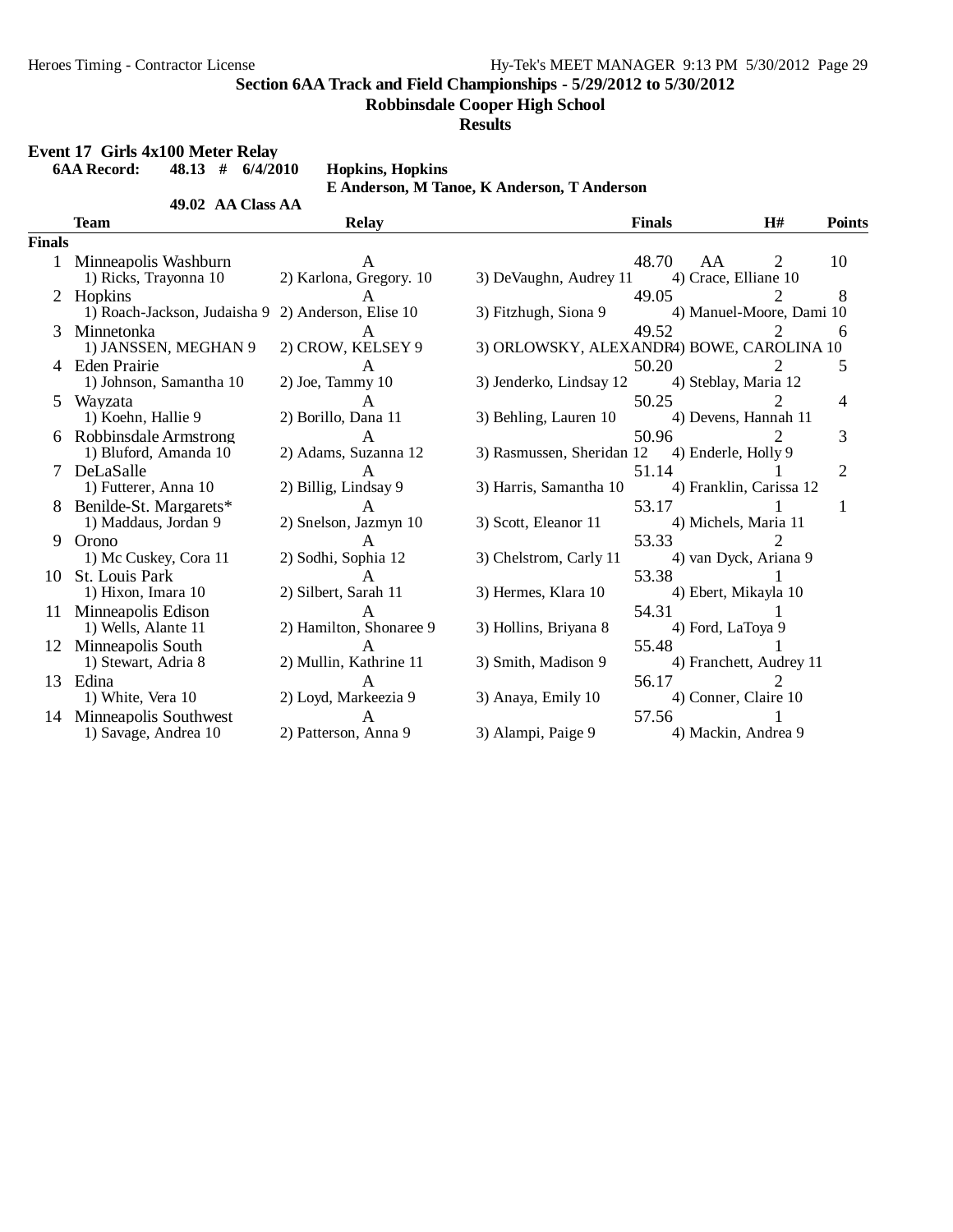**Robbinsdale Cooper High School**

**Results**

# **Event 18 Boys 4x100 Meter Relay**<br>6AA Record: **42.42** # 6/4/2010

**6AA Record: 42.42 # 6/4/2010 Eden Prairie, Eden Prairie**

## **M Sandle, K CLERKLEY, R Harris, J MUGARURA**

|               | 43.33 AA Class AA                                                                                          |                                        |                                            |                                         |                             |               |
|---------------|------------------------------------------------------------------------------------------------------------|----------------------------------------|--------------------------------------------|-----------------------------------------|-----------------------------|---------------|
|               | Team                                                                                                       | <b>Relay</b>                           |                                            | <b>Finals</b>                           | H#                          | <b>Points</b> |
| <b>Finals</b> |                                                                                                            |                                        |                                            |                                         |                             |               |
|               | Eden Prairie<br>1) Fountain, Rashawn 12                                                                    | A<br>2) Frisbie, Steven 12             | $3)$ Hines, Met 12                         | $42.32 \# AA$<br>4) Griffin, Matt 12    | 2                           | 10            |
|               | 2 Hopkins<br>1) Broadway, Laron 12                                                                         | $\mathsf{A}$<br>2) Paske, James 11     | 3) Welwean, Ralph 12                       | AA<br>42.86<br>4) Williamson, Julius 12 | 2                           | 8             |
| 3             | Robbinsdale Armstrong<br>1) Curry, Melvin 10                                                               | $\mathsf{A}$<br>2) Anderson, Denzel 12 | 3) Rummels, Juwan 11                       | 42.98<br>AA<br>4) Ash, Tommie 11        | $\mathcal{D}_{\mathcal{L}}$ | 6             |
| 4             | Minnetonka<br>1) SINGLETON, KE ANDRE 2) CELICHOWSKI, BENNET'3) SCHUMANN, DECEON 114) Singleton, DeAndre 11 | A                                      |                                            | 43.62                                   |                             | 5             |
| 5.            | Minneapolis Washburn<br>1) Scales, Demetrius 12                                                            | A<br>2) Nelson, Shakeel 12             | 3) Turner, Maurice 11                      | 44.15                                   | 2                           | 4             |
|               | 6 Wayzata<br>1) Reeves, Josh 9                                                                             | $\mathsf{A}$<br>2) Clarke, Anthony 9   | 3) Kolpin, Joseph 10                       | 44.38<br>4) Berry, Tyler 12             | 2                           | 3             |
| 7             | Minneapolis South<br>1) Scott, Matthew 12                                                                  | A<br>2) Reff, Isaiah 11                | 3) Ansha, Negawo 11                        | 45.12<br>4) Riveness, Luke 11           |                             | 2             |
| 8             | DeLaSalle<br>1) Ajaluwa, Andrew 10                                                                         | A<br>2) Schulz, Ben 12                 | 3) Watkins, Jayson 11                      | 45.15<br>4) Nelson, Demitri 12          |                             |               |
| 9             | Minneapolis Southwest<br>1) Williams, DTavius 9                                                            | A<br>2) Ray, Al-Jareau 9               | 3) McKinley, DeAnthony 11 4) Dulka, Ian 12 | 45.36                                   |                             |               |
|               | 10 Robbinsdale Cooper<br>1) Davis, Jovianni 10                                                             | $\mathbf{A}$<br>2) Brooks, ilgrim 11   | 3) Tolbert, Robertlee 10                   | 45.96<br>4) Payne, Ashanti 11           |                             |               |
| 11            | Benilde-St. Margarets*<br>1) Gorrilla, Thomas 11                                                           | $\mathsf{A}$<br>2) Sutton, Joe 12      | 3) Snelson, Javon 12                       | 46.09<br>4) Grunewald, Ben 12           |                             |               |
|               | 12 Edina<br>1) Huff, Joseph 10                                                                             | А<br>2) Moseti, Nathan 11              | 3) Selcke, Jack 10                         | 46.41<br>4) Washington Jr., Raymond 10  |                             |               |
| 13            | Orono<br>1) Mc Kown, Lucas 10                                                                              | A<br>2) Henjum, Erik 10                | 3) Johnson, Andrew 10                      | 47.55<br>4) Davis, Jacob 10             |                             |               |
|               | St. Louis Park<br>1) Stern, Aaron 12                                                                       | A<br>2) Uzzell, Naris 10               | 3) Oats, Denzell 11                        | <b>DNF</b><br>4) Hayes, Kashif 11       | $\overline{2}$              |               |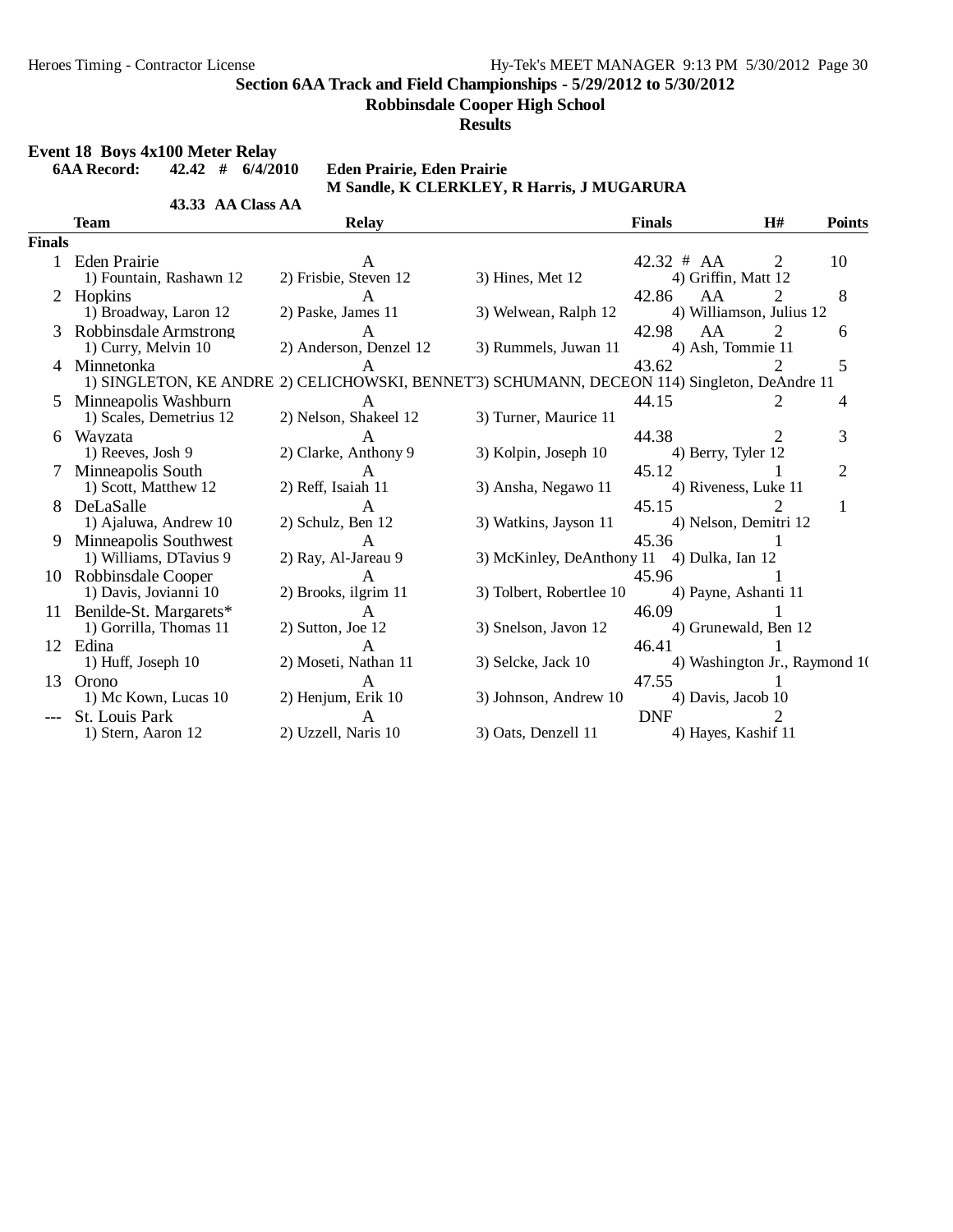**Robbinsdale Cooper High School**

**Results**

## **Event 19 Girls 4x200 Meter Relay**

**6AA Record: 1:40.08 # 6/4/2010 Hopkins, Hopkins**

**1:43.27 AA Class AA** 

**E Anderson, M Tanoe, K Anderson, B Sweeney**

|               | <b>Team</b>                                    | <b>Relay</b>                                                   |                                                 | <b>Finals</b>                 | H#                           | <b>Points</b>  |
|---------------|------------------------------------------------|----------------------------------------------------------------|-------------------------------------------------|-------------------------------|------------------------------|----------------|
| <b>Finals</b> |                                                |                                                                |                                                 |                               |                              |                |
|               | Minneapolis Washburn<br>1) Ricks, Trayonna 10  | A<br>2) DeVaughn, Audrey 11                                    | 3) Crace, Elliane 10                            | 1:44.15                       | 2<br>4) Karlona, Gregory. 10 | 10             |
| 2             | Hopkins<br>1) Malat, Madeline 10               | 2) Manuel-Moore, Dami 10                                       | 3) Buck, Emily 12                               | 1:44.27                       | 4) Anderson, Taylor 11       | 8              |
| 3             | Robbinsdale Armstrong<br>1) Adams, Suzanna 12  | 2) Sather, Kelsey 9                                            | 3) Rasmussen, Sheridan 12 4) Kaine, Dustlynn 12 | 1:45.12                       |                              | 6              |
| 4             | Minnetonka<br>1) MOORE, REBECCA 9              | 2) ORLOWSKY, ALEXANDR3) BAZANY, MARGARET 114) SMILEY, KARINA 9 |                                                 | 1:47.58                       |                              | 5              |
| 5.            | Wavzata<br>1) Larkins, Ta'Reika 9              | A<br>2) Brooks, Sarah 12                                       | 3) Behling, Lauren 10                           | 1:47.67                       | 4) Childs, Christina 11      | 4              |
|               | 6 Edina<br>1) White, Vera 10                   | 2) Biewen, Kathryn 12                                          | 3) Good, Julia 12                               | 1:48.30<br>4) Patty, Siena 10 |                              | 3              |
|               | Minneapolis Southwest<br>1) Smith, August 9    | $\mathsf{A}$<br>2) Turner, Averi 10                            | 3) Savage, Andrea 10                            | 1:51.06<br>4) Woods, Naja 10  |                              | $\overline{2}$ |
| 8             | St. Louis Park<br>1) Tupa, Abigail 12          | 2) Sweeney, Katherine 11                                       | 3) Brown, Hannah 12                             | 1:51.44                       | 4) Ashley, Chanell 12        |                |
| 9             | DeLaSalle<br>1) Billig, Lindsay 9              | 2) Harris, Samantha 10                                         | 3) Toney, Taylor 9 4) Franklin, Carissa 12      | 1:51.70                       |                              |                |
|               | 10 Orono<br>1) Deters, Hannah 11               | 2) van Dyck, Ariana 9                                          | 3) Knight, Stephanie 10                         | 1:52.13                       | 4) Hamaty, Rachel 10         |                |
| 11            | Benilde-St. Margarets*<br>1) Maddaus, Jordan 9 | A<br>2) Arnason, Anne 11                                       | 3) Nicholson, Liz 10                            | 1:52.70                       | 4) Michels, Maria 11         |                |
|               | 12 Minneapolis South<br>1) Smith, Madison 9    | 2) Hartman, Zoe 11                                             | 3) Mullin, Kathrine 11                          | 1:58.53                       | 4) Johnson, Casey 12         |                |
|               | <b>Eden Prairie</b><br>1) Johnson, Samantha 10 | $\mathsf{A}$<br>2) Terp, Gabriella 11                          | 3) Jenderko, Lindsay 12                         | D <sub>O</sub>                | 2<br>4) Steblay, Maria 12    |                |
|               | Minneapolis Edison<br>1) Hollins, Briyana 8    | $\mathsf{A}$<br>2) Ford, LaToya 9                              | 3) Wells, Alante 11                             | D <sub>O</sub>                | 4) Hamilton, Shonaree 9      |                |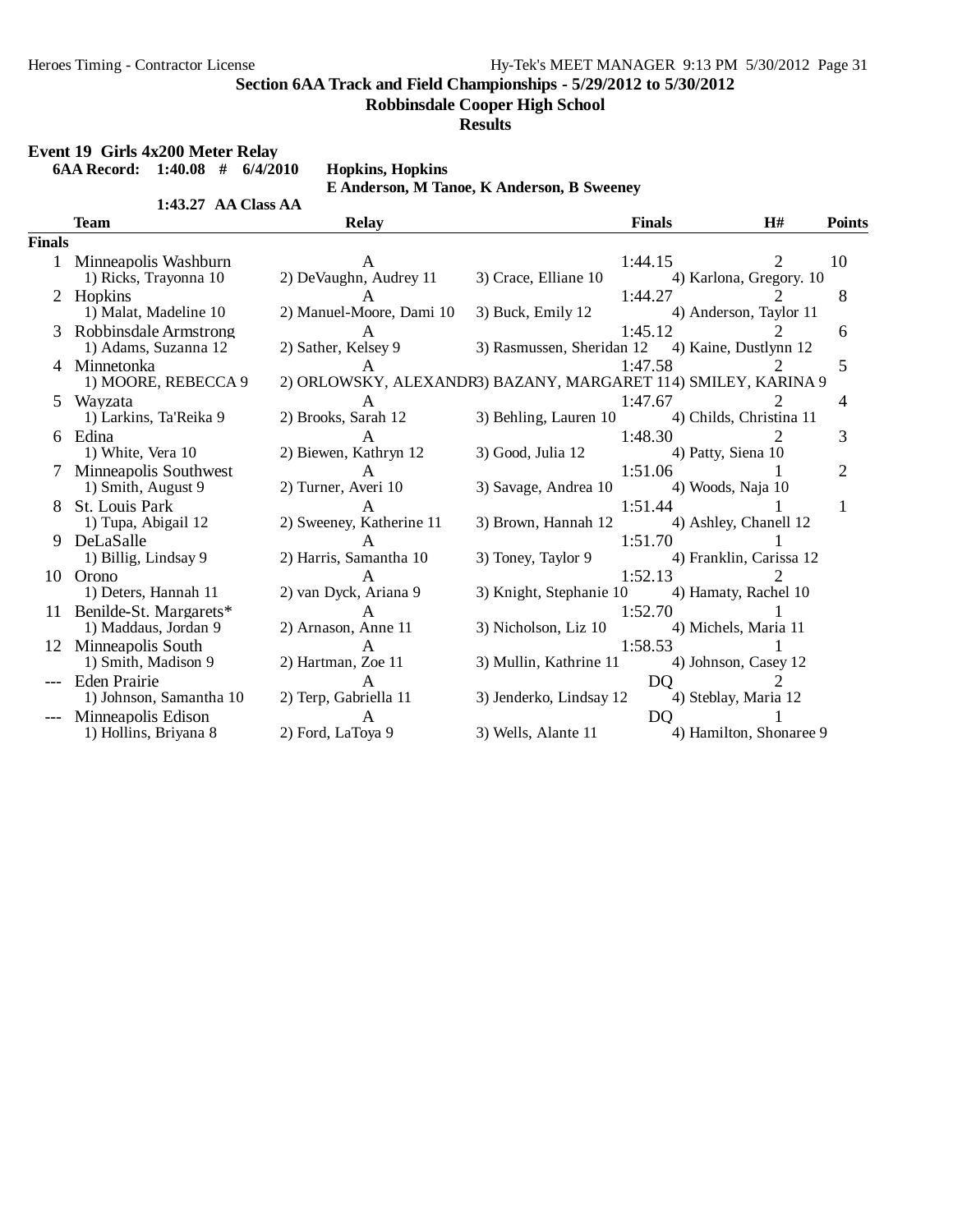**Robbinsdale Cooper High School**

#### **Results**

**Event 20 Boys 4x200 Meter Relay 6AA Record: 1:28.30 # 2001 Hopkins, Hopkins Winson, Striker, Bowling, Merritt 1:29.80 AA Class AA Team Relay Finals H# Points Finals** 1 Wayzata 1:28.39 AA 2 10 1) Pierson, Chris 11 2) Smith, Michael 10 3) Jackson, Jarod 12 4) Borchardt, Jeffrey 11 2 Hopkins **A** 1:29.59 AA 2 8 1) Salargo, Austin 12 2) Welwean, Ralph 12 3) Hickman, Shaheed 10 4) Broadway, Laron 12 3 Minnetonka A 1:29.75 AA 2 6 1) CELICHOWSKI, BENNET<sup>2</sup>) BADER, JUSTIN 11 3) ROEMHILDT, CHRISTIAN4) MCFARLIN, JAMES 12 4 Robbinsdale Armstrong A 1:31.40 2 5<br>1) Anderson, Denzel 12 2) Thayer, Jeremiah 11 3) Rummels, Juwan 11 4) Queenan, Ryan 11 1) Anderson, Denzel 12 5 Minneapolis South A 1:33.01 2 4<br>1) Scott, Matthew 12 2) Kange, Adrian 12 3) Ansha, Negawo 11 4) Trelsted, Alec 12 3) Ansha, Negawo 11 6 DeLaSalle 1:36.06 1 3<br>
1) Schulz, Ben 12 2) Curtiss, Jackson 12 3) Watkins, Jayson 11 4) Nelson, Demitri 12 2) Curtiss, Jackson 12 7 Benilde-St. Margarets\* A 1:37.02 1 2<br>1) Gorrilla, Thomas 11 2) Grunewald, Ben 12 3) Sutton, Joe 12 4) Lumpkin, Sanjay 12 1) Gorrilla, Thomas 11 1 8 Minneapolis Southwest A 1:38.23 1 1 1<br>
1) Williams, DTavius 9 2) Johnson, Antonio 11 3) Daniels, Marc 10 4) Ray, Al-Jareau 9 2) Johnson, Antonio 11 9 Orono A 1:39.64 1 1) Meyer, Derek 10 2) Johnson, Andrew 10 3) Gillund, Jack 9 4) Mc Kown, Lucas 10 --- Robbinsdale Cooper A DQ 2 4) Tolbert, Robertlee 10 --- Edina 1 A DQ 1 1) Arpinar, Arin 11 2) Moseti, Nathan 11 3) Adams, Trip 10 4) Brookins, Keith 12

--- Eden Prairie A DQ 2<br>1) Johnson, Elijah 11 2) Gunderson, Ryan 12 3) Banks, Evan 10 4) Clay, Thaysen 9

2) Gunderson, Ryan 12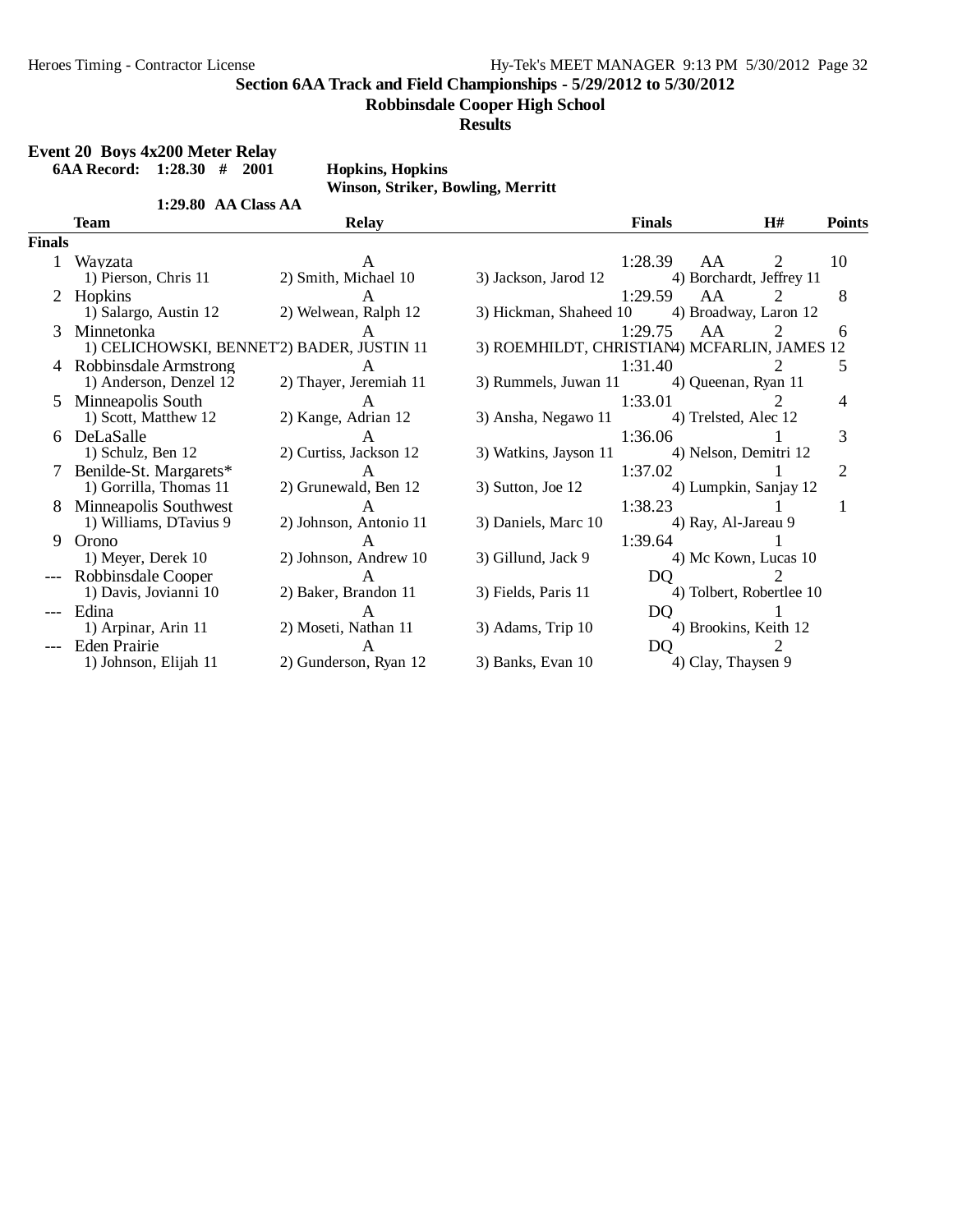**Robbinsdale Cooper High School**

**Results**

|               | Event 21 Girls 4x400 Meter Relay |                         |                                                                     |                         |                             |               |
|---------------|----------------------------------|-------------------------|---------------------------------------------------------------------|-------------------------|-----------------------------|---------------|
|               | $6AA$ Record: $3:55.13$ # 2007   | <b>Hopkins, Hopkins</b> |                                                                     |                         |                             |               |
|               |                                  |                         | Kachelmacher, M. Sweeney, Knaeble, B. Sweeney                       |                         |                             |               |
|               | 3:58.70 AA Class AA              |                         |                                                                     |                         |                             |               |
|               | <b>Team</b>                      | <b>Relay</b>            |                                                                     | <b>Finals</b>           | H#                          | <b>Points</b> |
| <b>Finals</b> |                                  |                         |                                                                     |                         |                             |               |
|               | 1 Minnetonka                     |                         |                                                                     | 3:58.37<br>AA           | 2                           | 10            |
|               | 1) JANSSEN, MEGHAN 9             |                         | 2) CARRUTH, MARGARET 13) HOELSCHER, LUCILLE 8 4) ENDY, ELIZABETH 10 |                         |                             |               |
|               | Hopkins                          |                         |                                                                     | 4:02.34                 |                             | 8             |
|               | 1) Klecker, Mary 12              | 2) Buck, Emily 12       | 3) DeYoung, Jilliaine 10 4) Malat, Madeline 10                      |                         |                             |               |
| 3             | <b>Minneapolis Southwest</b>     | $\mathsf{A}$            |                                                                     | 4:05.24                 | $\mathcal{D}_{\mathcal{L}}$ | 6             |
|               | 1) Saulsberry, Marolyn 12        | 2) Pashibin, Madelyn 9  | 3) Saulsberry, Carolyn 12 (4) Pashibin, Tatyana 12                  |                         |                             |               |
|               | 4 Wayzata                        | A                       |                                                                     | 4:05.43                 | $\overline{2}$              | 5             |
|               | 1) Hermann, Jessie 11            | 2) Johnson, Summer 11   | 3) Evans, McKenna 10 4) Miller, Leah 12                             |                         |                             |               |
|               | 5 Orono                          | $\mathsf{A}$            |                                                                     | 4:06.22                 | $\mathcal{D}_{\mathcal{L}}$ | 4             |
|               | 1) Knight, Stephanie 10          | 2) Harrison, Sarah 8    | 3) Challgren, Abby 12 4) Nehotte, Lauren 12                         |                         |                             |               |
|               | 6 Eden Prairie                   | $\mathsf{A}$            |                                                                     | 4:08.08                 | $\overline{2}$              | 3             |
|               | 1) Kristo, Megan 12              | 2) Platt, Brittany 11   | 3) Boehm, Emma 9 4) Dengel, Olivia 10                               |                         |                             |               |
|               | 7 Robbinsdale Armstrong          | $\mathsf{A}$            |                                                                     | 4:08.14                 | $\mathcal{D}$               | 2             |
|               | 1) Rasmussen, Sheridan 12        | 2) Sather, Kelsey 9     | 3) Adams, Suzanna 12                                                | 4) Andersen, Marissa 10 |                             |               |
|               | 8 Minneapolis Washburn           | A                       |                                                                     | 4:10.24                 | $\mathcal{D}_{\mathcal{L}}$ | 1             |
|               | 1) Stuart, Sidney 9              | 2) Carter, Deja 11      | 3) Crocker, Allison 11 4) Wagener, Carmen 9                         |                         |                             |               |
| 9             | <b>St.</b> Louis Park            | $\mathsf{A}$            |                                                                     | 4:15.27                 |                             |               |
|               | 1) Sweeney, Katherine 11         | 2) Adelmann, Ellyn 10   | 3) Tupa, Abigail 12                                                 | 4) Brubaker, Lydia 12   |                             |               |
|               | 10 Benilde-St. Margarets*        | $\mathsf{A}$            |                                                                     | 4:16.36                 | $\mathbf{1}$                |               |
|               | 1) Jerabek, Haley 11             | 2) Hoffman, Aly 12      | 3) Kautzer, Amanda 8 4) Munkeby, Sam 9                              |                         |                             |               |
|               | 11 Edina                         | $\mathsf{A}$            |                                                                     | 4:27.49                 | $\overline{1}$              |               |
|               | 1) Rozman, Ellyn 10              | 2) Sweeney, Logan 9     | 3) Spalding, Shannon 9 4) Bain, Piper 12                            |                         |                             |               |
|               | 12 Robbinsdale Cooper            | A                       |                                                                     | 4:28.63                 |                             |               |
|               | 1) Kollie, Kormassa 9            | 2) Gaytko, Mary 9       | 3) Evans, Elizabeth 11 4) Bohler, Laurie 10                         |                         |                             |               |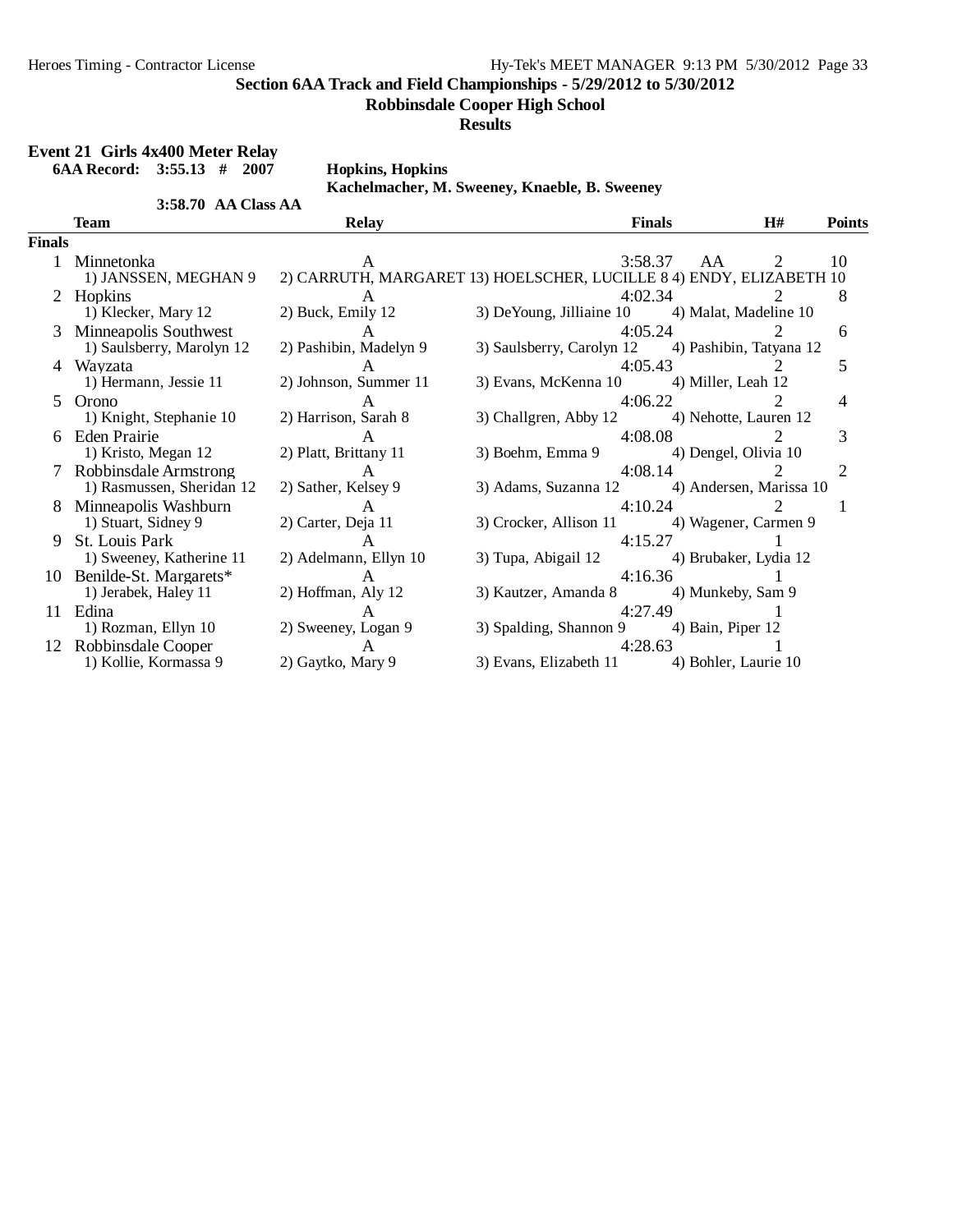**Robbinsdale Cooper High School**

#### **Results**

#### **Event 22 Boys 4x400 Meter Relay**

**6AA Record: 3:17.98 # 6/3/2011 Wayzata, Wayzata**

**3:23.70 AA Class AA** 

**M Smith, B Jarvey, S Lebewitz, A Moline**

| ı<br>н<br>ı |  |
|-------------|--|

|       | 3:23.70 AA Class AA       |                        |                                                |               |                         |                |                |
|-------|---------------------------|------------------------|------------------------------------------------|---------------|-------------------------|----------------|----------------|
|       | <b>Team</b>               | <b>Relay</b>           |                                                | <b>Finals</b> |                         | H#             | <b>Points</b>  |
| inals |                           |                        |                                                |               |                         |                |                |
| 1     | Wavzata                   | A                      |                                                | 3:18.72       | AA                      | 2              | 10             |
|       | 1) Smith, James 10        | 2) Jackson, Jarod 12   | 3) Jarvey, Brian 12                            |               | 4) Smith, Michael 10    |                |                |
| 2     | Hopkins                   | $\mathsf{A}$           |                                                | 3:21.88       | AA                      | $\overline{2}$ | 8              |
|       | 1) Gredvig, Jacob 11      | 2) Heegaard, Thomas 11 | 3) Jacobwith, Samuel 12 4) Salargo, Austin 12  |               |                         |                |                |
| 3     | Minnetonka                | A                      |                                                | 3:22.02       | AA                      | 2              | 6              |
|       | 1) MCFARLIN, JAMES 12     | 2) COHEN, RASHAD 12    | 3) BADER, JUSTIN 11                            |               | 4) STOUDT, ANGUS 12     |                |                |
| 4     | <b>Eden Prairie</b>       | A                      |                                                | 3:22.94       | AA                      | 2              | 5              |
|       | $1)$ Hines, Met $12$      | 2) Griffin, Matt 12    | 3) Lawton, Cal 10                              |               | 4) Fountain, Rashawn 12 |                |                |
|       | 5 St. Louis Park          | $\mathsf{A}$           |                                                | 3:32.57       |                         | 2              | 4              |
|       | 1) Shaughnessy, Nick 11   | 2) Bretl, Payton 11    | 3) Oats, Denzell 11                            |               | 4) Young, Jordan 12     |                |                |
|       | 6 Minneapolis South       | A                      |                                                |               | 3:33.26                 | $\mathcal{L}$  | 3              |
|       | 1) Kendall, Jackson 10    | 2) Jones, Marques 11   | 3) Trelsted, Alec 12                           |               | 4) Wondimu, Miky 11     |                |                |
|       | 7 Robbinsdale Armstrong   | $\mathsf{A}$           |                                                |               | 3:33.87                 | $\overline{2}$ | $\overline{2}$ |
|       | 1) Rogers, Alex 12        | 2) Thayer, Jeremiah 11 | 3) Curry, Melvin 10                            |               | 4) Queenan, Ryan 11     |                |                |
|       | 8 Orono                   | $\mathsf{A}$           |                                                |               | 3:37.60                 | $\overline{2}$ | 1              |
|       | 1) Doop, Justin 12        | 2) Meyer, Derek 10     | 3) Brauchle, Paul 11                           |               | 4) van Dyck, Gabe 11    |                |                |
| 9     | Minneapolis Southwest     | $\mathbf{A}$           |                                                | 3:37.75       |                         |                |                |
|       | 1) Akerson, Andrew 11     | 2) Olson, Nathan 12    | 3) Revering, Michael 11 4) DeVaughn, Nathan 12 |               |                         |                |                |
|       | 10 Edina                  | A                      |                                                | 3:39.07       |                         |                |                |
|       | 1) Arpinar, Arin 11       | 2) Bates, Chris 11     | 3) Opel-Schmidt, Benjamin 114) Huff, Joseph 10 |               |                         |                |                |
| 11    | DeLaSalle                 | $\mathsf{A}$           |                                                | 3:42.29       |                         |                |                |
|       | 1) Warren, Aaron 11       | 2) Schulz, Ben 12      | 3) Curtiss, Jackson 12                         |               | 4) Wohletz, Louis 11    |                |                |
|       | 12 Robbinsdale Cooper     | A                      |                                                | 3:42.39       |                         |                |                |
|       | 1) Bokku, Haysam 9        | 2) Koskela, Lenzel 11  | 3) Kalejaiye, Lukman 11 4) Rucker, Malik 11    |               |                         |                |                |
|       | 13 Benilde-St. Margarets* | $\mathsf{A}$           |                                                | 3:44.29       |                         |                |                |
|       | 1) Cornell, Matthew 0     | 2) Nolen, Malik 9      | 3) Grunewald, Ben 12 4) Lumpkin, Sanjay 12     |               |                         |                |                |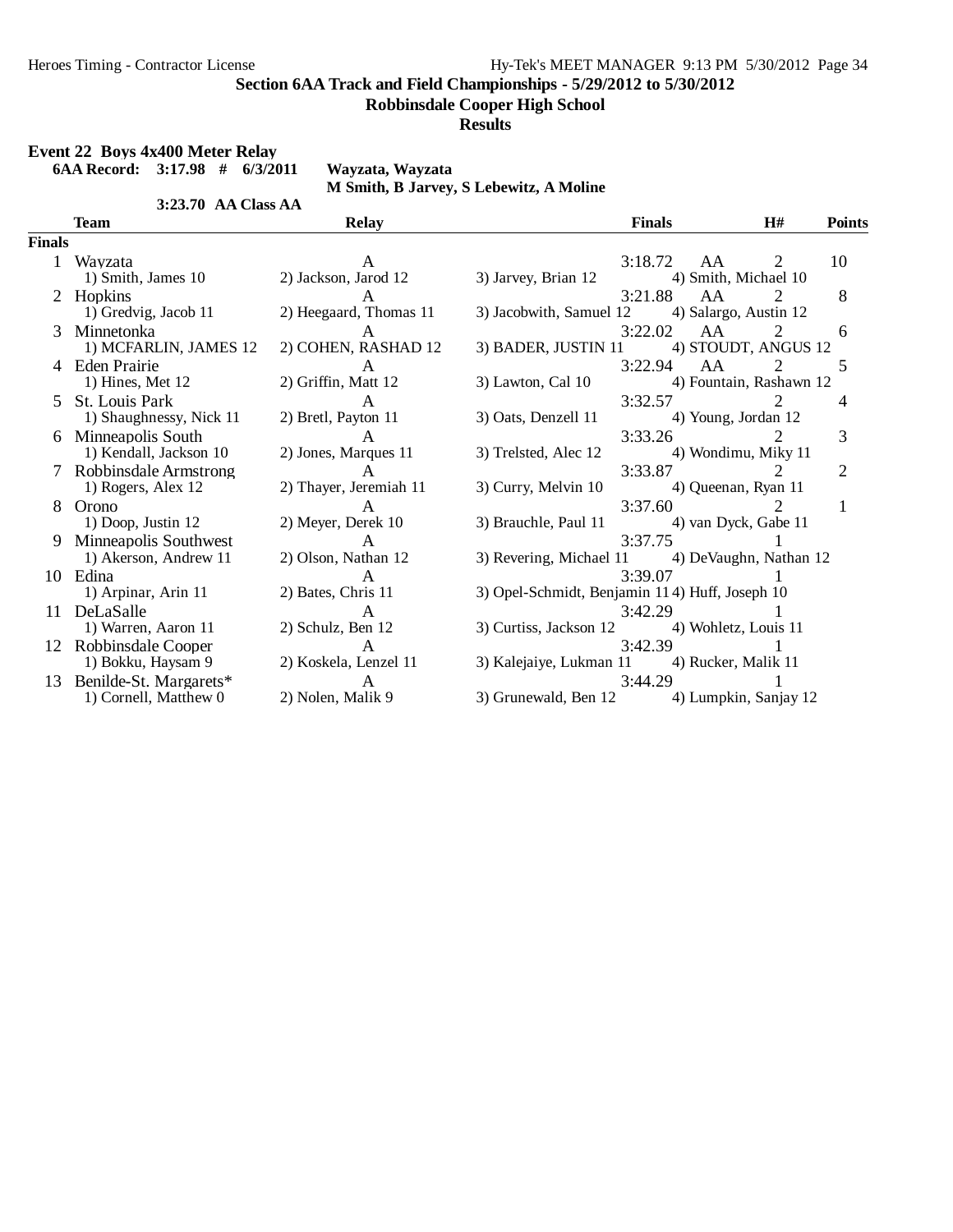#### **Robbinsdale Cooper High School**

**Results**

|               | Event 23 Girls 4x800 Meter Relay |                                |                                                                     |                         |               |
|---------------|----------------------------------|--------------------------------|---------------------------------------------------------------------|-------------------------|---------------|
|               | 6AA Record: $9:14.44$ # 2004     | <b>Minnetonka</b>              |                                                                     |                         |               |
|               |                                  | Lang, Lehman, Hollimon, Lehman |                                                                     |                         |               |
|               | $9:28.26$ AA Class AA            |                                |                                                                     |                         |               |
|               | Team                             | <b>Relay</b>                   |                                                                     | <b>Finals</b>           | <b>Points</b> |
| <b>Finals</b> |                                  |                                |                                                                     |                         |               |
|               | Wavzata                          | A                              | 9:25.00                                                             | AA                      | 10            |
|               | 1) Evans, McKenna 10             | 2) Farquhar, Lauren 11         | 3) Johnson, Summer 11                                               | 4) Hermann, Jessie 11   |               |
|               | 2 Minnetonka                     | A                              | 9:25.01                                                             | AA                      | 8             |
|               | 1) DONLIN, RILEY 8               |                                | 2) HOELSCHER, LUCILLE 8 3) CARRUTH, MARGARET 14) ENDY, ELIZABETH 10 |                         |               |
|               | 3 Edina                          | A                              | 9:31.96                                                             |                         | 6             |
|               | 1) Spalding, Shannon 9           | 2) Bentley, Jessica 10         | 3) Sweeney, Logan 9                                                 | 4) Bain, Piper 12       |               |
|               | Eden Prairie                     | A                              | 9:32.39                                                             |                         | 5             |
|               | 1) Tauer, Andria 12              | 2) Platt, Brittany 11          | 3) Jirele, Andrea 9                                                 | 4) Dengel, Olivia 10    |               |
|               | 5 Minneapolis Washburn           | A                              | 10:01.03                                                            |                         | 4             |
|               | 1) Lucas, Megan 11               | 2) Renikoff, Lucia 9           | 3) White, Greta 9                                                   | 4) Kersten, Samantha 11 |               |
|               | 6 St. Louis Park                 | A                              | 10:03.30                                                            |                         | 3             |
|               | 1) Brubaker, Lydia 12            | 2) Sweeney, Katherine 11       | 3) Olson, Sophie 11                                                 | 4) Adelmann, Ellyn 10   |               |
|               | <b>Hopkins</b>                   | A                              | 10:03.86                                                            |                         | 2             |
|               | 1) Stelzner, Margaret 10         | 2) Warden, Terese 9            | 3) Craemer, Katherine 9 4) Benton, Sarah 11                         |                         |               |
|               | Benilde-St. Margarets*           | A                              | 10:07.75                                                            |                         | 1             |
|               | 1) Kautzer, Amanda 8             | 2) Munkeby, Sam 9              | 3) Hoffman, Aly 12                                                  | 4) Valde, Karen 12      |               |
| 9             | Orono                            | A                              | 10:20.99                                                            |                         |               |
|               | 1) Martini, Maddison 10          | 2) Challgren, Abby 12          | 3) Winkels, Lydia 10                                                | 4) White, Taylor 11     |               |
| 10            | Robbinsdale Cooper               | $\mathsf{A}$                   | 10:46.61                                                            |                         |               |
|               | 1) Momanyi, Beulah 12            |                                | 2) Flores-Castellanos, Jhoselin <sub>3</sub> ) Evans, Elizabeth 11  | 4) Bohler, Laurie 10    |               |
| 11            | Robbinsdale Armstrong            | A                              | 11:11.18                                                            |                         |               |
|               | 1) DeSalvo, Veronica 12          | 2) Young, Destiny 9            | 3) Andersen, Kara 8                                                 | 4) Koch, Camille 11     |               |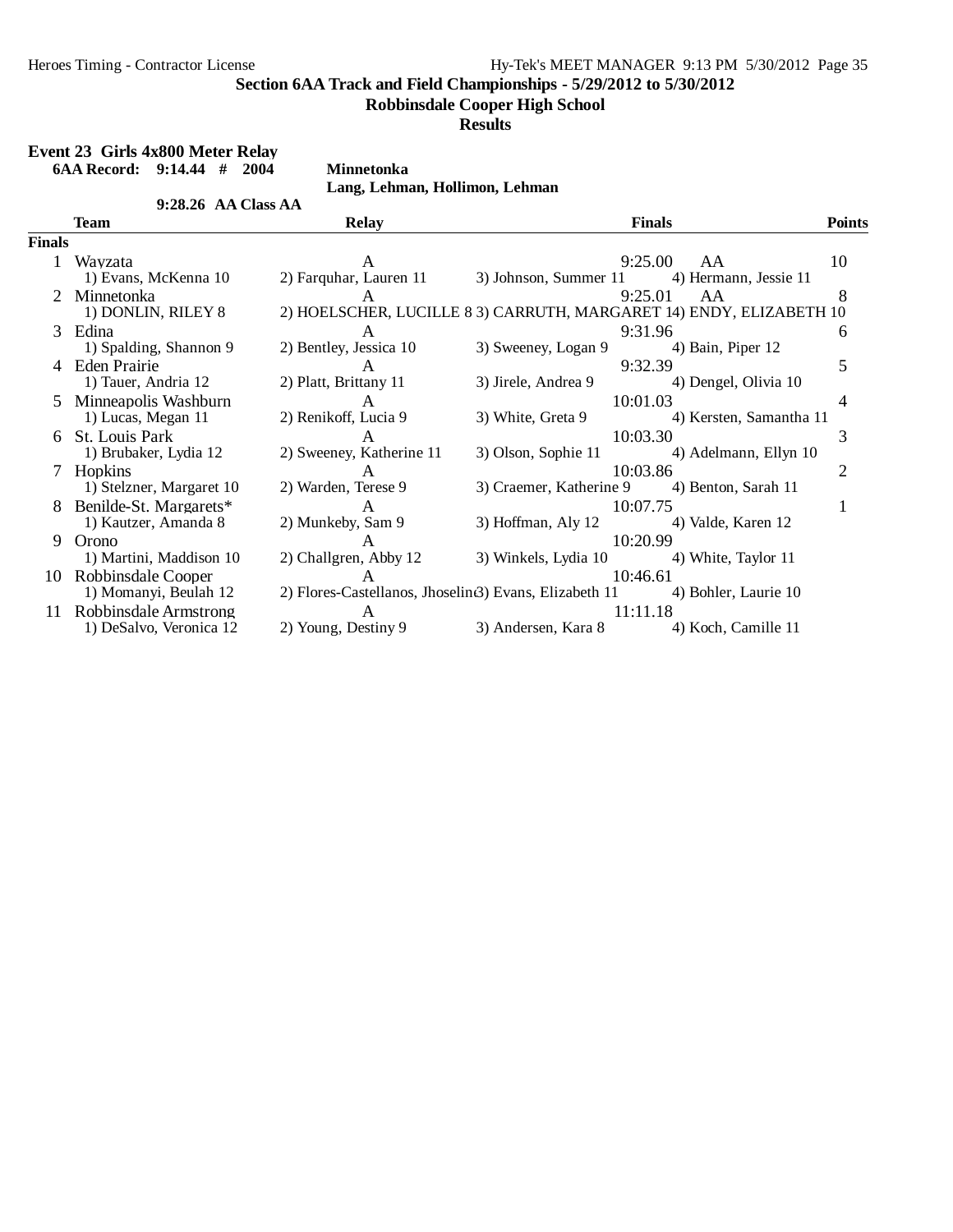**Robbinsdale Cooper High School**

**Results**

### **Event 24 Boys 4x800 Meter Relay**

**6AA Record: 7:55.26 # 2007 Apple Valley, Apple Valley**

7:58.49 AA Class AA

**Lemmage, Vadner, M. Hutton, N. Hutton**

|        | <b>Team</b>                                      | <b>Relay</b>                            | <b>Finals</b>                                              |                           | <b>Points</b>  |
|--------|--------------------------------------------------|-----------------------------------------|------------------------------------------------------------|---------------------------|----------------|
| Finals |                                                  |                                         |                                                            |                           |                |
|        | Wayzata<br>1) Smith, James 10                    | A<br>2) Sippel, Scott 12                | 7:57.35<br>3) Peterson, Derek 11                           | AA<br>4) Jarvey, Brian 12 | 10             |
|        | 2 Eden Prairie<br>1) Kassim, Ayub 11             | A<br>2) Stenoien, Mitch 11              | 8:00.69<br>3) Zurn, Henry 11                               | 4) Lawton, Cal 10         | 8              |
| 3      | Minnetonka<br>1) SPECA, MARCUS 12                | A<br>2) KVIDERA, SCOTT 10               | 8:15.78<br>3) SNYDER, JACK 11 4) ANDERSON, KYLE 12         |                           | 6              |
|        | 4 Edina<br>1) Johnson, Stephen 12                | 2) Stauntom, Kyle 11                    | 8:20.29<br>3) Gilfix, Zachary 12 4) Knoll, Peter 11        |                           | 5              |
| 5.     | Minneapolis Washburn<br>1) Richardson, Graham 11 | $\mathsf{A}$<br>2) Schleicher, Derek 11 | 8:29.82<br>3) Oscarson, Ethan 12 4) Froehlich, Joey 11     |                           | 4              |
|        | Robbinsdale Cooper<br>1) Bokku, Haysam 9         | $\mathsf{A}$<br>2) Pierson, Zachary 12  | 8:37.89<br>3) Specht, Mark 12                              | 4) Sallen, Nicholas 11    | 3              |
|        | Orono<br>$1)$ Doop, Justin $12$                  | A<br>2) van Dyck, Gabe 11               | 8:38.56<br>3) Ketola, Keith 10                             | 4) Gilmer, Jacob 9        | $\overline{2}$ |
| 8      | Minneapolis Southwest<br>1) Knowlton, Austin 11  | $\mathsf{A}$<br>2) Akerson, Andrew 11   | 8:40.83<br>3) Hays, Cameron 12                             | 4) Marita-Davis, Ryan 10  |                |
| 9      | Hopkins<br>1) Fischer, Reed 11                   | A<br>2) Henschel, Jack 8                | 8:46.49<br>3) Biehler, Niels 12                            | 4) Harn, John 12          |                |
| 10     | Minneapolis South<br>1) Wondimu, Miky 11         | A<br>2) Abdujaui, Hamdi 12              | 8:46.58<br>3) St. Aubin, Robert 11 4) Patterson, Jacob 9   |                           |                |
| 11     | Benilde-St. Margarets*<br>1) Tataryn, Taras 10   | $\mathsf{A}$<br>2) Cornell, Matthew 0   | 8:47.97<br>$3)$ Egger, Andrew 10 $\qquad$ 4) Biwer, Jay 10 |                           |                |
| 12     | Robbinsdale Armstrong<br>1) Comer, Nathan 10     | $\mathsf{A}$<br>2) Hamlin, Andrew 11    | 9:01.72<br>3) Mohamed, Nabil 11 4) Kaufmann, Benjamin 9    |                           |                |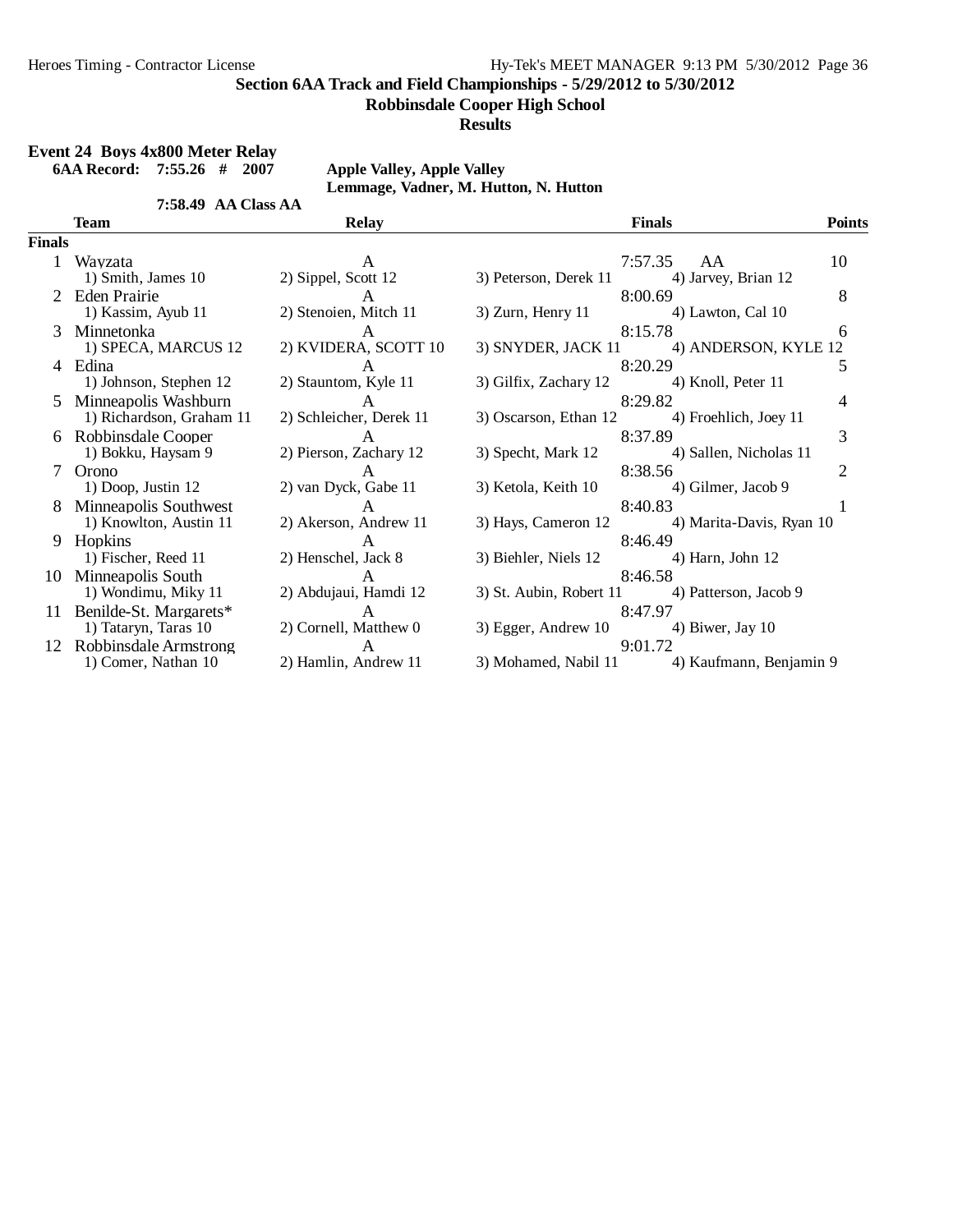**Robbinsdale Cooper High School**

**Results**

### **Event 25 Girls High Jump**

| <u>зуслуар оллу таңын осинр</u> |  |                     |                                          |
|---------------------------------|--|---------------------|------------------------------------------|
| <b>6AA Record:</b>              |  | $5-08$ # $6/1/2011$ | <b>Tatyana Pashibin, Mpls. Southwest</b> |
|                                 |  | 5-04.00 AA Class AA |                                          |

|               | <b>Name</b>          | Yr | <b>School</b>            | <b>Finals</b> |    | <b>Points</b>                         |
|---------------|----------------------|----|--------------------------|---------------|----|---------------------------------------|
| <b>Finals</b> |                      |    |                          |               |    |                                       |
|               | Pashibin, Tatyana    |    | 12 Minneapolis Southwest | 5-04.00       | AA | 10                                    |
| 2             | Johnson, Taylor      |    | 11 Eden Prairie          | 5-03.00       |    | 8                                     |
| 3             | Turner, Averi        |    | 10 Minneapolis Southwest | 5-01.00       |    |                                       |
| 4             | Kersten, Samantha    |    | 11 Minneapolis Washburn  | 5-00.00       |    | $\begin{array}{c} 6 \\ 5 \end{array}$ |
| 5             | Good, Julia          |    | 12 Edina                 | 5-00.00       |    | $\overline{4}$                        |
| 6             | Meuwissen, Kendall   |    | 12 Hopkins               | $4 - 10.00$   |    | 1.50                                  |
| 6             | Vinup, Haley         |    | 10 Eden Prairie          | $4 - 10.00$   |    | 1.50                                  |
| 6             | <b>JENSEN, PIPER</b> |    | 10 Minnetonka            | $4 - 10.00$   |    | 1.50                                  |
| 6             | Brown, Hannah        |    | 12 St. Louis Park        | $4 - 10.00$   |    | 1.50                                  |
| 10            | Innes, Lauren        |    | 11 Minneapolis Washburn  | $4 - 10.00$   |    |                                       |
| 11            | DICK, MICAELA        |    | 10 Minnetonka            | 4-08.00       |    |                                       |
| 12            | Voehl, Autumn        |    | 10 Eden Prairie          | 4-08.00       |    |                                       |
| 13            | Reisner, Hannah      |    | 12 Robbinsdale Armstrong | 4-08.00       |    |                                       |
| 14            | Gove, Sarah          |    | 12 Wayzata               | 4-08.00       |    |                                       |
| 14            | KUGLIN, KRISTA       |    | 9 Minnetonka             | 4-08.00       |    |                                       |
| 16            | Hennen, Grace        |    | 10 Wayzata               | 4-06.00       |    |                                       |
| 16            | Snyder, Kasey        |    | 10 Wayzata               | 4-06.00       |    |                                       |
| 18            | Wisdorf, Jada        |    | 12 St. Louis Park        | 4-06.00       |    |                                       |
| $---$         | Winkels, Lydia       | 10 | Orono                    | <b>NH</b>     |    |                                       |
| $---$         | Kuusisto, Kali       |    | 11 Robbinsdale Armstrong | NH            |    |                                       |
| $---$         | Winkels, Cabrini     | 9  | Orono                    | <b>NH</b>     |    |                                       |
| $---$         | Urbanski, Leah       |    | 9 Hopkins                | <b>NH</b>     |    |                                       |
| $---$         | Dovolis, Anne        |    | 10 Edina                 | <b>NH</b>     |    |                                       |
| $---$         | Michels, Maria       | 11 | Benilde-St. Margarets*   | NH            |    |                                       |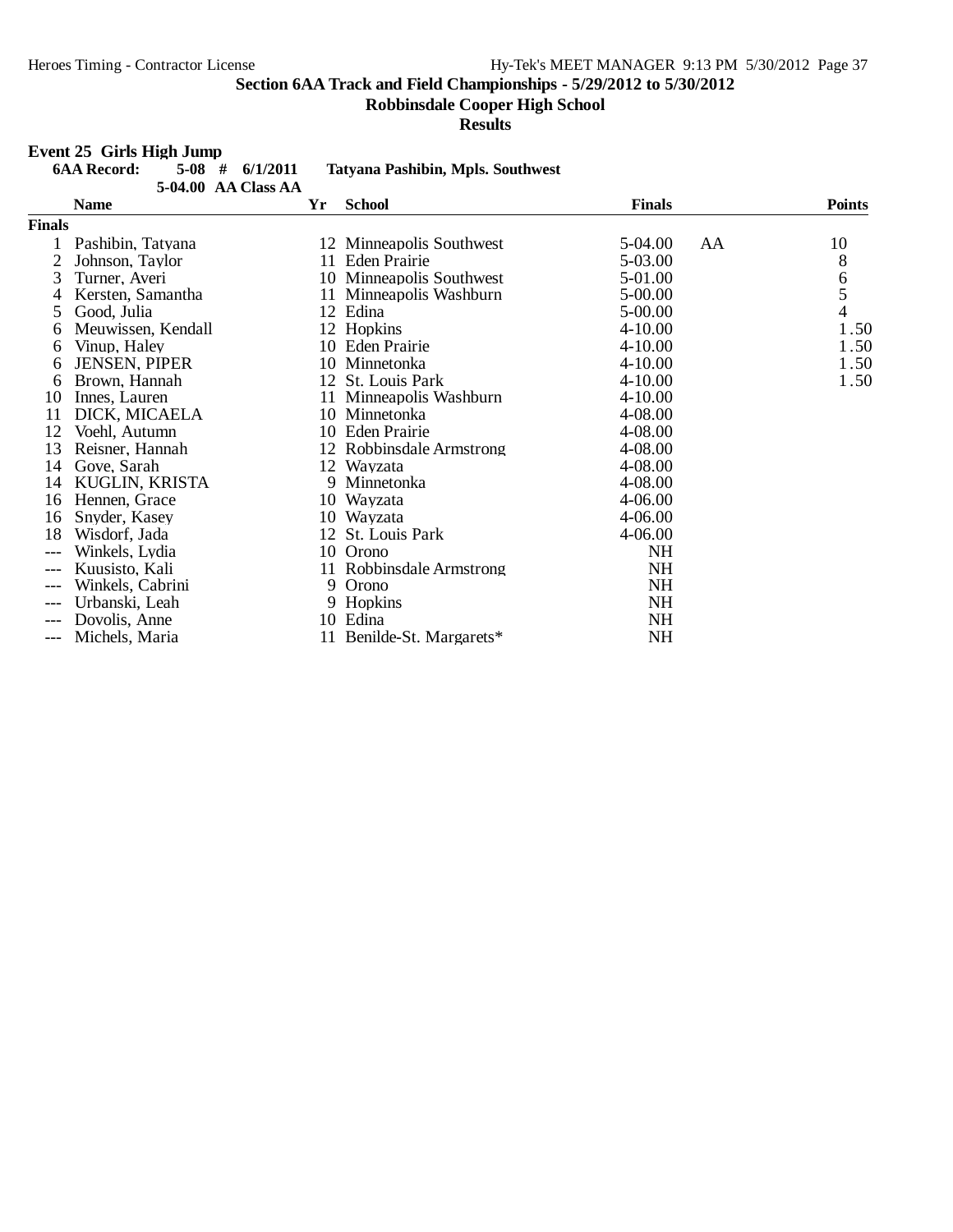**Robbinsdale Cooper High School**

**Results**

#### **Event 26 Boys High Jump**

|                | <b>6AA Record:</b><br>$7 - 00.25$<br>#<br>2001 |    | <b>Jon Albert, Bloomington Jefferson</b> |               |                          |
|----------------|------------------------------------------------|----|------------------------------------------|---------------|--------------------------|
|                | 6-05.00 AA Class AA<br><b>Name</b>             | Yr | <b>School</b>                            | <b>Finals</b> | <b>Points</b>            |
| <b>Finals</b>  |                                                |    |                                          |               |                          |
| 1              | CRUM, JAMIE                                    |    | 12 Minnetonka                            | 6-07.00<br>AA | 10                       |
| $\overline{2}$ | SHEPHERD, QUINN                                |    | 11 Minnetonka                            | $6 - 02.00$   | 8                        |
| 3              | Brooks, ilgrim                                 |    | 11 Robbinsdale Cooper                    | 6-01.00       | 6                        |
| 4              | Williamson, Julius                             |    | 12 Hopkins                               | 5-11.00       | 5                        |
| 5              | McCarthy, Sam                                  |    | 11 DeLaSalle                             | 5-11.00       | $\overline{\mathcal{L}}$ |
| 6              | Weidner, Christopher                           |    | 11 Edina                                 | 5-09.00       |                          |
| 6              | Oats, Denzell                                  |    | 11 St. Louis Park                        | 5-09.00       | $\frac{2}{2}$            |
| 6              | Sullivan, Kevin                                |    | 12 Minneapolis South                     | 5-09.00       |                          |
| 9              | Winston, Tajuan                                |    | 9 Hopkins                                | 5-09.00       |                          |
| 9              | Niemira, ane                                   |    | 12 Eden Prairie                          | 5-09.00       |                          |
| 11             | Sibomana, Ulysses                              |    | 12 Wayzata                               | 5-09.00       |                          |
| 11             | Whiting, Charles                               |    | 11 Minneapolis Washburn                  | 5-09.00       |                          |
| 13             | Yost, Ben                                      |    | 10 Wayzata                               | 5-09.00       |                          |
| 14             | Bjornnes, Connor                               |    | 12 Edina                                 | 5-07.00       |                          |
| 14             | Harstad, Parker                                |    | 9 Wayzata                                | 5-07.00       |                          |
| 14             | Ocenasek, John                                 |    | 11 Eden Prairie                          | 5-07.00       |                          |
| 14             | Stone-Caldwell, Airian                         |    | 11 Eden Prairie                          | 5-07.00       |                          |
| 14             | Bowers, Terrance                               |    | 10 Hopkins                               | 5-07.00       |                          |
| 14             | Osman, Liban                                   |    | 11 St. Louis Park                        | 5-07.00       |                          |
| 14             | Macklem, Nicholas                              |    | 12 Robbinsdale Armstrong                 | 5-07.00       |                          |
| $---$          | <b>GREGERSON, SAM</b>                          |    | 11 Minnetonka                            | NH            |                          |
|                | Willette, Frankie                              |    | 10 Minneapolis South                     | <b>NH</b>     |                          |
|                | Rogers, Alex                                   |    | 12 Robbinsdale Armstrong                 | <b>NH</b>     |                          |
| $---$          | Hollie. Grant                                  |    | 10 Benilde-St. Margarets*                | <b>NH</b>     |                          |
|                | Brookins, Keith                                |    | 12 Edina                                 | NH            |                          |
|                | Trotman, Devol                                 |    | 10 Benilde-St. Margarets*                | <b>NH</b>     |                          |
|                | Heussner, Matthew                              | 11 | Orono                                    | <b>NH</b>     |                          |
| $---$          | Powell, Jabrile                                |    | 9 Minneapolis Washburn                   | <b>NH</b>     |                          |
| $---$          | Daniels, Marc                                  |    | 10 Minneapolis Southwest                 | <b>NH</b>     |                          |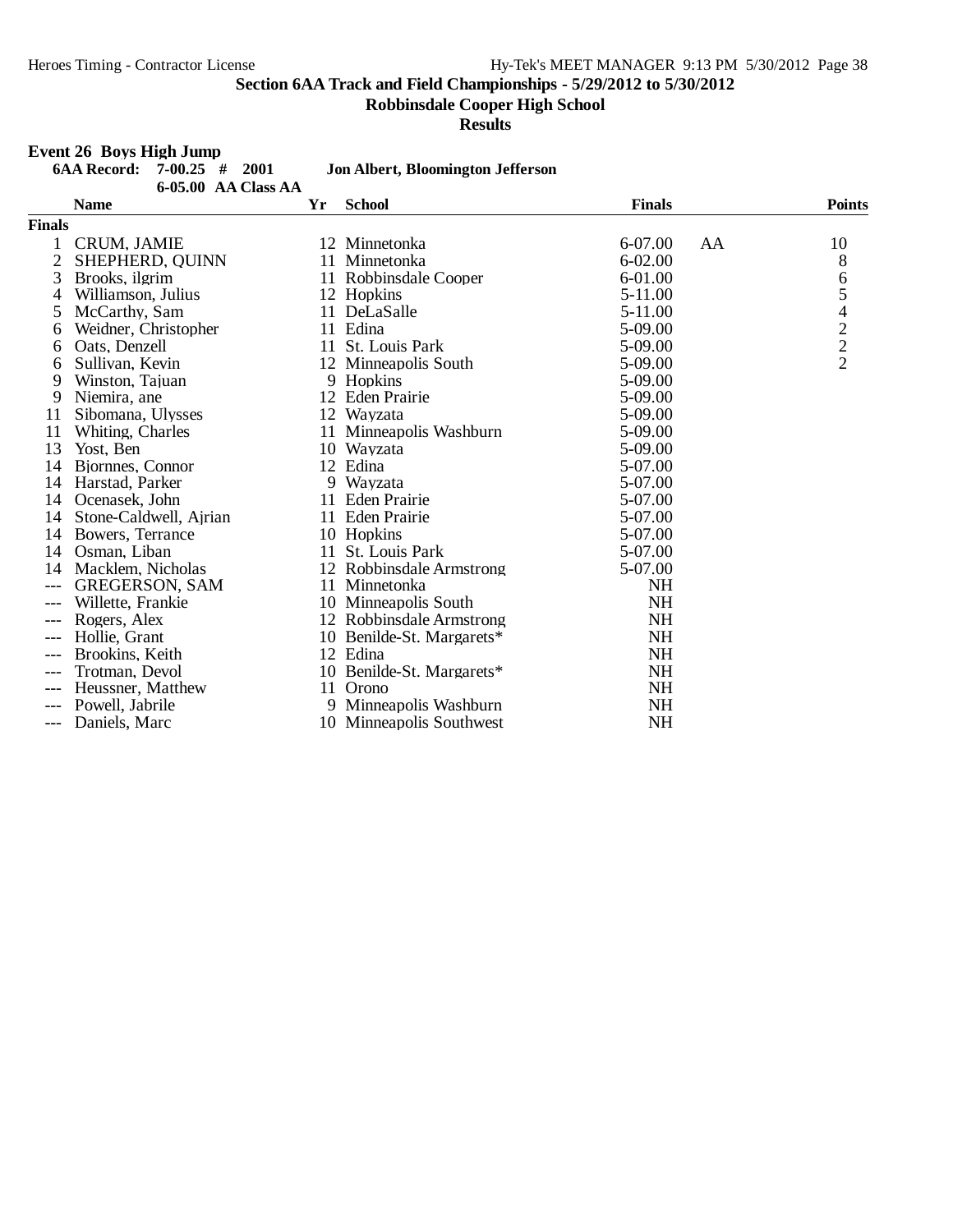**Robbinsdale Cooper High School**

**Results**

|               | <b>Event 27 Girls Pole Vault</b>     |    |                          |                 |               |
|---------------|--------------------------------------|----|--------------------------|-----------------|---------------|
|               | <b>6AA Record:</b><br>$11-03$ # 2004 |    | Kristi Olson, Minnetonka |                 |               |
|               | 10-10.00 AA Class AA                 |    |                          |                 |               |
|               | <b>Name</b>                          | Yr | <b>School</b>            | <b>Finals</b>   | <b>Points</b> |
| <b>Finals</b> |                                      |    |                          |                 |               |
|               | <b>BENKE, ANNA</b>                   |    | 12 Minnetonka            | $11-10.00$ # AA | 10            |
|               | Guimont, Emily                       |    | 12 Edina                 | $11-07.00$ # AA | 8             |
| 3             | NARR, MACY                           |    | 10 Minnetonka            | $10-04.00$      |               |
| 4             | Hennen, Lucy                         |    | 12 Minneapolis South     | 10-04.00        |               |
| 5             | PODZIMEK, VICTORIA                   |    | 11 Minnetonka            | 9-04.00         | 65432         |
| 6             | Rommel, Abigail                      |    | 12 Eden Prairie          | 8-10.00         |               |
|               | Halling, Taylor                      |    | 11 Edina                 | 8-10.00         |               |
| 8             | Evans, Elizabeth                     |    | 11 Robbinsdale Cooper    | 8-04.00         | .50           |
| 8             | Delaney, Emily                       |    | 11 Robbinsdale Armstrong | 8-04.00         | .50           |
| 10            | Pyzdrowski, Halina                   |    | 10 Hopkins               | 8-04.00         |               |
| 10            | Conner, Claire                       |    | 10 Edina                 | 8-04.00         |               |
| 12            | Montie, Emma                         |    | 12 Minneapolis South     | $7 - 10.00$     |               |
| 12            | Kersten, Samantha                    |    | 11 Minneapolis Washburn  | $7 - 10.00$     |               |
| 12            | Rogge, Jessica                       |    | 11 Eden Prairie          | $7 - 10.00$     |               |
| 12            | Pashibin, Madelyn                    |    | 9 Minneapolis Southwest  | $7 - 10.00$     |               |
| 12            | Stolz, Katherine                     |    | 11 Eden Prairie          | $7 - 10.00$     |               |
| 12            | Nehotte, Lauren                      |    | 12 Orono                 | $7 - 10.00$     |               |
| 12            | Funke, Mackenzie                     |    | 11 Orono                 | $7 - 10.00$     |               |
| ---           | Burnett, Naomi                       |    | 10 Wayzata               | <b>NH</b>       |               |
| $---$         | Young, Grace                         |    | 11 Wayzata               | <b>NH</b>       |               |
|               | Senden, Rebecca                      |    | 10 Wayzata               | <b>NH</b>       |               |
| $---$         | Bach, Anika                          |    | 10 Hopkins               | <b>NH</b>       |               |
| $---$         | Alton, Heather                       |    | 9 Orono                  | <b>NH</b>       |               |
|               | Willford, Ella                       |    | 9 Minneapolis Southwest  | <b>NH</b>       |               |
| $---$         | Green, Emily                         |    | 10 Minneapolis Southwest | <b>NH</b>       |               |
| $---$         | Brace, Ariana                        |    | 9 Hopkins                | <b>NH</b>       |               |
| ---           | Beverage, Aliza                      |    | 9 Robbinsdale Cooper     | <b>NH</b>       |               |
| ---           | Girard, Lauren                       |    | 11 Robbinsdale Armstrong | <b>NH</b>       |               |
| $---$         | Stuart, Megan                        |    | 9 Robbinsdale Armstrong  | <b>NH</b>       |               |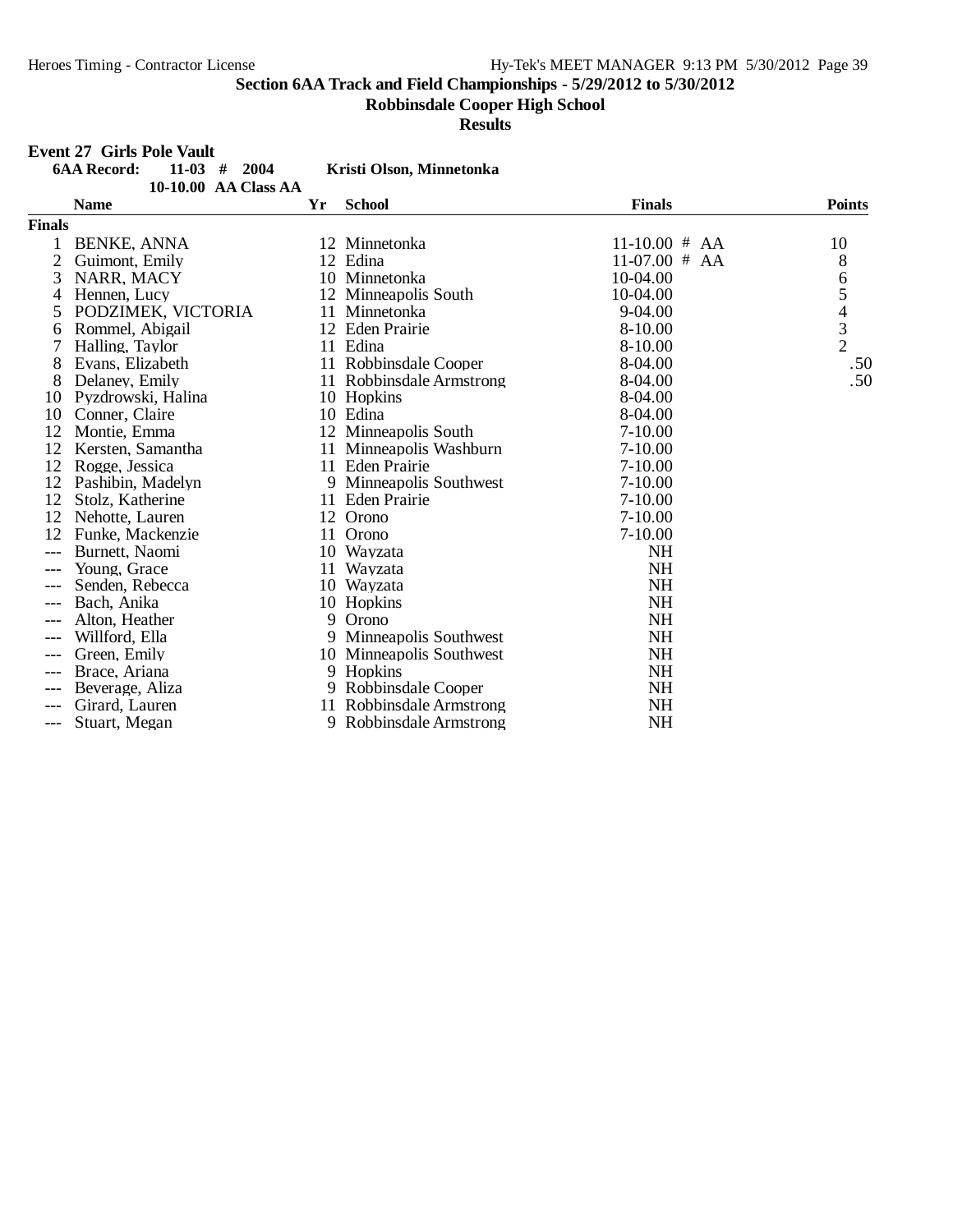**Robbinsdale Cooper High School**

**Results**

|               | <b>Event 28 Boys Pole Vault</b>      |    |                          |                |                                       |
|---------------|--------------------------------------|----|--------------------------|----------------|---------------------------------------|
|               | $14-11$ # 1996<br><b>6AA Record:</b> |    | Mike Brockwell, Edina    |                |                                       |
|               | 13-11.00 AA Class AA                 |    |                          |                |                                       |
|               | <b>Name</b>                          | Yr | <b>School</b>            | <b>Finals</b>  | <b>Points</b>                         |
| <b>Finals</b> |                                      |    |                          |                |                                       |
|               | Potts, Keagan                        |    | 12 Edina                 | 13-11.00<br>AA | 10                                    |
|               | Elyea-Wheeler, Bryan                 |    | 12 Eden Prairie          | 13-05.00       | 8                                     |
| 3             | <b>GROVER, CHRISTOPHER</b>           |    | 12 Minnetonka            | 12-05.00       | $\begin{array}{c} 6 \\ 5 \end{array}$ |
| 4             | Ose, Tim                             |    | 11 Eden Prairie          | 12-05.00       |                                       |
| 5             | WEAVER, GARRETT                      |    | 11 Minnetonka            | 11-11.00       | 3.50                                  |
| 5             | Kelly, Matthew                       |    | 11 Robbinsdale Cooper    | 11-11.00       | 3.50                                  |
| 7             | Bredemus, Vincent                    |    | 11 Hopkins               | 11-11.00       | $\overline{c}$                        |
| 8             | Yost, Ben                            |    | 10 Wayzata               | 11-11.00       | $\mathbf{1}$                          |
| 9             | Swalm, Matthew                       |    | 12 Minneapolis South     | 11-11.00       |                                       |
| 10            | Walfoort, Shane                      |    | 11 Edina                 | 11-05.00       |                                       |
| 10            | Leach, Biorn                         |    | 11 Hopkins               | 11-05.00       |                                       |
| 10            | Luiken, Jaromir                      |    | 12 Robbinsdale Armstrong | 11-05.00       |                                       |
| 10            | <b>HENSLEY, AUSTIN</b>               |    | 12 Minnetonka            | 11-05.00       |                                       |
| 10            | Alvarez, Andres                      |    | 11 Minneapolis South     | 11-05.00       |                                       |
| 10            | Hidani, Eddie                        |    | 11 Wayzata               | 11-05.00       |                                       |
| 16            | Simpson, AJ                          |    | 12 Eden Prairie          | 10-11.00       |                                       |
| $---$         | Skubitz, Anthony                     |    | 10 Edina                 | <b>NH</b>      |                                       |
| $---$         | Pierson, Zachary                     |    | 12 Robbinsdale Cooper    | <b>NH</b>      |                                       |
|               | Briggs, Nicholas                     |    | 9 Minneapolis Southwest  | <b>NH</b>      |                                       |
| ---           | Kendall, Jackson                     |    | 10 Minneapolis South     | <b>NH</b>      |                                       |
| $---$         | Munshower, Kyle                      |    | 10 Minneapolis Southwest | <b>NH</b>      |                                       |
| $---$         | Specht, Mark                         |    | 12 Robbinsdale Cooper    | <b>NH</b>      |                                       |
|               | Spencer, Alexander                   |    | 12 Wayzata               | <b>NH</b>      |                                       |
|               | Bendickson, Mac                      | 9  | Orono                    | <b>NH</b>      |                                       |
| $---$         | Ellingson, Jakob                     |    | 11 Hopkins               | <b>NH</b>      |                                       |
| ---           | Mohs, Holden                         |    | 12 Orono                 | <b>NH</b>      |                                       |
| $---$         | Banavige, Ben                        |    | 10 Orono                 | <b>NH</b>      |                                       |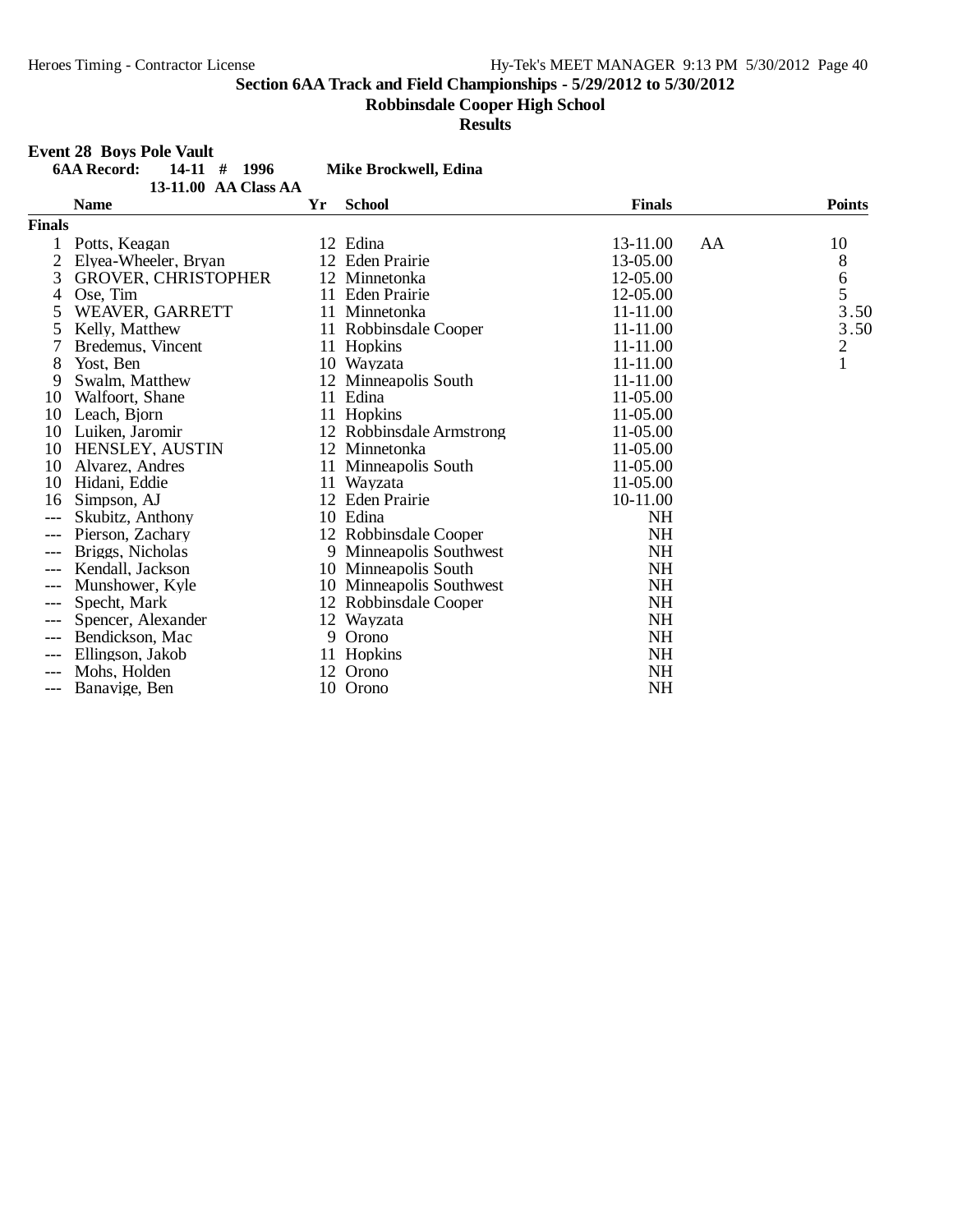**Robbinsdale Cooper High School**

**Results**

## **Event 29 Girls Long Jump**

| 6AA Record: $18-08.75$ # 1998 |  |                      | <b>Shani Marks, Apple Valley</b> |
|-------------------------------|--|----------------------|----------------------------------|
|                               |  | 17-06.00 AA Class AA |                                  |

|                | <b>Name</b>          | Yr | <b>School</b>             | <b>Finals</b> | <b>Wind</b> | <b>Points</b>  |
|----------------|----------------------|----|---------------------------|---------------|-------------|----------------|
| <b>Finals</b>  |                      |    |                           |               |             |                |
| $\mathbf{1}$   | Pashibin, Tatyana    |    | 12 Minneapolis Southwest  | 17-08.50      | 1.9         | 10             |
| $\mathfrak{2}$ | Biewen, Kathryn      |    | 12 Edina                  | 17-06.00      | 1.9         | 8              |
| 3              | <b>BARRON, MIA</b>   |    | 10 Minnetonka             | 17-02.00      | 1.8         | $\sqrt{6}$     |
| 4              | Guimont, Emily       |    | 12 Edina                  | 16-08.25      | 1.3         | 5              |
| 5              | <b>JENSEN, PIPER</b> |    | 10 Minnetonka             | 16-05.75      | 0.9         | $\overline{4}$ |
| 6              | Terp, Gabriella      |    | 11 Eden Prairie           | 16-03.50      | 0.9         | $\frac{3}{2}$  |
| 7              | BAZANY, MARGARET     |    | 11 Minnetonka             | 15-10.50      | 0.3         |                |
| 8              | Thompson, Indigo     |    | 10 Robbinsdale Armstrong  | 15-09.25      | 0.3         | 1              |
| 9              | Spendio, Julia       |    | 12 Wayzata                | 15-09.00      | 1.7         |                |
| 10             | Ebert, Mikayla       |    | 10 St. Louis Park         | 15-07.50      | 0.8         |                |
| 11             | Joe, Tammy           |    | 10 Eden Prairie           | 15-07.25      | $+0.0$      |                |
| 12             | Silbert, Sarah       |    | 11 St. Louis Park         | 15-06.50      | 1.1         |                |
| 13             | Hennen, Lucy         |    | 12 Minneapolis South      | 15-05.75      | 0.3         |                |
| 13             | Johnson, Leah        |    | 9 Wayzata                 | 15-05.75      | 1.4         |                |
| 15             | Conner, Claire       |    | 10 Edina                  | 15-04.25      | $-0.6$      |                |
| 16             | Whiting, Dakota      |    | 10 Minneapolis Washburn   | 15-03.25      | 1.2         |                |
| 17             | Antony, Kayle        |    | 12 Wayzata                | 15-03.00      | 1.9         |                |
| 18             | Steven, Claire       |    | 11 Robbinsdale Armstrong  | 15-02.00      | 2.2         |                |
| 19             | Broaden, Jessica     |    | 10 Hopkins                | 15-01.75      | $-1.1$      |                |
| 20             | Hamilton, Shonaree   |    | 9 Minneapolis Edison      | 15-00.25      | 2.6         |                |
| 21             | Ashley, Chanell      |    | 12 St. Louis Park         | 14-11.75      | 0.6         |                |
| 22             | Chelstrom, Carly     |    | 11 Orono                  | 14-11.25      | 0.2         |                |
| 23             | Redd, Mary           |    | 10 Robbinsdale Cooper     | 14-10.50      | $-1.0$      |                |
|                | 24 Kollie, Kormassa  |    | 9 Robbinsdale Cooper      | 14-10.25      | $+0.0$      |                |
| 25             | Deters, Hannah       |    | 11 Orono                  | 14-08.75      | 0.1         |                |
| 26             | Palmer, Madeline     |    | 9 Eden Prairie            | 14-08.50      | 0.3         |                |
| 27             | Pashibin, Madelyn    |    | 9 Minneapolis Southwest   | 14-08.25      | $-0.5$      |                |
| 28             | Franklin, Carissa    |    | 12 DeLaSalle              | 14-08.00      | $-0.1$      |                |
| 29             | Toney, Taylor        |    | 9 DeLaSalle               | 14-07.00      | $-0.1$      |                |
| 30             | Wells, Alante        |    | 11 Minneapolis Edison     | 14-05.00      | 2.8         |                |
| 31             | Gaytko, Mary         |    | 9 Robbinsdale Cooper      | 14-03.50      | $-2.6$      |                |
| 32             | Jarrell, Mikaela     |    | 10 Hopkins                | 14-03.00      | $+0.0$      |                |
| 33             | Billig, Lindsay      |    | 9 DeLaSalle               | 14-01.75      | $+0.0$      |                |
| 34             | Woods, Naja          |    | 10 Minneapolis Southwest  | 14-00.75      | 0.5         |                |
| 35             | Anderson, Rachel     |    | 10 Minneapolis Washburn   | 13-08.00      | $-0.3$      |                |
| 36             | Miller, Claire       |    | 11 Hopkins                | 13-03.75      | 0.6         |                |
| 37             | Egge, Emily          |    | 11 Benilde-St. Margarets* | 13-02.75      | $+0.0$      |                |
| 38             | Scott, Eleanor       |    | 11 Benilde-St. Margarets* | 12-11.00      | $-0.9$      |                |
| 39             | Sodhi, Sophia        |    | 12 Orono                  | 12-11.00      | $+0.0$      |                |
| 40             | Hartman, Zoe         |    | 11 Minneapolis South      | 12-09.50      | $-0.4$      |                |
| ---            | Danielson, Emily     |    | 11 Robbinsdale Armstrong  | <b>ND</b>     | <b>NWI</b>  |                |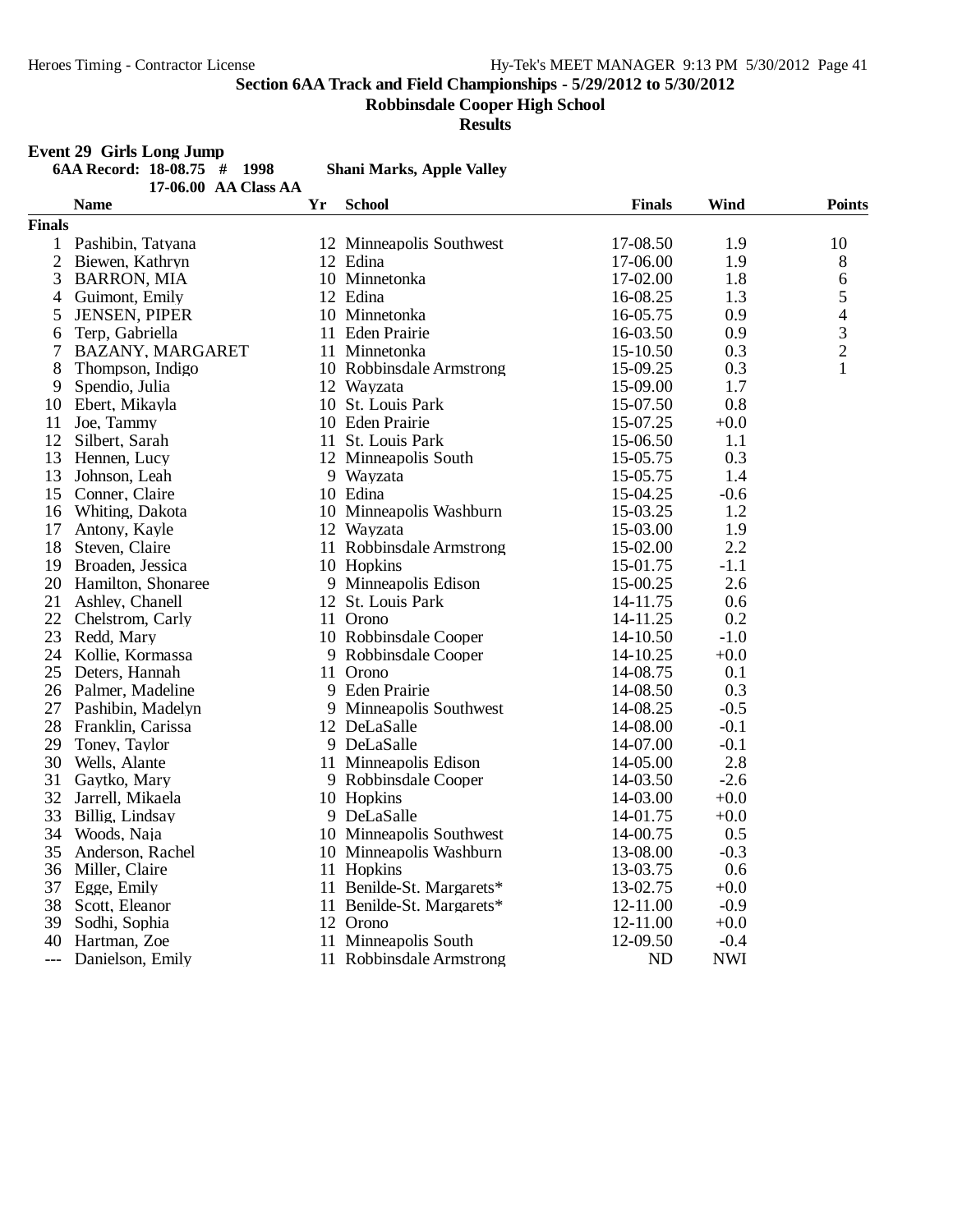**Event 30 Boys Long Jump**

**Section 6AA Track and Field Championships - 5/29/2012 to 5/30/2012**

**Robbinsdale Cooper High School**

**Results**

## **6AA Record: 22-10 # 1985 Steve Bordeau, Bsvl/O.J. Madho 06Richf. AA Class AA21-08.00 Name Yr School Finals Wind Points Finals** 1 SINGLETON, KE ANDRE 11 Minnetonka 22-02.25 +0.0 10 2 Whiting, Charles 11 Minneapolis Washburn 22-00.25 1.2 8<br>3 DeVaughn, Nathan 12 Minneapolis Southwest 21-11.25 1.2 6 12 Minneapolis Southwest 21-11.25 1.2 6<br>12 Wayzata 21-08.25 0.2 5 4 Zeidler, Ethan 12 Wayzata 21-08.25 0.2 5<br>5 Berry. Tyler 12 Wayzata 21-03.75 0.1 4 5 Berry, Tyler 12 Wayzata 21-03.75 0.1 4<br>6 Rucker, Malik 11 Robbinsdale Cooper 21-03.50 0.5 3 6 Rucker, Malik 11 Robbinsdale Cooper 21-03.50 0.5 3<br>
7 CRUM, JAMIE 12 Minnetonka 21-02.50 0.1 2 12 Minnetonka 21-02.50 0.1

| 8  | Nelson, Eric       | 11 Minneapolis South      | 20-11.50 | 0.6    | 1 |
|----|--------------------|---------------------------|----------|--------|---|
| 9  | Nelson, Demitri    | 12 DeLaSalle              | 20-08.00 | 1.0    |   |
| 10 | Warren, Aaron      | 11 DeLaSalle              | 19-11.75 | 0.4    |   |
| 11 | Bowers, Terrance   | 10 Hopkins                | 19-10.50 | $+0.0$ |   |
| 12 | Ajaluwa, Andrew    | 10 DeLaSalle              | 19-08.25 | 0.8    |   |
| 12 | Doop, Justin       | 12 Orono                  | 19-08.25 | 1.4    |   |
|    | 14 Lumpkin, Sanjay | 12 Benilde-St. Margarets* | 19-06.50 | 1.9    |   |
| 15 | Gorrilla, Thomas   | 11 Benilde-St. Margarets* | 19-05.75 | 0.6    |   |
| 16 | Davis, Jovianni    | 10 Robbinsdale Cooper     | 19-05.00 | 1.0    |   |
| 17 | Seiffert, Sam      | 12 Robbinsdale Armstrong  | 19-00.50 | 1.1    |   |
| 18 | Sutton, Joe        | 12 Benilde-St. Margarets* | 19-00.00 | 1.1    |   |
| 19 | Reff, Isaiah       | 11 Minneapolis South      | 18-10.50 | $+0.0$ |   |
| 19 | Jones, Marques     | 11 Minneapolis South      | 18-10.50 | 1.3    |   |
| 21 | Singleton, DeAndre | 11 Minnetonka             | 18-10.00 | $+0.0$ |   |
| 22 | Winston, Tajuan    | 9 Hopkins                 | 18-07.75 | 1.2    |   |
| 22 | Allison, Marley    | 11 Edina                  | 18-07.75 | 1.2    |   |
| 24 | Anderson, Shawn    | 12 Minneapolis Southwest  | 18-06.50 | 1.5    |   |
| 25 | Osman, Liban       | 11 St. Louis Park         | 18-05.00 | 0.9    |   |
| 26 | Clay, Thaysen      | 9 Eden Prairie            | 18-04.75 | 0.6    |   |
| 27 | Banks, Evan        | 10 Eden Prairie           | 18-04.50 | 0.5    |   |
| 28 | McCoy-Smith, Aaron | 10 Hopkins                | 18-03.75 | $+0.0$ |   |
| 29 | Sanchez, Mitch     | 9 Wayzata                 | 18-02.50 | $+0.0$ |   |
|    | 30 Nguyen, Johnny  | 11 Eden Prairie           | 18-01.75 | 1.8    |   |
|    | 31 Arpinar, Arin   | 11 Edina                  | 18-01.00 | 1.4    |   |

11 Minneapolis Southwest 17-11.00 1.4

11 Robbinsdale Cooper ND

- 
- 32 Davis, Jacob 10 Orono 18-00.75 0.7<br>33 Johnson, Antonio 11 Minneapolis Southwest 17-11.00 1.4
- 34 Uzzell, Naris 10 St. Louis Park 17-03.25 0.1
- 34 Opel-Schmidt, Benjamin 11 Edina 17-03.25 +0.0
- 
- 36 Gillund, Jack 9 Orono 17-01.75 0.8<br>37 Hickerson, Mitchell 10 St. Louis Park 17-00.25 0.9
- 37 Hickerson, Mitchell 10 St. Louis Park 17-00.25 0.9<br>38 Luiken, Jaromir 12 Robbinsdale Armstrong 16-08.75 1.2
- 38 Luiken, Jaromir 12 Robbinsdale Armstrong 16-08.75 1.2
- 
- 39 Powell, Jabrile 9 Minneapolis Washburn 16-00.00 +0.0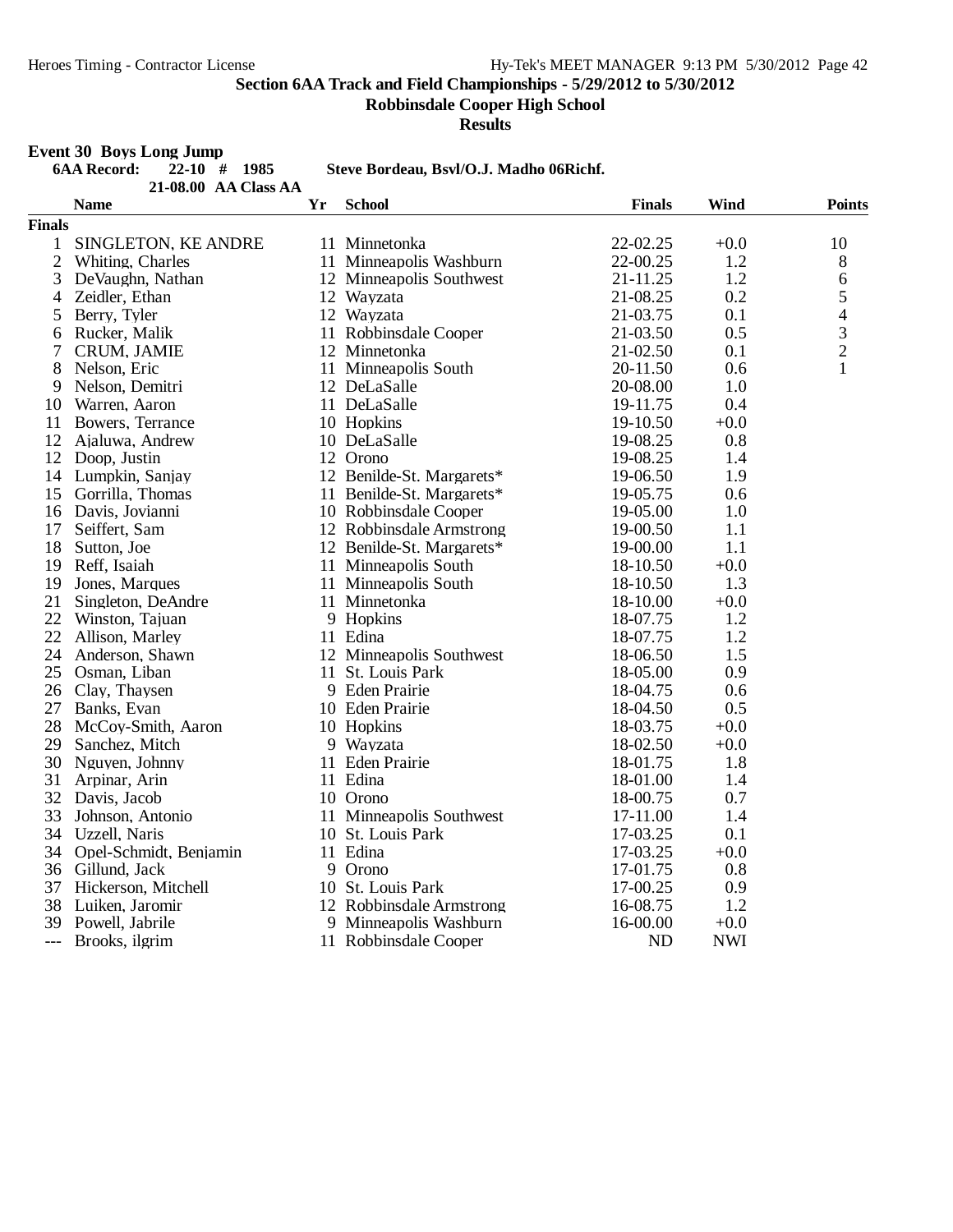**Event 31 Girls Triple Jump**

**Section 6AA Track and Field Championships - 5/29/2012 to 5/30/2012**

**Robbinsdale Cooper High School**

**Results**

|                | 6AA Record: 38-04.25 # 2008         |    | <b>Jordan Helgren</b>     |               |            |                |
|----------------|-------------------------------------|----|---------------------------|---------------|------------|----------------|
|                | 36-01.00 AA Class AA<br><b>Name</b> | Yr | <b>School</b>             | <b>Finals</b> | Wind       | <b>Points</b>  |
| <b>Finals</b>  |                                     |    |                           |               |            |                |
| 1              | <b>BARRON, MIA</b>                  |    | 10 Minnetonka             | 37-04.50      | 0.6        | 10             |
| $\overline{2}$ | Pashibin, Tatyana                   |    | 12 Minneapolis Southwest  | 36-10.75      | $+0.0$     | $8\,$          |
| 3              | Johnson, Taylor                     |    | 11 Eden Prairie           | 36-05.00      | 0.8        | 6              |
| 4              | <b>JENSEN, PIPER</b>                |    | 10 Minnetonka             | 36-01.00      | 0.8        | 5              |
| 5              | Biewen, Kathryn                     |    | 12 Edina                  | 35-07.50      | 0.8        | 4              |
| 6              | Enderle, Holly                      |    | 9 Robbinsdale Armstrong   | 34-08.00      | 0.5        | 3              |
| 7              | Saulsberry, Carolyn                 |    | 12 Minneapolis Southwest  | 34-05.00      | 1.2        | $\overline{c}$ |
| 8              | Guimont, Emily                      |    | 12 Edina                  | 33-10.50      | $+0.0$     | $\mathbf{1}$   |
| 9              | Sodhi, Sophia                       |    | 12 Orono                  | 33-06.75      | 1.5        |                |
| 10             | Ashley, Chanell                     |    | 12 St. Louis Park         | 33-03.50      | 1.3        |                |
| 11             | Schmidt, Katherine                  |    | 10 Robbinsdale Armstrong  | 33-01.00      | 0.8        |                |
| 12             | Broaden, Jessica                    |    | 10 Hopkins                | 32-11.00      | 1.0        |                |
| 12             | STEELE, KATHERINE                   |    | 8 Minnetonka              | 32-11.00      | 1.7        |                |
| 14             | Johnson, Reilly                     |    | 11 Wayzata                | 32-10.25      | 1.6        |                |
| 15             | Brown, Hannah                       |    | 12 St. Louis Park         | 32-08.50      | 0.2        |                |
| 16             | Turner, Averi                       |    | 10 Minneapolis Southwest  | 32-08.00      | 1.1        |                |
| 17             | Mc Cuskey, Cora                     |    | 11 Orono                  | 32-06.00      | 1.9        |                |
| 18             | Voehl, Autumn                       |    | 10 Eden Prairie           | 31-10.25      | $+0.0$     |                |
| 19             | Anderson, Rachel                    |    | 10 Minneapolis Washburn   | 31-09.25      | 1.2        |                |
| 20             | Harkness, Shelby                    |    | 12 Edina                  | 31-09.00      | 1.5        |                |
| 21             | Antony, Kayle                       |    | 12 Wayzata                | 31-06.25      | 1.1        |                |
| 22             | Spendio, Julia                      |    | 12 Wayzata                | 31-03.50      | 0.5        |                |
| 23             | Arnason, Anne                       |    | 11 Benilde-St. Margarets* | 31-00.00      | $+0.0$     |                |
| 24             | Reisner, Hannah                     |    | 12 Robbinsdale Armstrong  | 30-10.25      | 0.1        |                |
| 25             | Hoffman, Aly                        |    | 12 Benilde-St. Margarets* | 30-09.25      | 1.5        |                |
| 26             | Hennen, Lucy                        |    | 12 Minneapolis South      | 30-05.00      | 2.0        |                |
| 27             | Wisdorf, Jada                       |    | 12 St. Louis Park         | 30-03.75      | 1.2        |                |
| 28             | Hartman, Zoe                        |    | 11 Minneapolis South      | 30-02.50      | 1.2        |                |
| 29             | Franchett, Audrey                   |    | 11 Minneapolis South      | 29-08.00      | $+0.0$     |                |
| 30             | Jarrell, Mikaela                    |    | 10 Hopkins                | 29-07.50      | 0.8        |                |
| 31             | Miller, Claire                      |    | 11 Hopkins                | 29-04.75      | 1.2        |                |
| 32             | Gaytko, Mary                        |    | 9 Robbinsdale Cooper      | 28-10.00      | 0.8        |                |
| 33             | Egge, Emily                         |    | 11 Benilde-St. Margarets* | 27-01.25      | 1.5        |                |
| $---$          | Palmer, Madeline                    |    | 9 Eden Prairie            | <b>ND</b>     | <b>NWI</b> |                |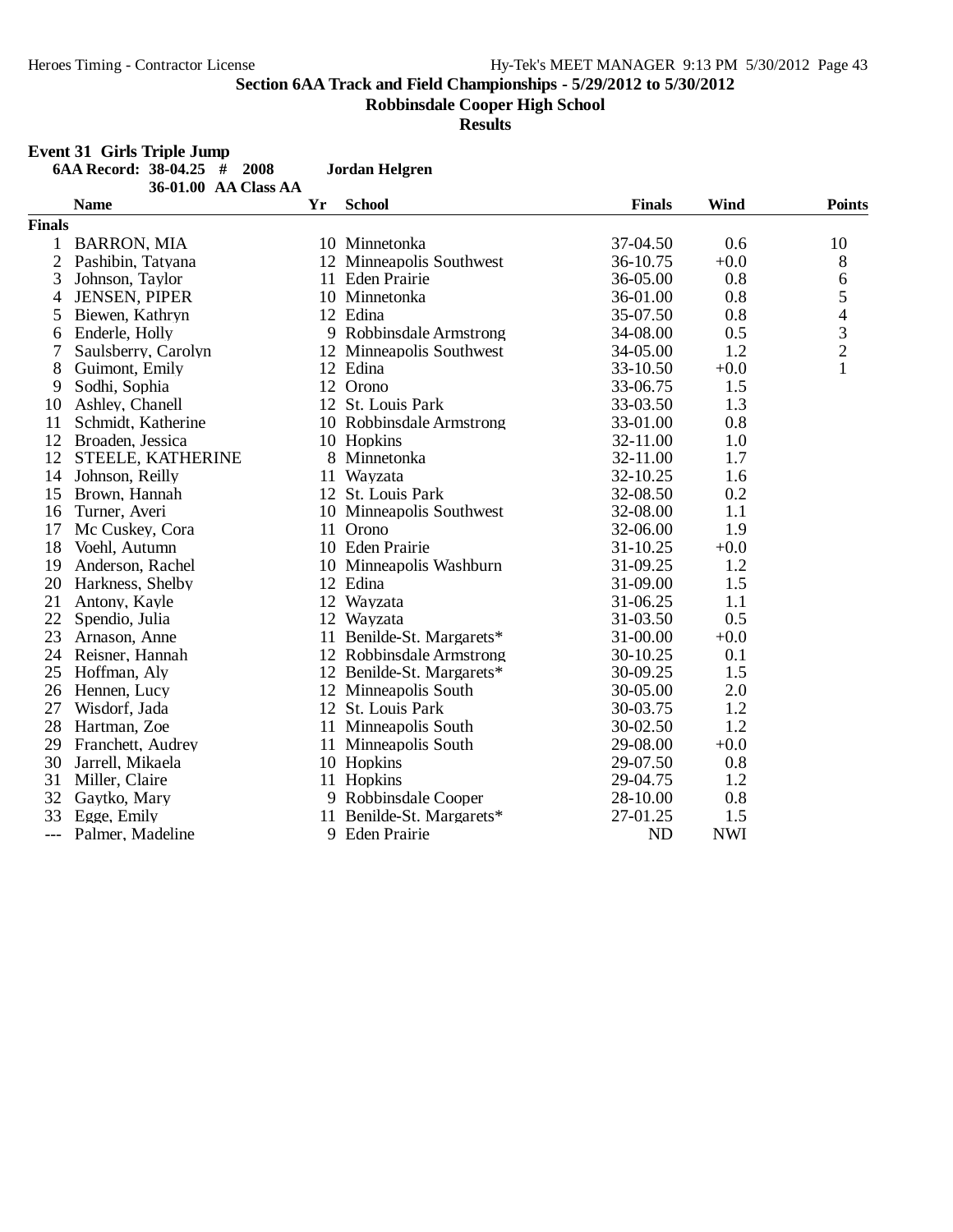**Robbinsdale Cooper High School**

**Results**

## **Event 32 Boys Triple Jump**

| 6AA Record: 50-04.50 $\#$ 6/1/2011 |  |                                               |
|------------------------------------|--|-----------------------------------------------|
|                                    |  | $44.1000 \Delta \Delta$ Class $\Delta \Delta$ |

**6AA Record: 50-04.50 # 6/1/2011 MIchael Sandle, Eden Prairie**

|                | TU.UU - AA UIASS AA<br><b>Name</b> | Yr | <b>School</b>             | <b>Finals</b> | <b>Wind</b> | <b>Points</b>            |
|----------------|------------------------------------|----|---------------------------|---------------|-------------|--------------------------|
| <b>Finals</b>  |                                    |    |                           |               |             |                          |
| $\mathbf{1}$   | STOUDT, ANGUS                      |    | 12 Minnetonka             | 44-07.00      | 1.1         | 10                       |
| $\overline{2}$ | Strickland, Brandon                |    | 12 Wayzata                | 44-05.50      | 1.1         | 8                        |
| 3              | Ajaluwa, Andrew                    |    | 10 DeLaSalle              | 44-01.25      | 3.6         | $\sqrt{6}$               |
| 4              | Nelson, Eric                       |    | 11 Minneapolis South      | 43-11.50      | 1.3         | 5                        |
| 5              | Zeidler, Ethan                     |    | 12 Wayzata                | 43-11.00      | 2.4         | $\overline{\mathcal{A}}$ |
| 6              | DeVaughn, Nathan                   |    | 12 Minneapolis Southwest  | 42-03.50      | 0.4         | $\mathfrak{Z}$           |
| 7              | Rucker, Malik                      |    | 11 Robbinsdale Cooper     | 42-03.00      | 1.8         | $\overline{c}$           |
| 8              | Curry, Melvin                      |    | 10 Robbinsdale Armstrong  | 41-06.50      | 1.5         | $\mathbf{1}$             |
| 9              | Bretl, Payton                      |    | 11 St. Louis Park         | 41-05.00      | 0.4         |                          |
| 10             | Oats, Denzell                      |    | 11 St. Louis Park         | 40-08.50      | 1.3         |                          |
| 11             | Winston, Tajuan                    |    | 9 Hopkins                 | 40-06.25      | 1.0         |                          |
| 12             | Banks, Evan                        |    | 10 Eden Prairie           | 40-02.50      | $+0.0$      |                          |
| 13             | Morris, James                      |    | 11 Robbinsdale Armstrong  | 39-09.50      | 1.1         |                          |
| 14             | Agbeh, Abiye                       |    | 10 Wayzata                | 39-09.00      | 1.6         |                          |
| 15             | Kalejaiye, Lukman                  |    | 11 Robbinsdale Cooper     | 39-07.75      | $-1.1$      |                          |
| 16             | Heussner, Matthew                  |    | 11 Orono                  | 39-06.50      | 0.5         |                          |
| 17             | Clay, Thaysen                      |    | 9 Eden Prairie            | 39-03.25      | 1.6         |                          |
| 18             | McCoy-Smith, Aaron                 |    | 10 Hopkins                | 39-03.00      | 0.7         |                          |
| 19             | ROEMHILDT, CHRISTIAN               |    | 12 Minnetonka             | 39-02.75      | 1.4         |                          |
| 20             | Tolbert, Robertlee                 |    | 10 Robbinsdale Cooper     | 39-01.50      | 0.4         |                          |
| 21             | Reff, Isaiah                       |    | 11 Minneapolis South      | 38-11.00      | 3.0         |                          |
| 22             | Kuhry, Cullen                      |    | 10 Eden Prairie           | 37-10.50      | $+0.0$      |                          |
| 23             | Allison, Marley                    |    | 11 Edina                  | 37-09.00      | 0.8         |                          |
| 24             | Sutton, Joe                        |    | 12 Benilde-St. Margarets* | 37-08.00      | 0.7         |                          |
| 25             | Swanke, John                       |    | 9 Edina                   | 37-04.50      | $+0.0$      |                          |
| 26             | Goldman, Riley                     |    | 11 Edina                  | 37-02.00      | 1.2         |                          |
| 27             | Daniels, Marc                      |    | 10 Minneapolis Southwest  | 36-11.50      | 0.1         |                          |
| 28             | Kendall, Jackson                   |    | 10 Minneapolis South      | 36-10.50      | $-1.3$      |                          |
| 29             | Alexander, Alex                    |    | 11 Benilde-St. Margarets* | 36-07.75      | 0.3         |                          |
| 30             | SHULTZ, DANIEL                     |    | 10 Minnetonka             | 36-05.50      | $+0.0$      |                          |
| 31             | Bakken-Heck, Lucas                 |    | 10 Robbinsdale Armstrong  | 35-10.00      | $+0.0$      |                          |
|                | 32 Mc Kown, Lucas                  |    | 10 Orono                  | 35-05.50      | 0.8         |                          |
| 33             | Bonniwell, Steven                  |    | 12 Minneapolis Southwest  | 33-07.00      | 0.3         |                          |
| 34             | Thompson, Talonzale                |    | 11 Minneapolis Edison     | 31-09.50      | 2.6         |                          |
| 35             | Bell, Shaheed                      |    | 7 Minneapolis Edison      | 28-01.50      | 1.0         |                          |
|                | Hollins, Malik                     |    | 10 Minneapolis Edison     | ND            | <b>NWI</b>  |                          |
| $---$          | Bowers, Terrance                   |    | 10 Hopkins                | <b>ND</b>     | <b>NWI</b>  |                          |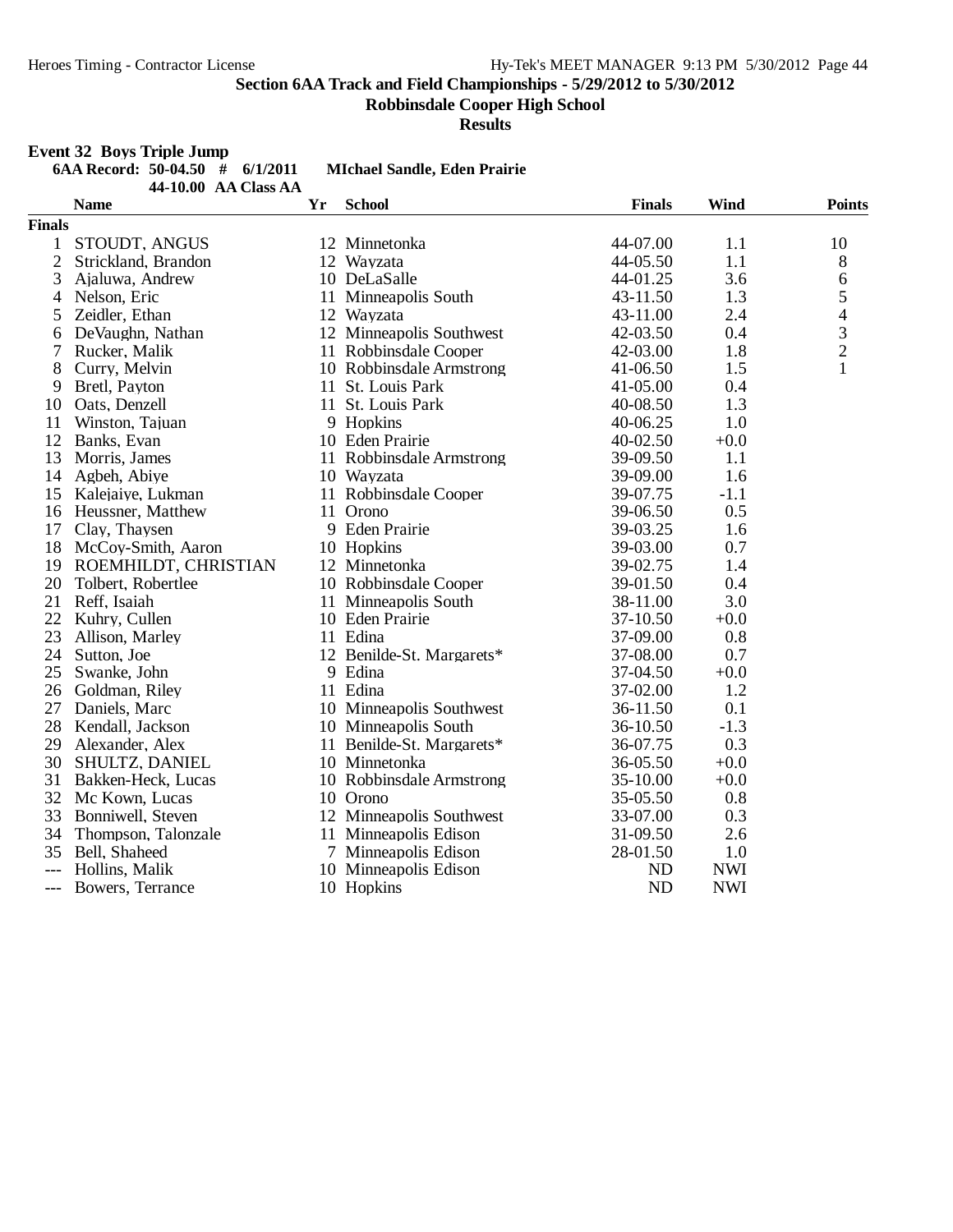**Robbinsdale Cooper High School**

**Results**

## **Event 33 Girls Discus Throw**

|                | <b>6AA Record:</b><br>136-09<br># 2008<br>126-08 AA Class AA |    | Lai Shema Hamptom, St. Louis Park |                |                         |
|----------------|--------------------------------------------------------------|----|-----------------------------------|----------------|-------------------------|
|                | <b>Name</b>                                                  | Yr | <b>School</b>                     | <b>Finals</b>  | <b>Points</b>           |
| <b>Finals</b>  |                                                              |    |                                   |                |                         |
| 1              | Timmerman, Kayla                                             |    | 12 Wayzata                        | 139-00.00 # AA | 10                      |
| $\overline{c}$ | Fogelson, Kelly                                              |    | 11 Edina                          | 112-10.00      | 8                       |
| 3              | McGill, Jazmyne                                              |    | 11 Robbinsdale Armstrong          | 108-01.00      | 6                       |
| 4              | CRIST, ELIZABETH                                             |    | 11 Minnetonka                     | 104-04.00      | 5                       |
| 5              | Raines, Bria                                                 |    | 12 Hopkins                        | 103-06.00      | 4                       |
| 6              | Charley, Angela                                              |    | 10 Benilde-St. Margarets*         | 102-07.00      | $\overline{\mathbf{3}}$ |
| 7              | SNYDER, CELESTE                                              | 9  | Minnetonka                        | 101-03.00      | $\overline{c}$          |
| 8              | Hawkins, Khadeezah                                           |    | 12 Robbinsdale Cooper             | 99-09.00       | 1                       |
| 9              | Hill, Toria                                                  |    | 10 Eden Prairie                   | 99-05.00       |                         |
|                | 10 CROW, KELSEY                                              |    | 9 Minnetonka                      | 98-05.00       |                         |
| 11             | Trammel, Samantha                                            |    | 9 Eden Prairie                    | 98-03.00       |                         |
| 12             | Bentley, Jessica                                             |    | 10 Edina                          | 97-03.00       |                         |
| 13             | Briggs, Erin                                                 |    | 11 Orono                          | 93-00.00       |                         |
| 14             | Senser, Molly                                                |    | 10 Hopkins                        | 91-11.00       |                         |
| 15             | Marton, Christina                                            |    | 11 Minneapolis Washburn           | 91-01.00       |                         |
|                | 16 MaGee, Chelsea                                            |    | 10 Minneapolis Washburn           | 89-08.00       |                         |
| 17             | Jarvis, Bridget                                              |    | 12 Eden Prairie                   | 89-00.00       |                         |
| 18             | Tucker, Linnea                                               |    | 11 Robbinsdale Armstrong          | 88-04.00       |                         |
| 19             | Vanderwaal, Dina                                             |    | 10 Wayzata                        | 88-01.00       |                         |
| 20             | Stolt, Alyssa                                                |    | 12 Wayzata                        | 86-05.00       |                         |
| 21             | Helberg, Kennedy                                             |    | 10 St. Louis Park                 | 86-04.00       |                         |
| 22             | Agate, Natia                                                 |    | 11 Hopkins                        | 83-04.00       |                         |
| 23             | Todd, Danita                                                 |    | 8 Minneapolis Washburn            | 82-00.00       |                         |
| 24             | Linster, Camryn                                              |    | 10 Minneapolis South              | 81-03.00       |                         |
| 25             | Green, Kaneesha                                              |    | 12 Minneapolis South              | 78-09.00       |                         |
| 26             | Walker, Precious                                             |    | 11 Benilde-St. Margarets*         | 78-08.00       |                         |
| 27             | Briggs, Emily                                                |    | 9 Orono                           | 78-06.00       |                         |
| 28             | Smith, Deanna                                                |    | 12 Minneapolis South              | 78-03.00       |                         |
| 29             | Kunau, Rebecca                                               |    | 11 Edina                          | 75-08.00       |                         |
|                | 30 Person, Martasia                                          |    | 12 Minneapolis Southwest          | 72-05.00       |                         |
| 31             | Arradondo-Payan, Karla                                       |    | 12 Minneapolis Patrick Henry      | 71-10.00       |                         |
|                | 32 Lieske, Morgan                                            |    | 11 DeLaSalle                      | 71-07.00       |                         |
| 33             | Albert, Adriana                                              |    | 9 Robbinsdale Armstrong           | 70-04.00       |                         |
| 34             | Olson, Miranda                                               |    | 11 St. Louis Park                 | 70-03.00       |                         |
| 35             | Nordstrom, Maria                                             |    | 11 Robbinsdale Cooper             | 65-08.00       |                         |
|                | 36 Hilden-Reid, Hannah                                       |    | 12 Minneapolis Southwest          | 62-01.00       |                         |
| 37             | Ahler, Maryon                                                |    | 9 Robbinsdale Cooper              | 61-06.00       |                         |
| 38             | Snelson, Jazmyn                                              |    | 10 Benilde-St. Margarets*         | 59-06.00       |                         |
| $---$          | Yarosh, Maggie                                               |    | 10 St. Louis Park                 | <b>ND</b>      |                         |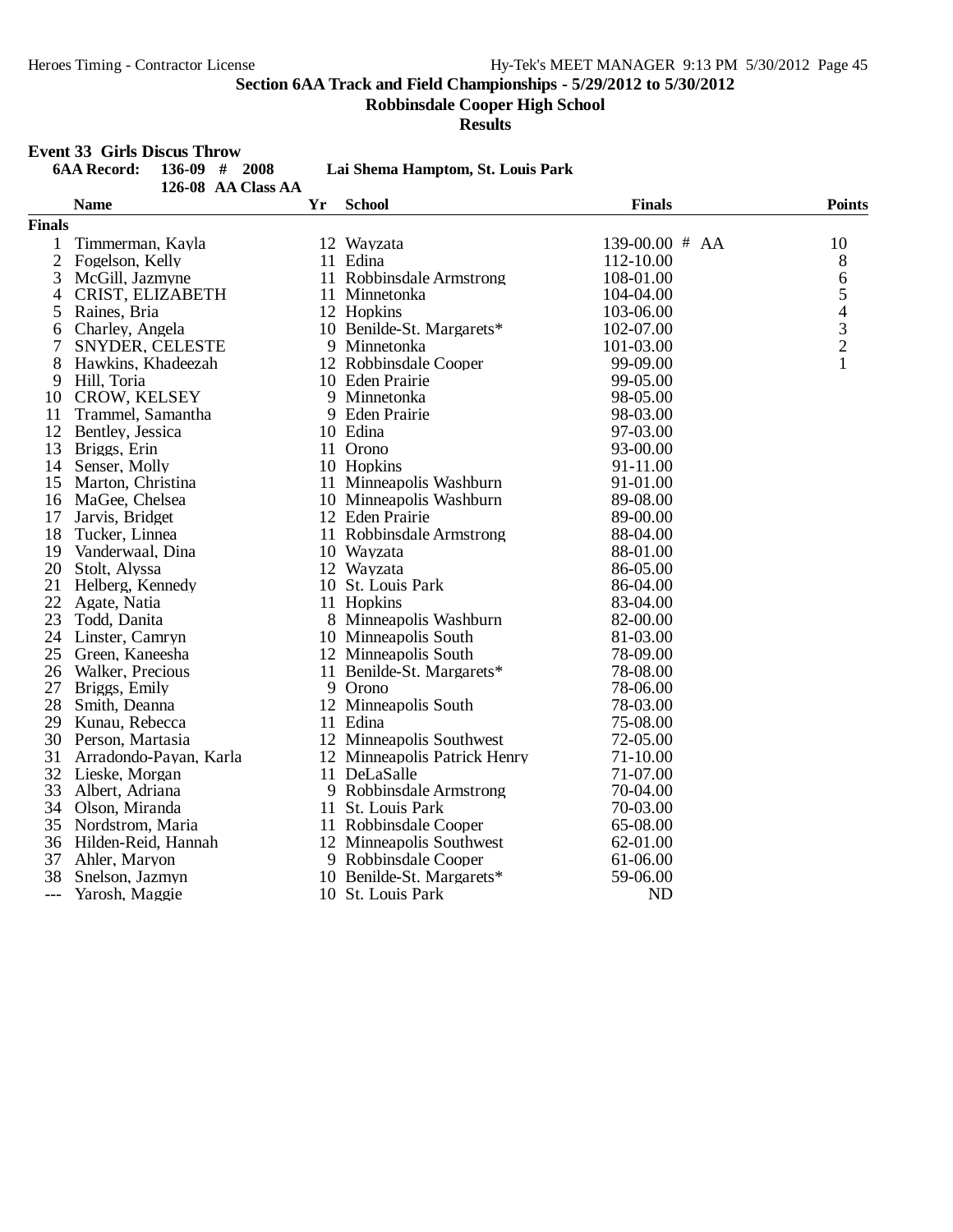**Robbinsdale Cooper High School**

**Results**

#### **6AA Record: 184-00 # 1977 Brad Hanson, Edina West 156-04 AA Class AA Name Yr School Finals Points Finals** 1 Collins, Ian 11 Edina 11 Edina 159-05.00 AA 10 2 LARSON, EVAN 12 Minnetonka 159-03.00 AA 8<br>3 Senst, Mark 12 Robbinsdale Armstrong 153-07.00 6 12 Robbinsdale Armstrong 153-07.00 6<br>11 Minnetonka 144-11.00 5 4 SEELAND, REINHARD 11 Minnetonka 144-11.00 5<br>5 Pavne. Ashanti 11 Robbinsdale Cooper 143-05.00 4 5 Payne, Ashanti 11 Robbinsdale Cooper 143-05.00 4<br>
6 Kuusisto, Jesse 11 Robbinsdale Armstrong 142-08.00 3<br>
7 Sutton, Jonathon 11 Benilde-St. Margarets\* 135-10.00 2 6 Kuusisto, Jesse 11 Robbinsdale Armstrong 142-08.00<br>
11 Benilde-St. Margarets<sup>\*</sup> 135-10.00 7 Sutton, Jonathon 11 Benilde-St. Margarets\* 135-10.00 2<br>8 Seiffert. Sam 12 Robbinsdale Armstrong 131-11.00 1 12 Robbinsdale Armstrong 131-11.00<br>12 Edina 129-02.00 9 Nelson, David 12 Edina 12 Edina 129-02.00<br>
129-02.00 129-01.00 129-01.00 10 Reinke, Tyson 11 Eden Prairie 129-01.00 11 Compton, Christopher 10 St. Louis Park 128-11.00 12 Mitchem, Zachary 10 Wayzata 127-06.00<br>13 Marshall, Shane 12 Minneapolis Southwest 126-06.00 12 Minneapolis Southwest<br>12 Wayzata 14 Park, Aleksandr 12 Wayzata 124-02.00 15 Johnson, Zachary 10 Hopkins 123-06.00<br>16 Bonneville, Daniel 122-08.00 16 Bonneville, Daniel 9 9 Wayzata 122-08.00<br>17 Fahning Chad 11 DeLaSalle 122-00.00 17 Fahning, Chad 11 DeLaSalle 122-00.00<br>18 Jamison, Israel 10 Minneapolis Southwest 120-02.00 18 Jamison, Israel 10 Minneapolis Southwest 120-02.00<br>18 Grothe. Noah 11 Orono 120-02.00 France Crothe, Noah 11 Orono 11 Orono 11 Orono 11 Orono 11 Orono 120-02.000 20 Young, Tyler 11 Eden Prairie 120-00.00<br>
21 McLain, Gavin 11 Benilde-St. Margarets\* 113-10.00 21 McLain, Gavin 11 Benilde-St. Margarets\* 113-10.00 22 Dolezal, Jacob 11 Minneapolis Southwest 113-06.00 23 JOHNSON, STEINAR 11 Minnetonka 112-02.00 24 Brown, Bobby 12 Minneapolis Patrick Henry 111-06.00<br>
25 Thymian. Matthew 12 Robbinsdale Cooper 110-03.00 12 Robbinsdale Cooper<br>11 Hopkins 26 Heath, Ralleigh 11 Hopkins 109-04.00<br>27 Mohamed. Ibrahim 12 St. Louis Park 108-10.00 27 Mohamed, Ibrahim 12 St. Louis Park 108-10.00<br>
28 Thompson, Olubokola 12 Minneapolis South 107-06.00 28 Thompson, Olubokola 12 Minneapolis South 107-06.00 29 Atwater, Kirk 11 Minneapolis South 106-07.00<br>
20 Creer, Breion 12 Benilde-St, Margarets\* 105-11.00 12 Benilde-St. Margarets\* 105-11.00<br>11 Hopkins 105-09.00 31 Walker, Jacob<br>32 Hawkins, Khayvon 10 Robbinsdale Cooper 104-11.00<br>12 Edina 104-08.00 33 Johnson, Cavonte 12 Edina 104-08.00 34 Hofkes, Zachary 11 Orono 104-03.00 35 Edwards, Frederick 10 Minneapolis Washburn 98-01.00<br>36 Driver, Ethan 9 Minneapolis South 95-05.00 9 Minneapolis South 95-05.00<br>11 Orono 94-09.00 37 Klancke, Andrew 11 Orono 11 Orono 94-09.00<br>38 Henderson, Maceo 10 Minneapolis Washburn 79-08.00 38 Henderson, Maceo 10 Minneapolis Washburn 39 Rush. Carleon 10 Minneapolis Edison Push, Carleon 10 Minneapolis Edison 66-07.00<br>
39 Yost, Tony 11 Eden Prairie 11 MD 11 Eden Prairie ND

**Event 34 Boys Discus Throw**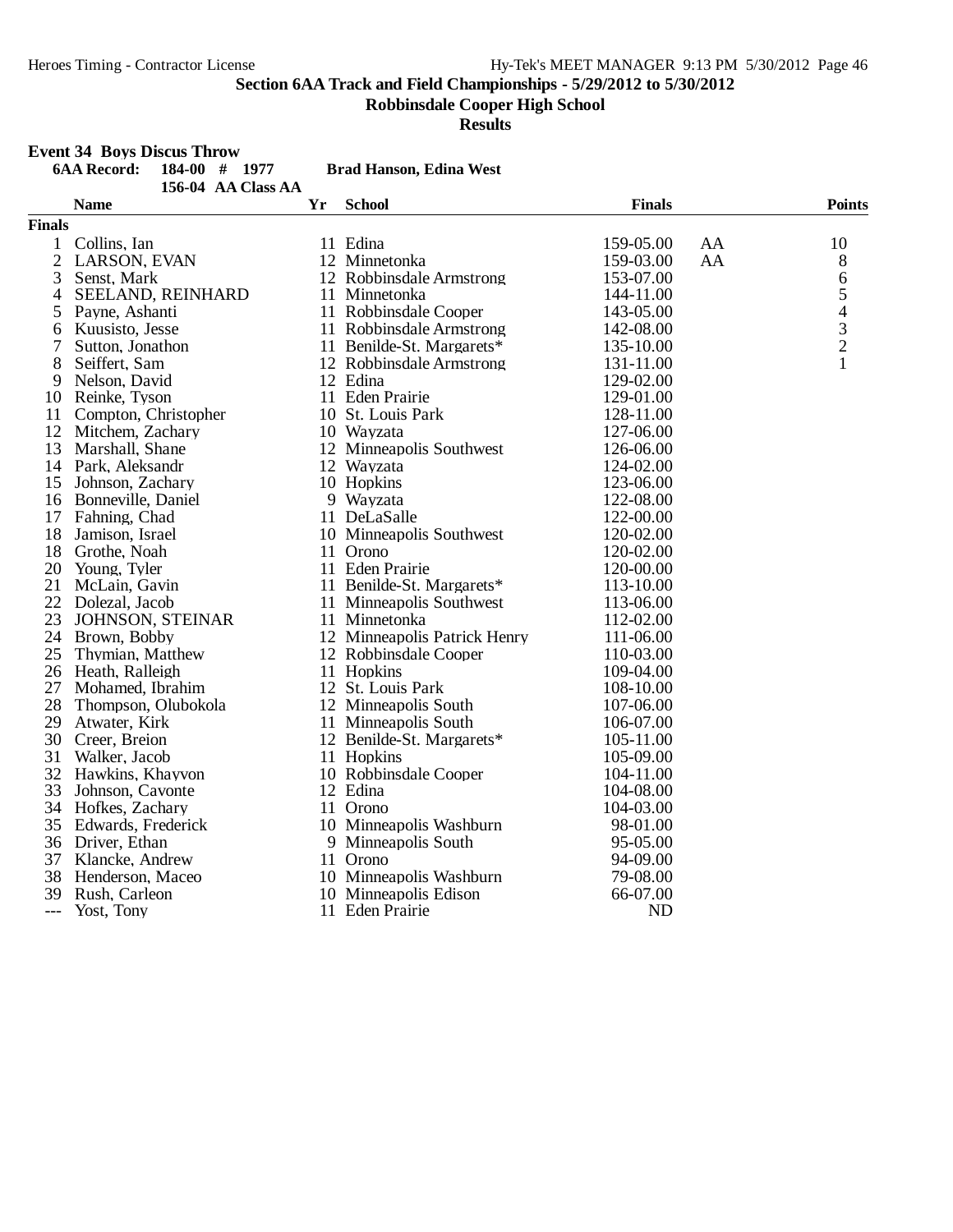**Robbinsdale Cooper High School**

**Results**

#### **Event 35 Girls Shot Put**

| 6AA Record:    | $42-07$ # 1983       | .Tu |
|----------------|----------------------|-----|
|                | 39-03.00 AA Class AA |     |
| $\blacksquare$ |                      |     |

## **6AA Record: 42-07 # 1983 Julie Albrecht, Minnetonka**

|                | <b>Name</b>             | Yr | <b>School</b>                | <b>Finals</b> | <b>Points</b>            |
|----------------|-------------------------|----|------------------------------|---------------|--------------------------|
| <b>Finals</b>  |                         |    |                              |               |                          |
| 1              | Stolt, Alyssa           |    | 12 Wayzata                   | 38-11.50      | 10                       |
| $\overline{c}$ | Timmerman, Kayla        |    | 12 Wayzata                   | 37-09.00      | 8                        |
| 3              | Briggs, Erin            | 11 | Orono                        | 34-10.00      | 6                        |
| 4              | Fogelson, Kelly         |    | 11 Edina                     | 34-08.25      | 5                        |
| 5              | Raines, Bria            |    | 12 Hopkins                   | 34-08.00      | $\overline{\mathcal{L}}$ |
| 6              | Kuria, Joanne           |    | 12 Wayzata                   | 34-04.50      | $\frac{3}{2}$            |
| 7              | SNYDER, CELESTE         |    | 9 Minnetonka                 | 33-07.00      |                          |
| 8              | Snelson, Jazmyn         |    | 10 Benilde-St. Margarets*    | 33-01.00      | 1                        |
| 9              | Geiger, Alexandra       |    | 10 Edina                     | 32-01.00      |                          |
| 10             | Albert, Adriana         |    | 9 Robbinsdale Armstrong      | 31-06.00      |                          |
| 10             | Hill, Toria             |    | 10 Eden Prairie              | 31-06.00      |                          |
| 12             | CRIST, ELIZABETH        |    | 11 Minnetonka                | 30-05.25      |                          |
| 13             | Charley, Angela         |    | 10 Benilde-St. Margarets*    | 30-04.50      |                          |
| 14             | Hawkins, Khadeezah      |    | 12 Robbinsdale Cooper        | 29-04.75      |                          |
| 15             | JACQUES, MARISSA        |    | 11 Minnetonka                | 29-03.25      |                          |
| 16             | Green, Kaneesha         |    | 12 Minneapolis South         | 29-02.50      |                          |
| 17             | Bates, Anna             |    | 10 Hopkins                   | 29-02.00      |                          |
| 18             | Lieske, Morgan          |    | 11 DeLaSalle                 | 28-07.50      |                          |
| 19             | Hilden-Reid, Hannah     |    | 12 Minneapolis Southwest     | 28-04.00      |                          |
| 20             | MaGee, Chelsea          |    | 10 Minneapolis Washburn      | 28-02.75      |                          |
| 21             | Jackson, Imani          |    | 10 St. Louis Park            | 28-02.50      |                          |
| 22             | Briggs, Emily           |    | 9 Orono                      | 28-01.00      |                          |
| 23             | Jarvis, Bridget         |    | 12 Eden Prairie              | 28-00.00      |                          |
| 24             | Person, Martasia        |    | 12 Minneapolis Southwest     | 27-10.50      |                          |
| 25             | Hoglin, Katherine       |    | 9 Edina                      | 27-04.00      |                          |
| 26             | Tucker, Linnea          |    | 11 Robbinsdale Armstrong     | 27-02.50      |                          |
| 27             | Sutton, Jonae           |    | 9 Benilde-St. Margarets*     | 26-03.50      |                          |
| 28             | Riordan, Riley          |    | 11 St. Louis Park            | 26-01.00      |                          |
| 29             | Marton, Christina       |    | 11 Minneapolis Washburn      | 25-11.50      |                          |
| 30             | Yarosh, Maggie          |    | 10 St. Louis Park            | 25-08.50      |                          |
| 31             | Smith, August           |    | 9 Minneapolis Southwest      | 25-08.00      |                          |
| 32             | Endres, Rebecca         |    | 11 Eden Prairie              | 24-07.50      |                          |
| 33             | McGuffey, Madison       |    | 10 Minneapolis South         | 24-02.00      |                          |
| 34             | Coleman, ZaNia          |    | 10 Robbinsdale Cooper        | 24-00.00      |                          |
| 35             | Arradondo-Payan, Karla  |    | 12 Minneapolis Patrick Henry | $21 - 10.50$  |                          |
| 36             | Moore-Mcclanahan, Emily |    | 10 Minneapolis South         | 21-07.00      |                          |
| 37             | Nordstrom, Maria        |    | 11 Robbinsdale Cooper        | 21-00.50      |                          |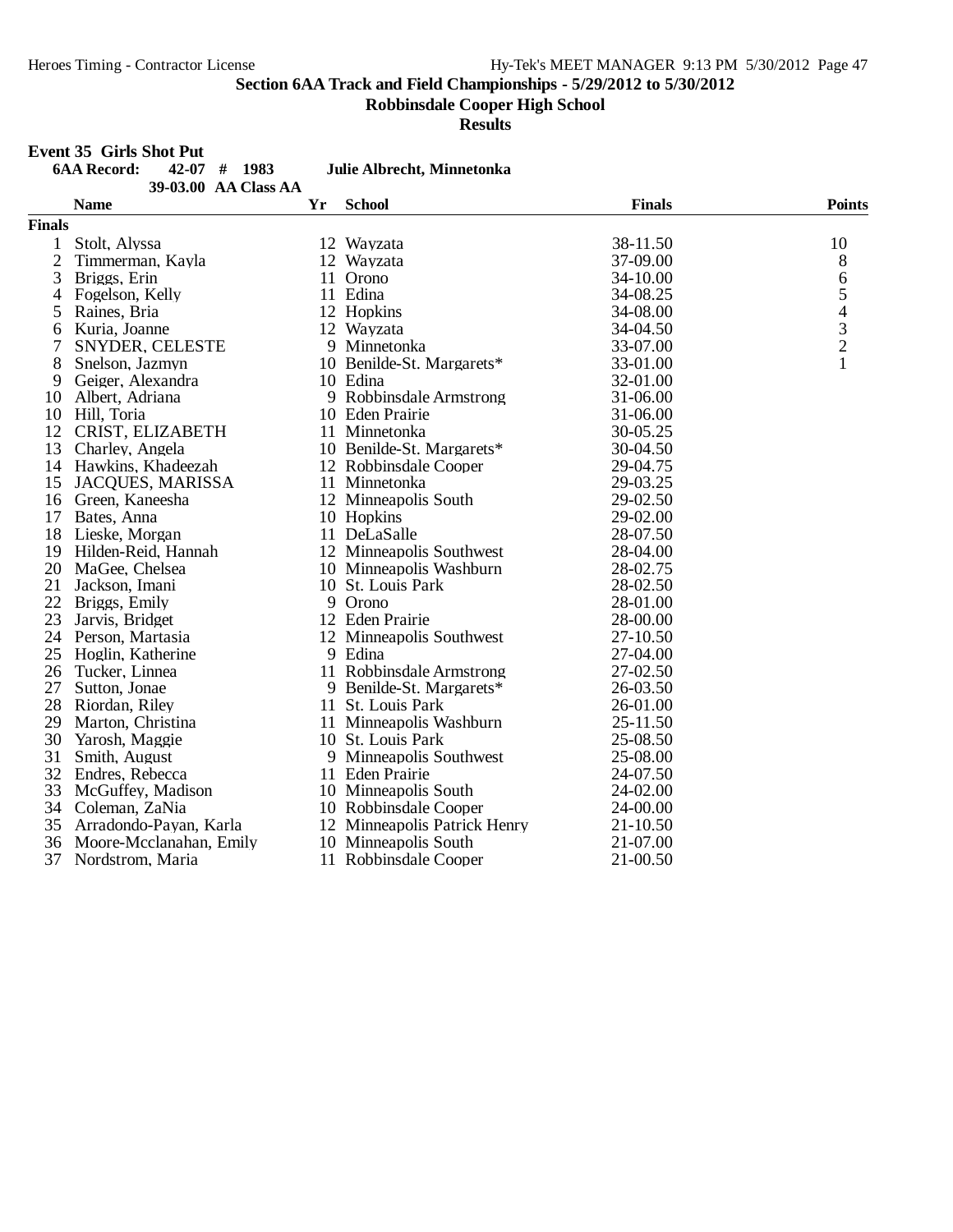**Robbinsdale Cooper High School**

**Results**

#### **Event 36 Boys Shot Put**

| 6AA Record: $61-03.50$ # 1988 |  |                                                                |
|-------------------------------|--|----------------------------------------------------------------|
|                               |  | 54.04.00 $\triangle$ $\triangle$ Class $\triangle$ $\triangle$ |

 $Reddon, Armstrong$ 

|                | AA CIASS AA<br><b>Name</b> | Yr | <b>School</b>                | <b>Finals</b> | <b>Points</b>                              |
|----------------|----------------------------|----|------------------------------|---------------|--------------------------------------------|
| <b>Finals</b>  |                            |    |                              |               |                                            |
| 1              | Collins, Ian               |    | 11 Edina                     | 52-07.00      | 10                                         |
| $\overline{c}$ | Creer, Breion              |    | 12 Benilde-St. Margarets*    | 50-01.25      | 8                                          |
| 3              | Yost, Tony                 |    | 11 Eden Prairie              | 48-05.50      | $\sqrt{6}$                                 |
| 4              | Bateman, Peter             |    | 11 Robbinsdale Armstrong     | 47-06.00      | 5                                          |
| 5              | Ford, Antonio              |    | 12 Wayzata                   | 46-08.00      |                                            |
| 6              | <b>BIXLER, JACK</b>        |    | 11 Minnetonka                | 46-04.50      | $\begin{array}{c} 4 \\ 3 \\ 2 \end{array}$ |
| 7              | <b>WALTERS, GRANT</b>      |    | 11 Minnetonka                | 45-11.75      |                                            |
| 8              | Sutton, Jonathon           |    | 11 Benilde-St. Margarets*    | 44-08.50      | $\mathbf{1}$                               |
| 9              | McLain, Gavin              |    | 11 Benilde-St. Margarets*    | 44-00.50      |                                            |
| 10             | Allen, Jared               |    | 11 Hopkins                   | 43-10.50      |                                            |
| 11             | Nelson, David              |    | 12 Edina                     | 43-08.50      |                                            |
| 12             | Wright, Chandler           |    | 11 Wayzata                   | 43-00.50      |                                            |
| 13             | Rich, Taj                  |    | 12 Robbinsdale Cooper        | 42-05.00      |                                            |
| 14             | Fowley, Bobby              |    | 11 Wayzata                   | 41-10.00      |                                            |
| 15             | Lindgren, John             |    | 12 Robbinsdale Cooper        | 41-08.50      |                                            |
| 16             | Johnson, Cavonte           |    | 12 Edina                     | 41-07.75      |                                            |
| 17             | Dolezal, Jacob             |    | 11 Minneapolis Southwest     | 41-05.00      |                                            |
| 18             | Griffin, Bryant            |    | 10 St. Louis Park            | 41-00.50      |                                            |
| 19             | <b>BUSH, JACOB</b>         |    | 11 Minnetonka                | 40-04.75      |                                            |
| 20             | Hyland, Samuel             |    | 11 Robbinsdale Armstrong     | 40-01.00      |                                            |
| 21             | Marshall, Shane            |    | 12 Minneapolis Southwest     | 39-11.50      |                                            |
| 22             | Wilson, Kern               |    | 12 Minneapolis South         | 39-04.00      |                                            |
| 23             | Gannis, Chad               |    | 11 Hopkins                   | 38-04.50      |                                            |
| 24             | Senst, Mark                |    | 12 Robbinsdale Armstrong     | 38-04.00      |                                            |
| 25             | Baier, Dylan               |    | 11 Orono                     | 37-11.00      |                                            |
| 26             | Jacobson, Beau             |    | 11 Eden Prairie              | 37-07.00      |                                            |
| 27             | Fahning, Chad              |    | 11 DeLaSalle                 | 37-04.50      |                                            |
| 28             | Brown, Bobby               |    | 12 Minneapolis Patrick Henry | 37-01.50      |                                            |
| 29             | Riveness, Luke             |    | 11 Minneapolis South         | 36-08.00      |                                            |
| 30             | Koskela, Lenzel            |    | 11 Robbinsdale Cooper        | 35-10.00      |                                            |
| 31             | Seward, Nate               |    | 11 Orono                     | 35-06.50      |                                            |
| 32             | Johnson, Zachary           |    | 10 Hopkins                   | 34-11.00      |                                            |
| 33             | Thompson, Olubokola        |    | 12 Minneapolis South         | 34-10.50      |                                            |
| 34             | Henderson, Maceo           |    | 10 Minneapolis Washburn      | 32-08.00      |                                            |
| 35             | Abdulkadir, Zekriya        |    | 12 St. Louis Park            | 32-02.25      |                                            |
| 36             | Edwards, Frederick         |    | 10 Minneapolis Washburn      | 30-11.00      |                                            |
| 37             | Rush, Carleon              |    | 10 Minneapolis Edison        | 23-07.50      |                                            |
|                | Jamison, Israel            |    | 10 Minneapolis Southwest     | ND            |                                            |
|                | Reinke, Tyson              |    | 11 Eden Prairie              | <b>ND</b>     |                                            |
| $---$          | Lecy, Jake                 |    | 11 Orono                     | <b>ND</b>     |                                            |